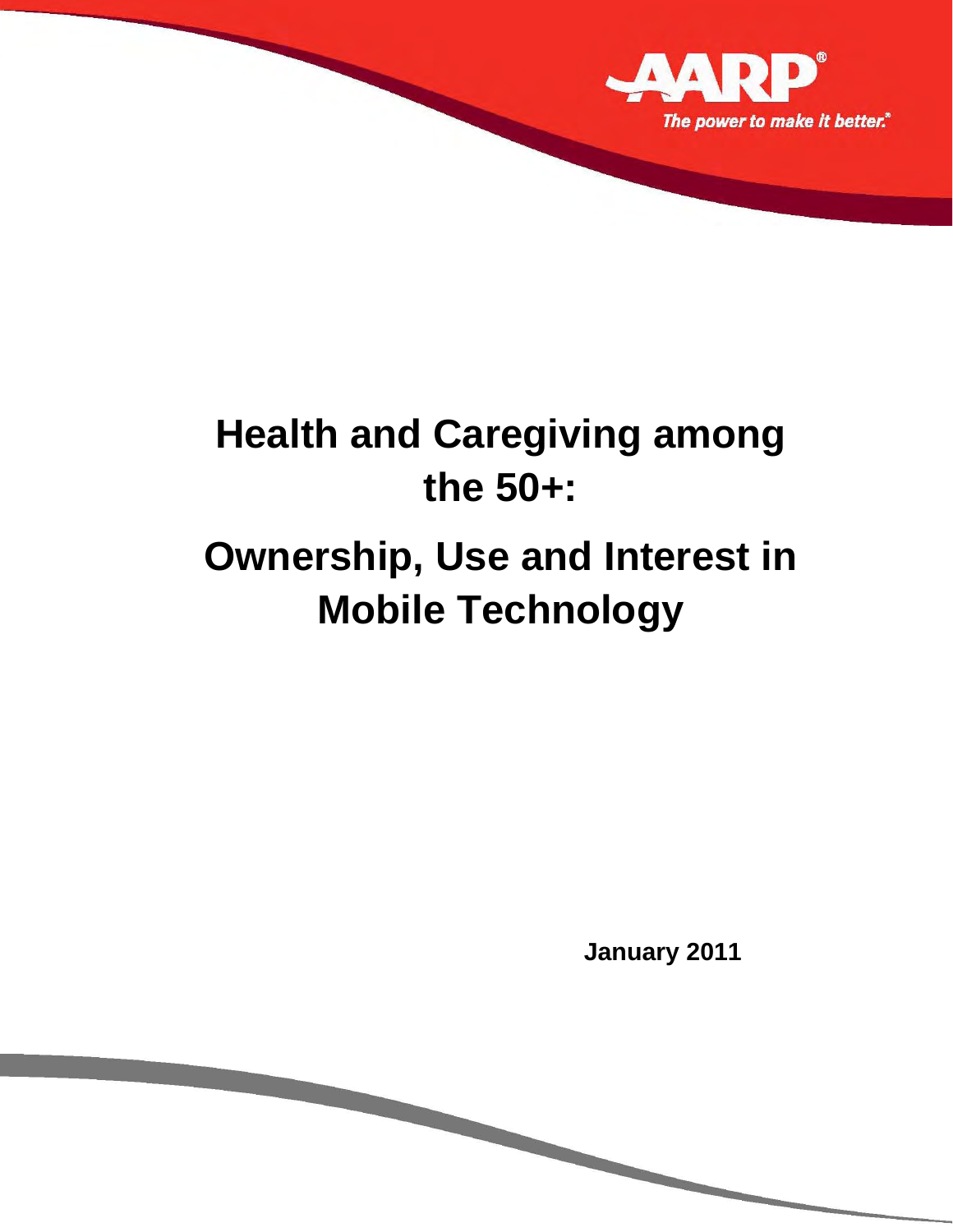

# **Health and Caregiving among the 50+:**

# **Ownership, Use and Interest in Mobile Technology**

**Linda L. Barrett, Ph.D. AARP Research and Strategic Analysis Data collected by Knowledge Networks**

> **Copyright**©**2011 AARP Research & Strategic Analysis** 601 E Street NW Washington, DC 20049 http://www.aarp.org/research *Reprinting with permission*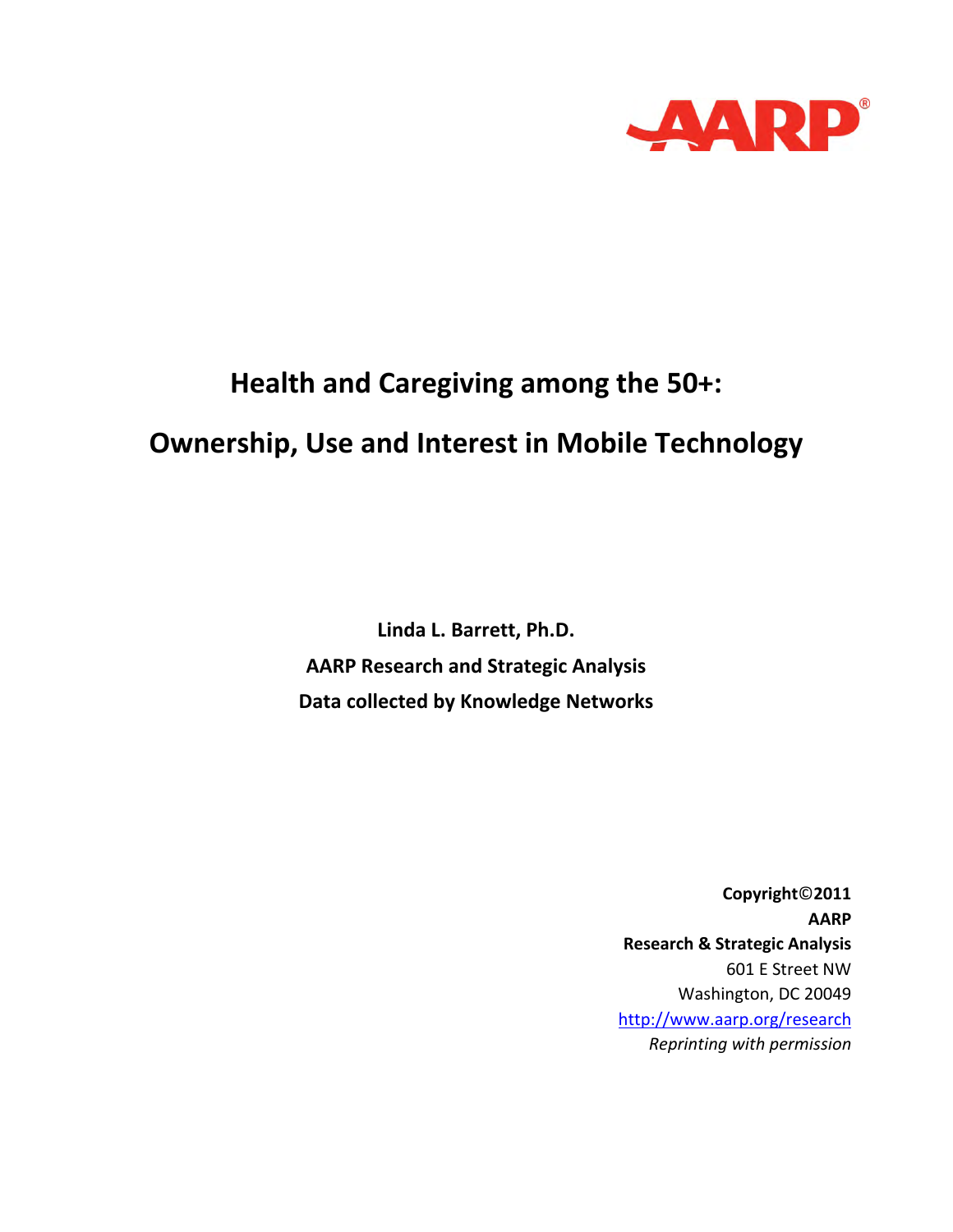AARP is a nonprofit, nonpartisan social welfare organization with a membership that helps people 50+ have independence, choice and control in ways that are beneficial and affordable to them and society as a whole. AARP does not endorse candidates for public office or make contributions to either political campaigns or candidates. We produce AARP The Magazine, the definitive voice for 50+ Americans and the world's largest-circulation magazine with over 35.1 million readers; AARP Bulletin, the go-to news source for AARP's millions of members and Americans 50+; AARP VIVA, the only bilingual U.S. publication dedicated exclusively to the 50+ Hispanic community; and our website, AARP.org. AARP Foundation is an affiliated charity that provides security, protection, and empowerment to older persons in need with support from thousands of volunteers, donors, and sponsors. We have staffed offices in all 50 states, the District of Columbia, Puerto Rico, and the U.S. Virgin Islands.

Acknowledgements: The author would like to thank Margaret Hawkins, Issues Manager, Education and Outreach, and Bill Walsh, Senior Strategic Advisor, Research and Strategic Analysis for their work defining the substantive issues to be covered in this study and for reviewing the questionnaire and report. Thanks also go to Larry Osborn at Knowledge Networks for his assistance with data collection, Jennifer Leslie for her technical skills number checking and finalizing the report, and to Teresa A. Keenan, Ph.D. for peer review and comments.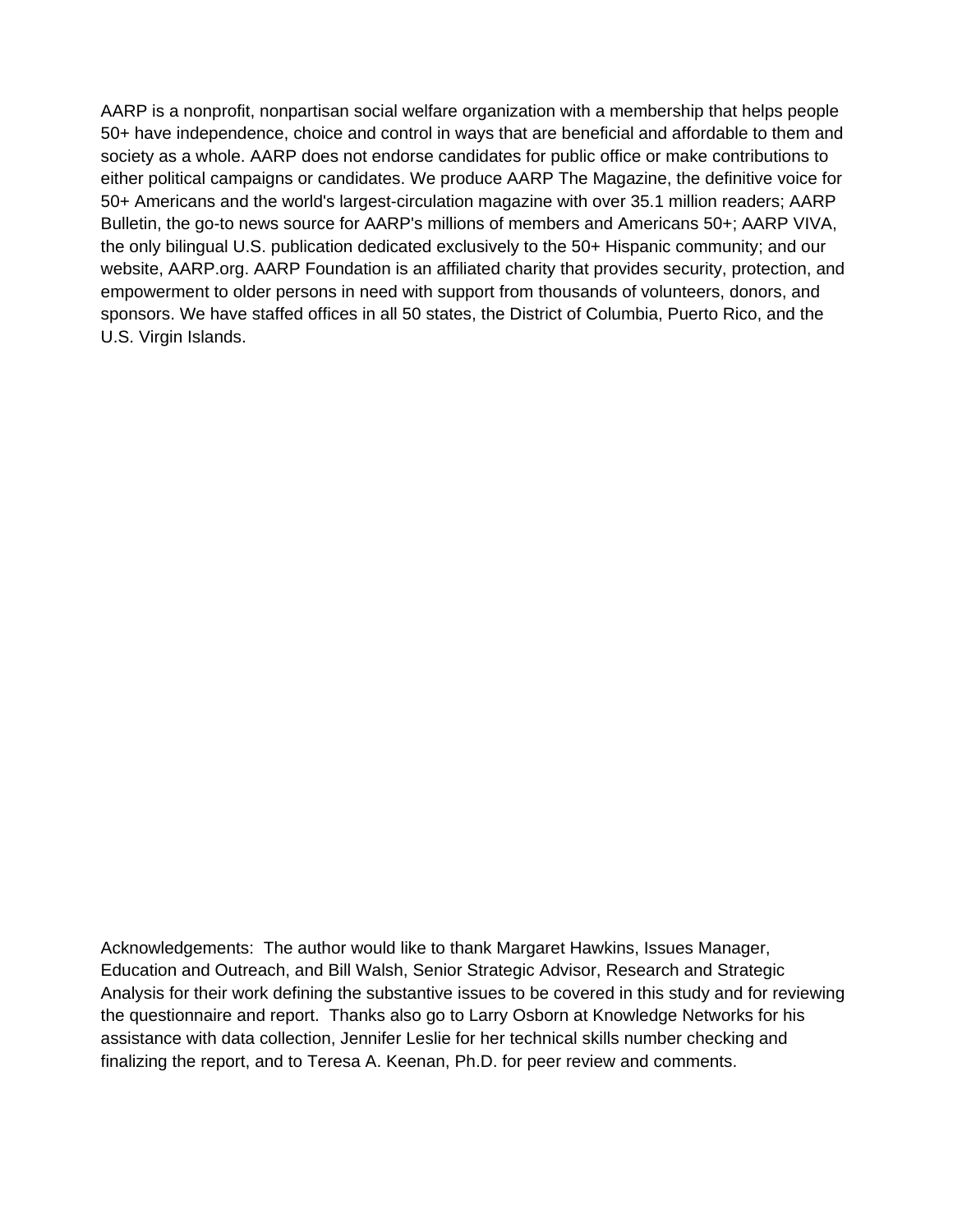# **Contents**

# Appendix A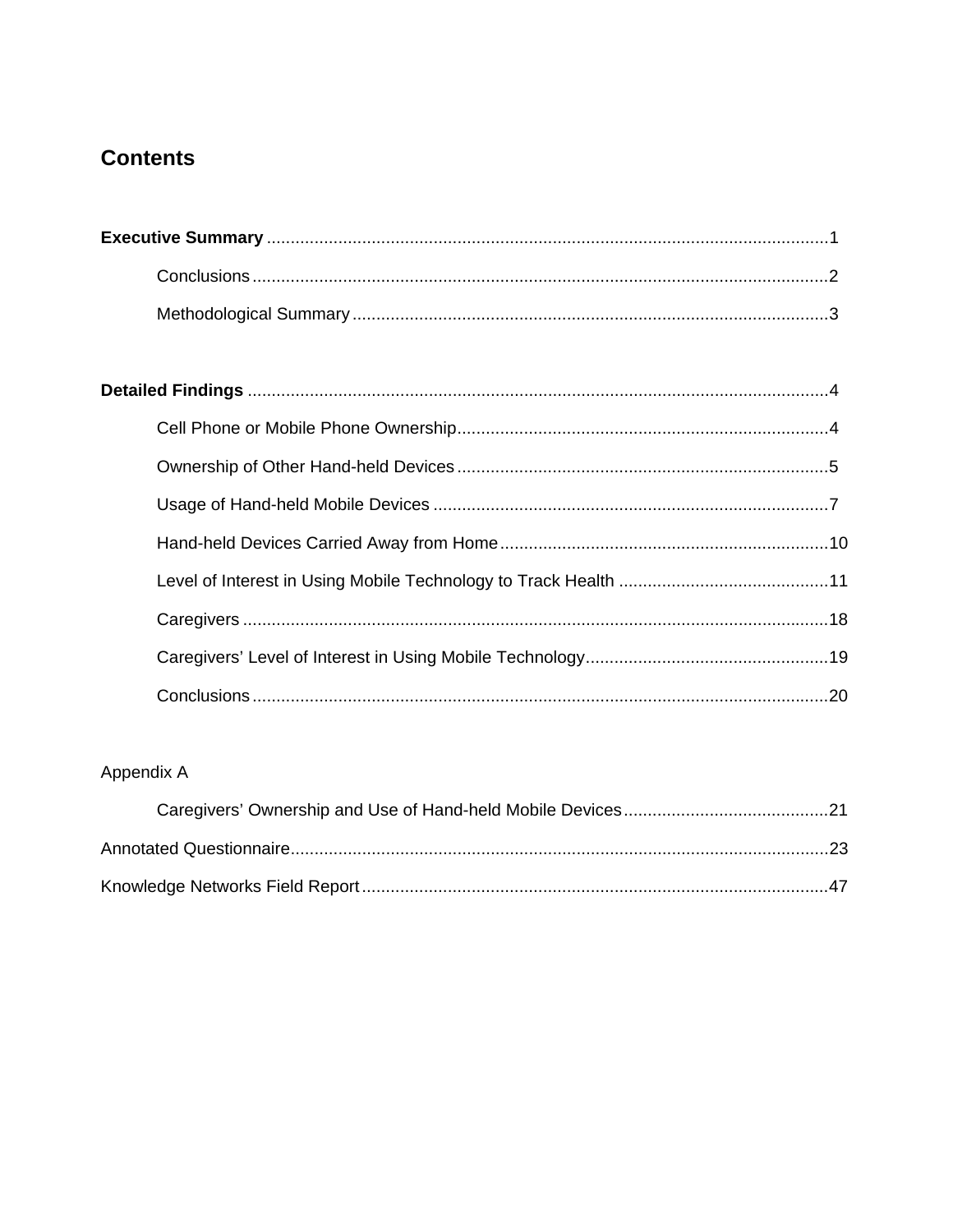# Tables

| Table 1 |                                                                                                                                                      |
|---------|------------------------------------------------------------------------------------------------------------------------------------------------------|
| Table 2 | Mobile Technology Ownership by Marital Status, Education, Income6                                                                                    |
| Table 3 |                                                                                                                                                      |
| Table 4 | Amount of time Laptop or Tablet Computer is Used in a Typical Day8                                                                                   |
| Table 5 |                                                                                                                                                      |
| Table 6 | Proportion of Respondents who Strongly or Somewhat Agree with statements<br>about Perceived Benefits and Barriers to Using Mobile Devices to Send or |
| Table 7 | Caregivers' Perceived Benefits and Barriers to Using a Mobile Device to                                                                              |

# Figures

| Figure 4 Use or Interest in Sending Health Indicators to Health Care Professional12     |  |
|-----------------------------------------------------------------------------------------|--|
| Figure 5 Use or Interest in Allowing Selected People to Receive Information about       |  |
| Figure 6 Use or Interest in Mobile Technology to Motivate or Adopt Healthy Behaviors 14 |  |
| Figure 7 Use or Interest in Mobile Technology to Remind You to Engage in                |  |
|                                                                                         |  |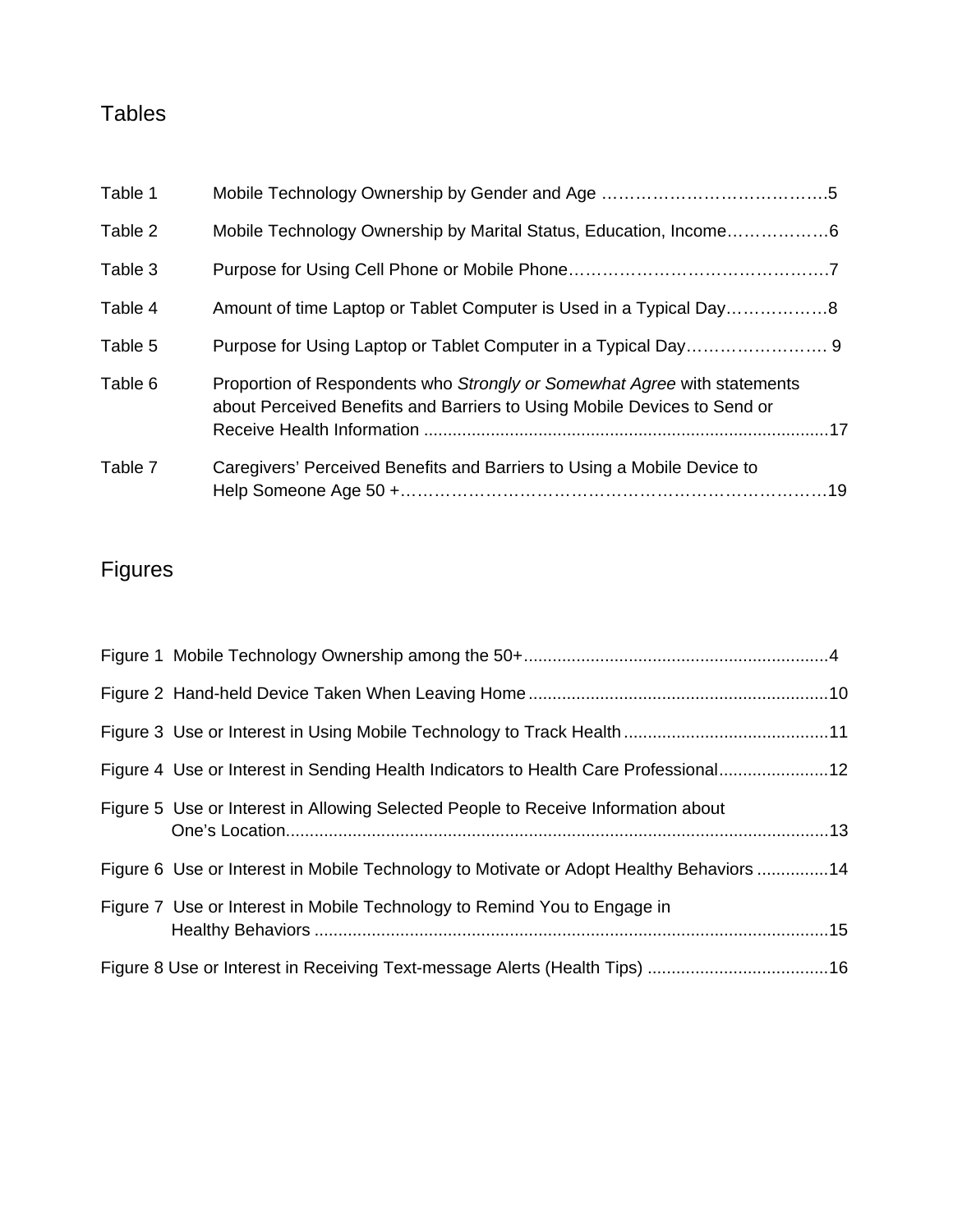# **Health and Caregiving among the 50+: Ownership, Use and Interest in Mobile Technology**

# **Executive Summary**

The purpose of this study is to examine the ownership, usage, and interest in hand-held mobile technology among the 50+ population. We are especially interested in learning whether people 50+ take mobile devices with them when they leave home, and their current usage or interest in using mobile devices to manage their health or the health of someone 50+ they assist.

This survey shows that cell phones are the mobile technology of choice among people age 50+. While cell phones could be a productive means of communicating with this audience there are some mixed findings about respondents' receptivity about how they are used. While a minority of the 50+ currently use a mobile technology to track their health, a substantial proportion are at least somewhat interested in doing so. Interest waned, however, when we asked about using mobile technology to share health information with a health care professional, tracking one's location with a GPS, and using mobile technology to motivate or adopt healthy behaviors. The results show caregivers' interest also varies.

*Mobile Technology Ownership:* The majority of people age 50+ own some type of mobile technology (89%) and nearly eight out of ten (79%) people report owning a cell phone. Laptop or tablet computer come in second place (42%) followed by, portable media players (16%), hand-held global positioning systems (15%), smart phones (7%), and portable electronic book readers (3%). More than four in five (87%) mobile technology owners say that when they leave their home they usually take a hand-held device with them. Not surprisingly, cell phones are the most frequently mentioned mobile device that respondents say they take with them when they leave home (88%). Smart phones are a distant second again, based on vastly lower rates of smart phone ownership (7%).

*Mobile Technology and Health:* Approximately half of people age 50+ *use* or are *interested* in using mobile technology to support their health. About one in ten (11%) currently *uses* a mobile technology to track their health measures over time such as their weight, blood sugar, or blood pressure, and another four in ten (42%) say they are either *very* or *somewhat interested* in doing the same.<sup>1</sup> Although only four percent already use their mobile device to share this information with their health professional, about four in ten are *interested* in doing so (39%). These findings suggest there is a substantial audience interested in using mobile technology, especially cell phones, to support and track their health. However, it is important to note that the results are mixed. Between 47 percent and 73 percent of adults age 50+ indicate a lack of interest in using these devices to support their health.

  $1$  Although 11% did not currently own any of the devices we asked about, we included them in the questions about interest in using technology.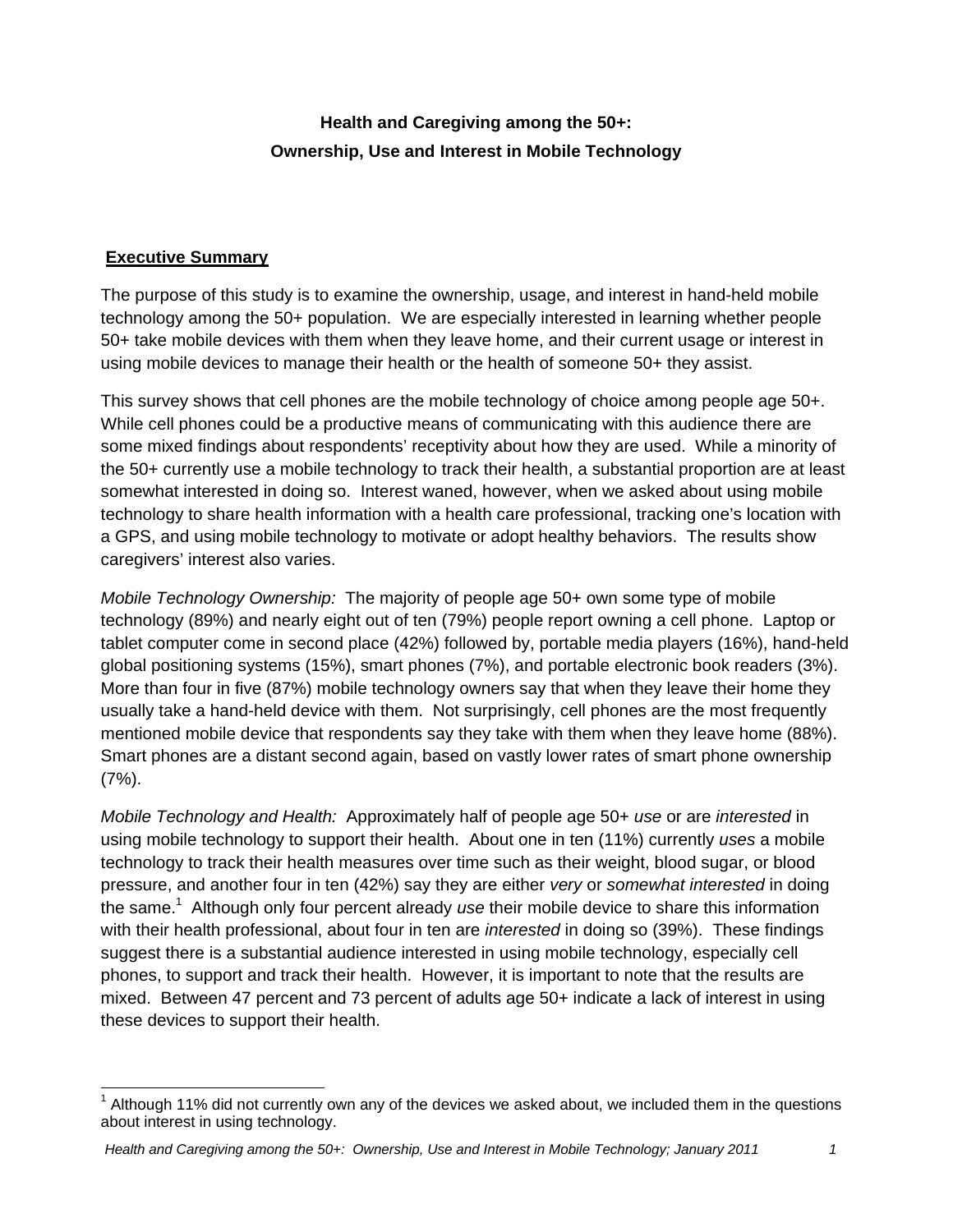*Mobile Technology and Caregiving:* When we turn our attention to caregivers, we find one in five (20%) adults say they provide assistance to someone age 50+ with activities of daily living (ADLs) and three in ten (30%) say they provide assistance to someone age 50+ with instrumental activities of daily living (IADLs).<sup>2</sup> Among people who provide assistance to someone age 50+ with ADLs or IADLs about one in six (17%) say they currently *use* any mobile technology to help track the health of the person they help.<sup>3</sup> Not surprisingly, among those who currently *use* any mobile technology to track the health of the person they help, the vast majority (89%) report using a cell phone or mobile phone to accomplish this task, and about one-third (34%) report they currently *use* a laptop or table computer to do the same.

When asked about mobile technology that allows the caregiver to be informed if the person they assist needs help, only three percent report currently using this technology but almost four in ten (39%) say they are *very interested* or *somewhat interested* in using one of these technologies. Similarly, while only one percent said they already use technology that can inform them if the person they assist experiences a change in their usual routine, more than one-third (36%) say they are *very or somewhat interested* in using one of these technologies. About three percent currently use a mobile technology to be informed about health indicators of the person they assist and nearly four in ten (37%) say they are *very or somewhat interested* in using these technologies. This suggests that although current usage is relatively low, nearly four in ten caregivers are at least somewhat interested in knowing more about technologies that could help them with their caregiving responsibilities.

# **Conclusions**

The 50+ population is often portrayed in a limited number of stereotypes while, in fact, we know it is a heterogeneous group. While caregivers and care recipients are less heterogeneous than the total 50+ population, they do have a range of needs which are often related to the degree to which they require or give assistance. Therefore, it is not surprising that some of the results from this survey are mixed. The findings suggest that while cell phones have been widely adopted, the usage of other hand-held devices is lower and the use of these devices for health purposes varies. The detailed results show that there are niches of people within the overall group who are more or less interested in using hand-held devices for health purposes. Often demographic variables help to define levels of interest or usage (older or younger, widowed or married). This suggests the need to consider segmenting this population based on the needs and interest of both the 50+ population and the subset of people who are caregivers.

<sup>&</sup>lt;u>2</u><br><sup>2</sup> Activities of daily living include helping someone get in and out of bed, help getting dressed, help getting to and from the toilet, help getting in or out of the bathtub or shower, help dealing with incontinence or diapers, help by feeding him or her, help giving medicines, pills, or injections, and instrumental activities of daily living include help managing finances (such as paying bills, or filling out insurance claims), help grocery shopping, helping doing housework (like dishes, laundry, or straightening up), help preparing meals, help providing transportation by driving or helping get the person transportation, help arranging or supervising services from an agency, such as nurses or aids.

 $3$  Mobile technology includes a mobile phone, smart phone, laptop or tablet computer, hand-held global positioning system, portable media player, or portable electronic book reader.

*Health and Caregiving among the 50+: Ownership, Use and Interest in Mobile Technology; January 2011 2*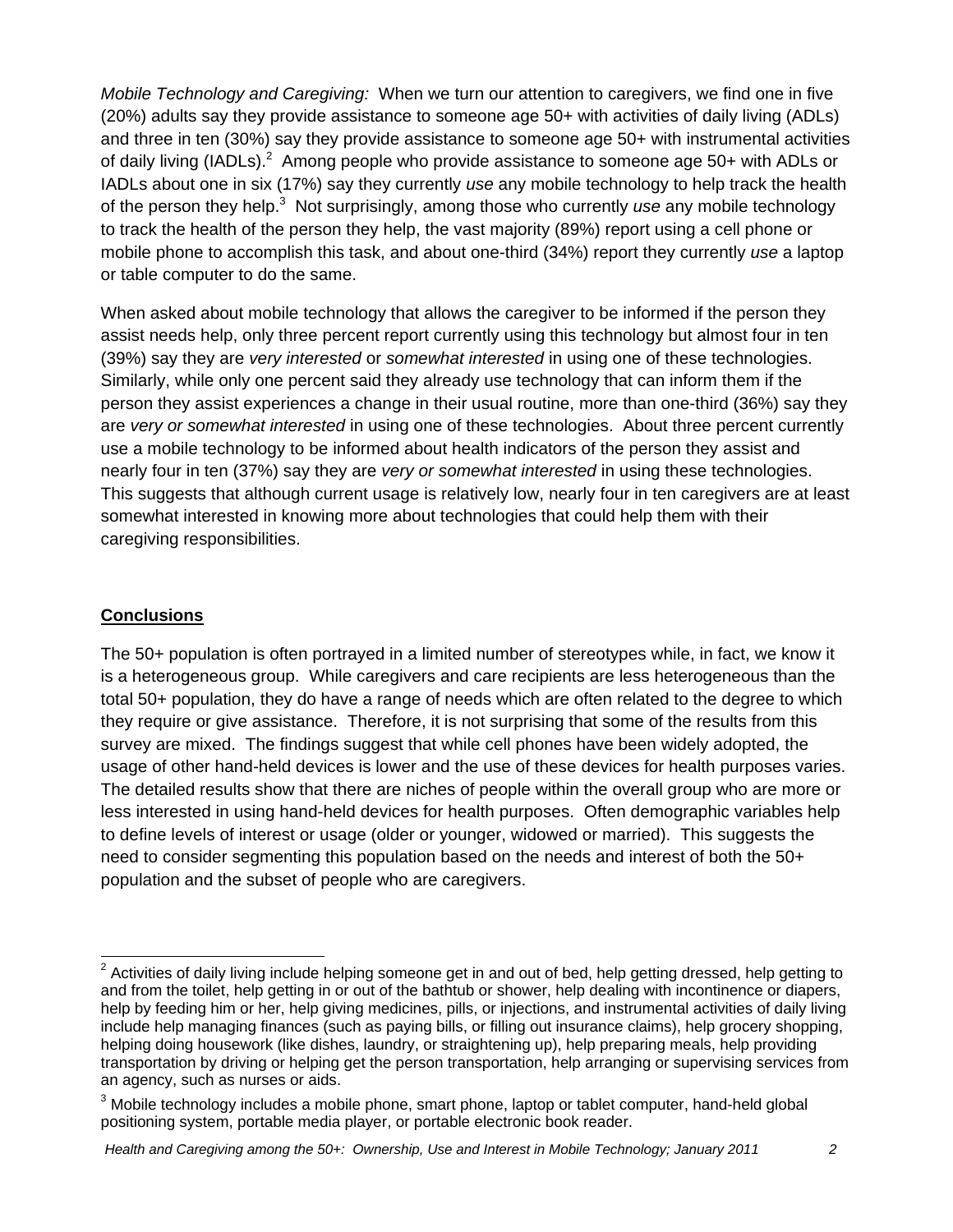Three examples of how these findings can be applied to specific sub-groups stand-out. First,

- The oldest adults in this study, women, widows and those with lower educational levels are especially likely to carry cell phones with them when they leave home, but are much less likely to be smart phone owners. Therefore, rather than developing smart phone applications, focusing on cell phone use among this segment of the 50+ population could provide a productive way to target health promotion programs to an audience that could use and benefit from this outreach.
- Another example is that one in ten people 50+ already uses a mobile device to track their health. Women 50+, African Americans 50+, and the affluent are especially interested in using mobile technology to track their health over time (weight, blood sugar, blood pressure) but do not currently do so. Consequently this group appears to be a niche audience that would be receptive to messages about this issue and how to begin using such devices to track their health.
- Finally, nine in ten caregivers 50+ who assist someone 50+ currently use cell phones, but eight in ten (83%) caregivers say they do not use any mobile device to help track the health of the person they assist. Given the high cell phone usage among this group, helping them to understand and use the technology they already have to help them in their caregiver role is a win-win situation.

These are just a few examples of how this study can guide our educational efforts to reach these sub-groups with education about how mobile technologies can help improve their health care and the health of those 50+ they assist. Other examples can be found in the detailed results section of this report.

# **Methodological Summary**

AARP staff designed the questionnaire which Knowledge Networks used to collect data from 2,014 of their panel members age 50+. The data were collected between October 13 and October 20, 2010. The survey completion rate was 65.7%. An expanded summary of the methodology appears at the end of the report. The numbers in the figures and tables may not add up to 100 percent due to rounding.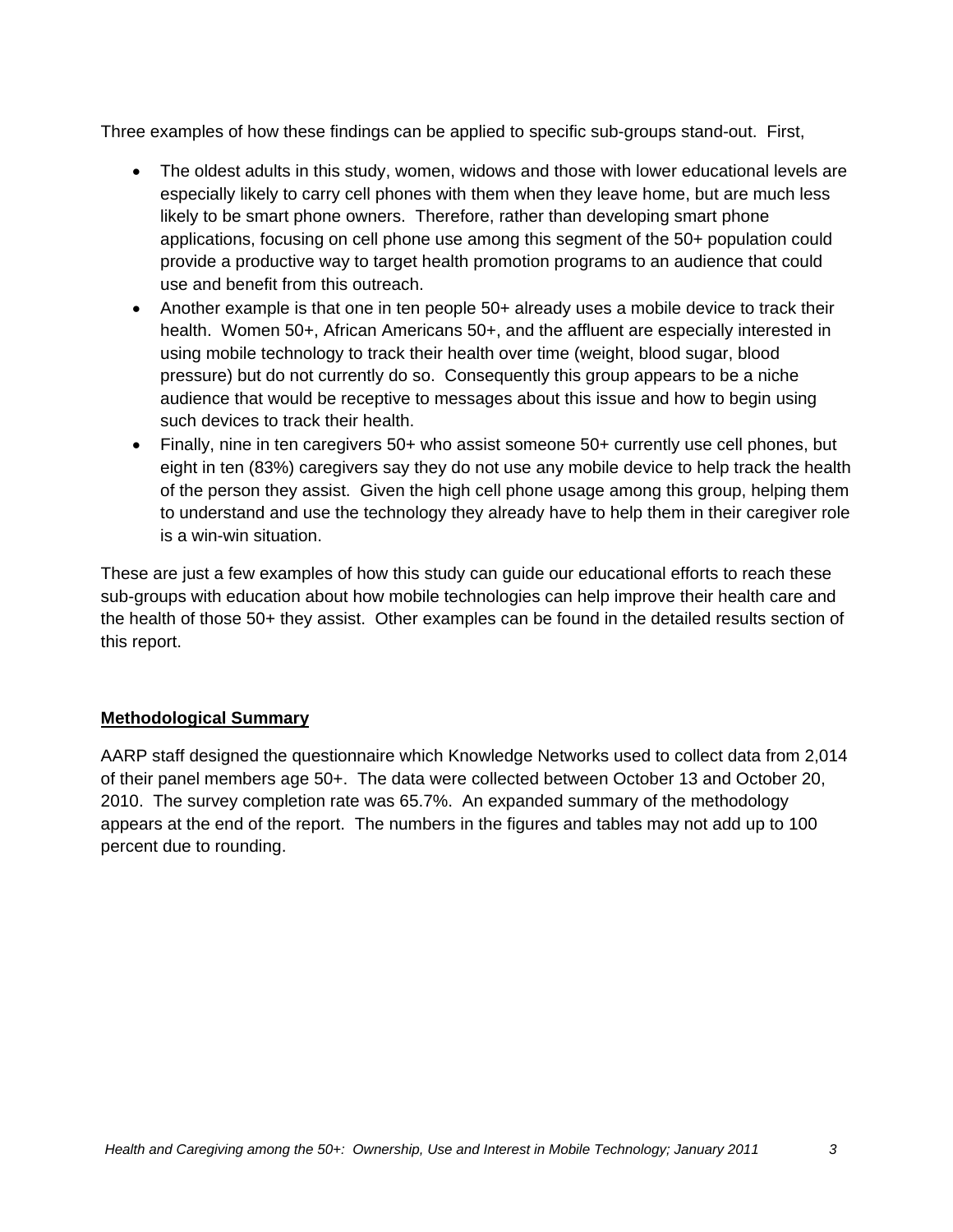# **Detailed Findings**

People age 50+ are more likely to own and use a cell phone than any other hand-held device we asked them about. About four in five people age 50+ say they own a cell phone or mobile phone and about half as many say they own a laptop or tablet computer. Less than one in five says they own any of the remaining devices.

#### **Figure 1**

**Mobile Technology Ownership among the 50+** 



Q1. Do you currently own any of the following devices? (multiple responses allowed)

Source: Health and Caregiving among the 50+: Ownership, Use and Interest in Mobile Technology, AARP, January 2011.

 $N = 2014$ 

# *Cell Phone or Mobile Phone Ownership*

Cell phone ownership among the 50+ is high regardless of a several demographic factors including:

- age (78% of those 50-64 years, 82% of those 65-74 years, and 78% of those  $75+$ ),
- gender (77% of males and 81% of females), and
- race (78% of White non-Hispanics, 84% of African Americans, 87% of Hispanics and 76% of other non-Hispanics).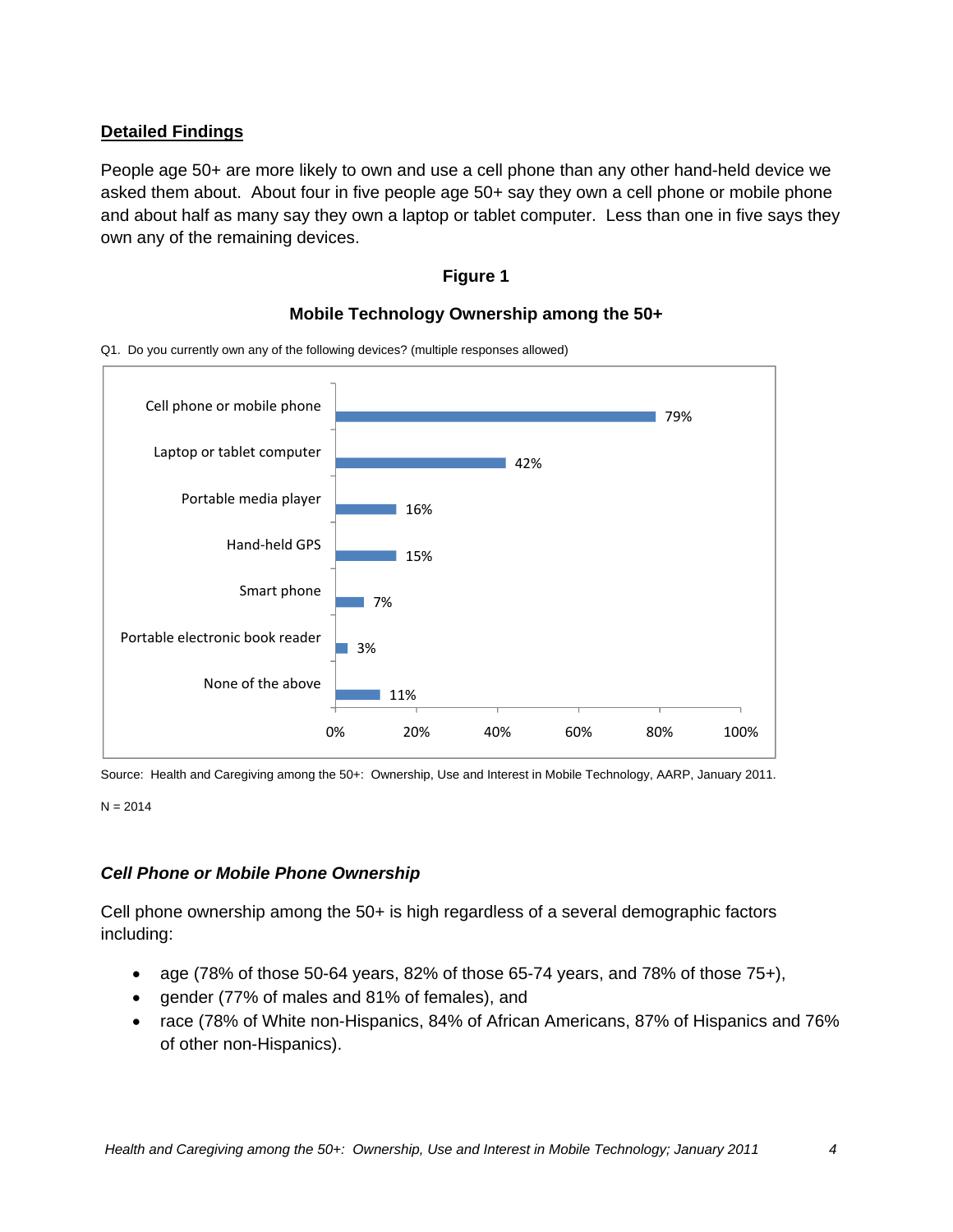Cell phone ownership varies by other demographic factors such as:

- marital status (single never-married adults are significantly less likely to own a cell phone at 60% vs. 83% of those who are married or living with a partner, 78% of those who are widowed, and 77% of those who are separated or divorced),
- education (82% of people whose highest educational attainment is high school vs. 75% who have some college), and
- income (69% of those who earn under \$30,000 per year vs. 85% of those who earn \$30,000 to less than \$50,000, 84% of those who earn \$50,000 to less than \$60,000, 87% of those who earn \$60,000 to less than \$75,000 and 83% of those who earn \$75,000 or more per year).

# *Ownership of Other Hand-held Devices*

When we look at the ownership of these mobile technologies by standard demographic variables, some general patterns emerge (see Table 1 and Table 2).

# **Table 1**

# **Mobile Technology Ownership by Gender and Age**

Q1 Do you currently own any of the following devices?

|                                 |       | Gender         |        |          | Age   |     |
|---------------------------------|-------|----------------|--------|----------|-------|-----|
|                                 | Total | Male           | Female | 50-64    | 65-74 | 75+ |
|                                 | (A)   | (B)            | (C)    | (D)      | (E)   | (F) |
| Laptop/Tablet Computers         | 42%   | 46% C*         | 39%    | 45% E    | 42%   | 33% |
| Portable Media Players          | 16    | 18<br>C        | 14     | ΕF<br>21 | 9     | 5   |
| Hand-held GPS                   | 15    | 20<br><b>C</b> |        | 17       | 14    | 8   |
| <b>Smart Phone</b>              |       | C              | 5      | 9 EF     | 3     | ⌒   |
| Portable Electronic Book Player | ≏     |                |        | 3        | 3     |     |

Source: Health and Caregiving among the 50+: Ownership, Use and Interest in Mobile Technology, AARP, January 2011.

 $N = 2014$ 

\*A capital letter next to a proportion in a cell indicates that the proportion is significantly different from its counterpart in the column labeled with the capital letter.

Mobile technologies are more likely to be owned by:

- Men (for example, 46% of men own laptop/tablet computers vs. 39% of women)
- People between the ages of 50-64 years (for example, 45% of people 50-64 own a laptop or tablet computer vs. 42% of people 65-74 years)
- People with a higher education (for example 52% of college graduates vs. 34% of those with a high school education or less)
- People who earn \$75,000 or more per year (for example 52% of those with an annual income of \$75,000+ vs. 36% of those with an annual income under \$30,000 or 39% of those with an annual income between \$30,000 to under \$50,000)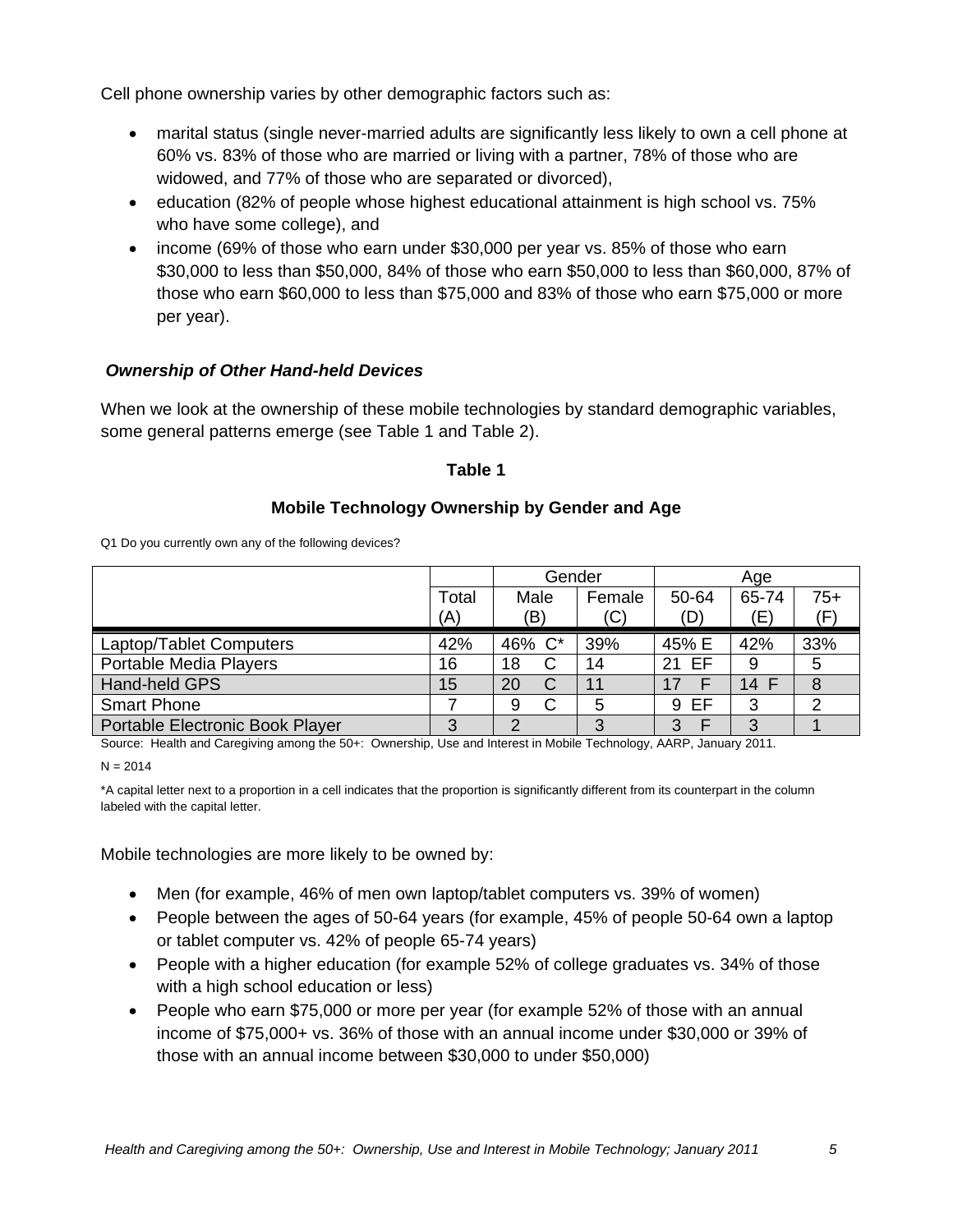#### **Table 2**

#### **Mobile Technology Ownership by Marital Status, Education and Income**

Q1 Do you currently own any of the following devices?

|                                                 | <b>Marital Status</b> |                |                   |                | <b>Education</b>     |                   |                 | <b>Income</b>     |                    |                    |                 |                       |
|-------------------------------------------------|-----------------------|----------------|-------------------|----------------|----------------------|-------------------|-----------------|-------------------|--------------------|--------------------|-----------------|-----------------------|
|                                                 | Married               | Widow          | Sep or<br>Divrc'd | Single         | HS or<br>less        | college $ grad +$ | Some College    | $30K$             | $30-$<br>$50K$     | $50-$<br><60K      | $60 -$<br>< 75K | 75K+                  |
|                                                 | (G)                   | (H)            | (1)               | (J)            | (K)                  | (L)               | (M)             | (R)               | (S)                | (T)                | (U)             | (V)                   |
| Laptop or<br>Tablet<br>Computer                 | 43% H*                | 33%            | 42%               | 46% H          | 34%                  | 47%K              | 52% K           | 36%               | 39%R               | 45%R               | 48%R            | 52%<br><b>RS</b>      |
| Portable<br>Media<br>Player                     | 18<br>H               | $\overline{7}$ | 15<br>H           | 17<br>H        | 11                   | 17 K              | 23<br>KL        | 8                 | 13<br>$\mathsf{R}$ | $\mathsf{R}$<br>17 | 24 RS           | 28<br><b>RST</b>      |
| Hand-<br>held GPS                               | <b>HIJ</b><br>19      | $\overline{7}$ | 12                | 10             | 11                   | 14                | 23<br><b>KL</b> | $\overline{4}$    | 14                 | 21 R               | 20 R            | 29<br><b>RSU</b>      |
| Smart<br>Phone                                  | $\overline{7}$<br>H   | $\overline{2}$ | 6                 | 10<br>H        | 3                    | 6<br>K            | 14<br>KL        | 3                 | $\overline{4}$     | 8R                 | 6               | 17<br><b>RSTU</b>     |
| Portable<br>Electronic<br><b>Book</b><br>Player | 3                     | $<$ 1          | $\overline{2}$    | $\overline{4}$ | 1                    | $\overline{2}$    | 6<br><b>KL</b>  | $\overline{2}$    | $\overline{2}$     | $\mathbf{1}$       | $\overline{2}$  | 6<br><b>RSta</b><br>b |
| None of<br>the above                            | 9                     | 14             | 12                | SI<br>19       | 12 <sub>2</sub><br>M | 13 M              | 8               | 20<br><b>STUV</b> | 8                  | 9                  | $\overline{7}$  | 5                     |

Source: Health and Caregiving among the 50+: Ownership, Use and Interest in Mobile Technology, AARP, January 2011.

 $N = 2014$ 

\*A capital letter next to a proportion in a cell indicates that the proportion is significantly different from its counterpart in the column labeled with the capital letter.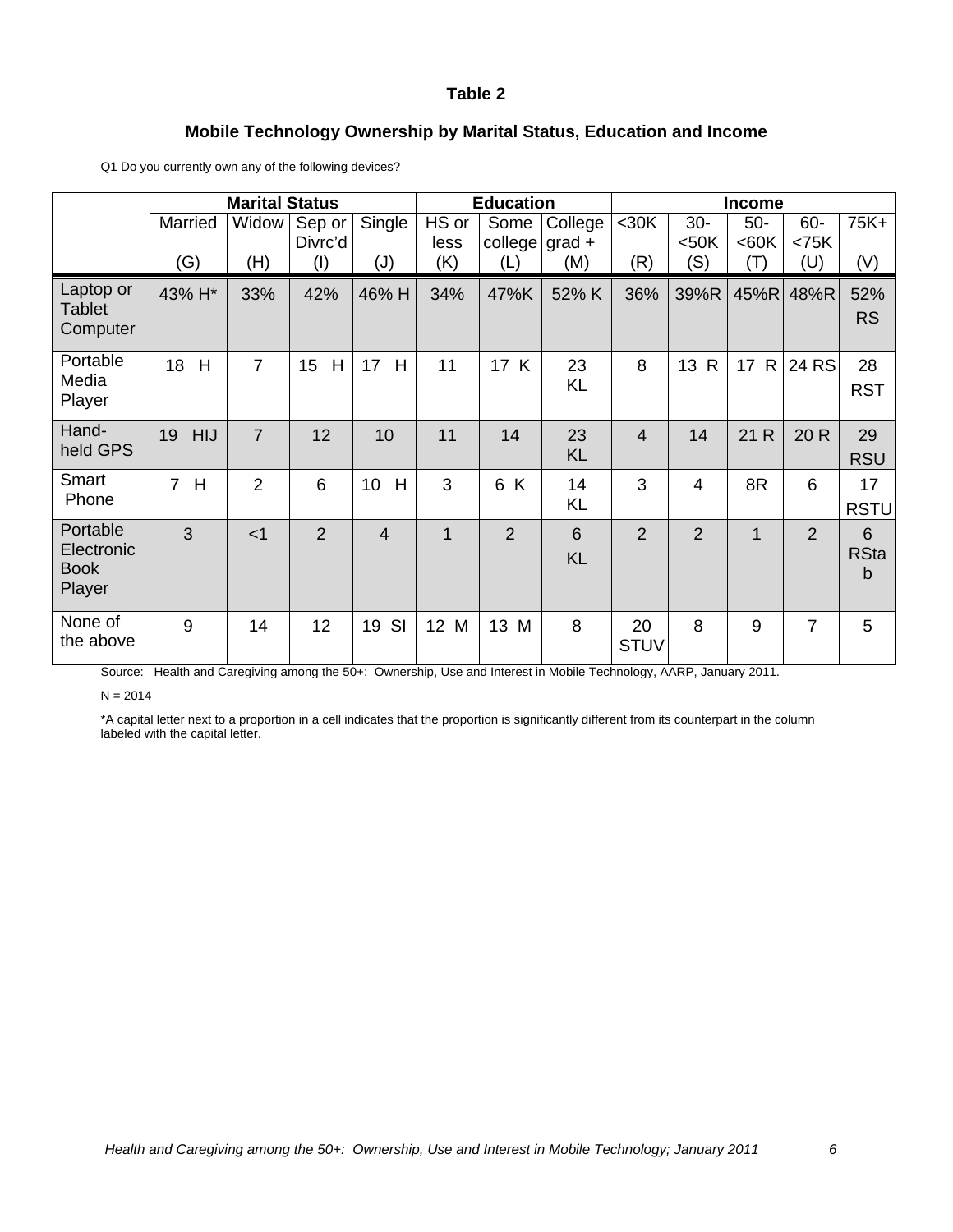# *Usage of Hand-held Mobile Devices*

Among those 50+ who own a cell or mobile phone, usage on a typical day ranges from a low of zero minutes (7%) to a high of five hours or more (3%). Given this range of time, the median is a more accurate measure of usage of cell phones by owners on a typical day than the mean or average. $4$  The median usage of a cell or mobile phone among owners on a typical day is 30 minutes and it does not significantly vary by the demographic characteristics of cell phone owners.

#### **Table 3**

## **Purpose for Using Cell Phone or Mobile Phone**

Q 2a What do you usually use this device for?

|                       | Total | Gender      |               | Age          |              |                  |
|-----------------------|-------|-------------|---------------|--------------|--------------|------------------|
|                       | (A)   | Male<br>(B) | Female<br>(C) | 50-64<br>(D) | 65-74<br>(E) | $75 + **$<br>(F) |
| Make or receive calls | 84%   | 87% (C)*    | 81%           | 80%          | 90% D        | 87%              |
| Send or receive text  | 9     |             | 11 $(B)$      | 13 EF        |              | 3                |
| messages              |       |             |               |              |              |                  |
| Other                 |       |             |               |              |              |                  |

Source: Health and Caregiving among the 50+: Ownership, Use and Interest in Mobile Technology, AARP, January 2011.

 $N = 1633$ 

\*A capital letter next to a proportion in a cell indicates that the proportion is significantly different from its counterpart in the column labeled with the capital letter.

\*\*small base

 $\overline{a}$ 

Among adults age 50+ who own a cell or mobile phone, more than eight in ten use it to make or receive telephone calls.

- Nearly nine in ten men use their cell phone to make or receive calls compared to eight in ten women.
- Those who are between ages 65 to 74 years are more likely to say they use their cell or mobile phone to make or receive calls than those who are between 50-64 years.
- People who are between 50 to 64 years are more likely to say they use their cell or mobile phone to send or receive text messages than those who are older than them.

 $<sup>4</sup>$  The median is the point at which half of the sample is below and half the sample is above that number.</sup> Given the broad range of minutes used in a typical day, and the large standard deviation, the median is a more accurate measure of typical usage than the mean.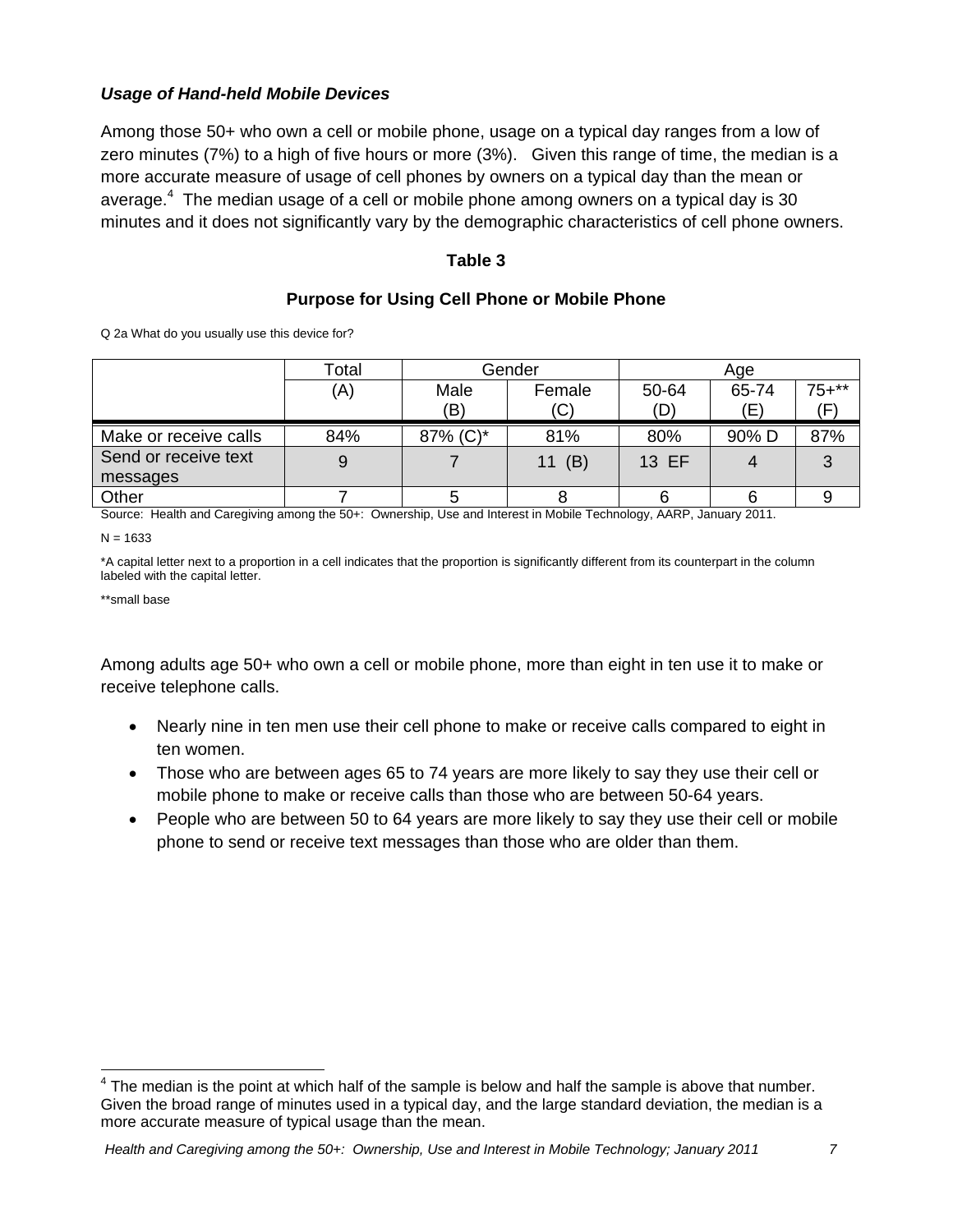As noted earlier, about four in ten people (42%) age 50+ say they own a laptop or tablet computer. Among those 50+ who own a laptop or tablet computer, usage on a typical day ranges from a low of zero minutes (3%) to a high of five hours or more (10%). The median usage of a laptop or tablet computer among owners on a typical day is 110 minutes (just under two hours).

#### **Table 4**

#### **Amount of time Laptop or Tablet Computer is used in a Typical Day**

Q4 How much time do you spend in a typical day using your Laptop or Tablet Computer?

|                            | Total | Gender                                                                                                       |        |              | Age   |          |  |
|----------------------------|-------|--------------------------------------------------------------------------------------------------------------|--------|--------------|-------|----------|--|
|                            |       | Male                                                                                                         | Female | 50-64        | 65-74 | $75+***$ |  |
|                            | (A)   | (B)                                                                                                          | (C)    | (D)          | (E)   | (F)      |  |
| 0-30 minutes               | 21    | 25 C                                                                                                         | 18     | 19           | 26    | 28       |  |
| 31-60 minutes              | 18    | 19                                                                                                           | 18     | 17           | 22    | 19       |  |
| 61minutes -<br><3 hours    | 35    | 32                                                                                                           | 38     | 33           | 38    | 41       |  |
| $3$ hours $-1$<br><5 hours | 14    | 11                                                                                                           | 17     | 15           | 12    | 10       |  |
| $5$ hours $+$              | 10    | Course Harlie and Consultant answer the COLLOUS and the conditioned in Makila Technology, AADD, Journal OO44 | 10     | <b>15 EF</b> | 3     |          |  |

Source: Health and Caregiving among the 50+: Ownership, Use and Interest in Mobile Technology, AARP, January 2011.

 $N = 896$ 

\*A capital letter next to a proportion in a cell indicates that the proportion is significantly different from its counterpart in the column labeled with the capital letter.

\*\*small base

When we look at the proportion of laptop or tablet computer users who spend varying amounts of time using this device on a typical day, we see that:

- a greater proportion of men say they spend 30 minutes or less on their laptop or tablet computer compared to women.
- People age 50-64 are more likely to use their laptop or tablet computer for 5 hours or more on a typical day compared to those age 65+. Originally, we speculated this finding is due to pre-retirees spending more time on the computer at work than those who are not employed. However, people who report their occupation as "not working or other" spend more time on their computer, on average, than those who are employed (186 minutes vs. 149 minutes). Given our current economic situation, it is possible that the people who are unemployed and report high computer usage are looking for job opportunities or networking in the hope of finding employment.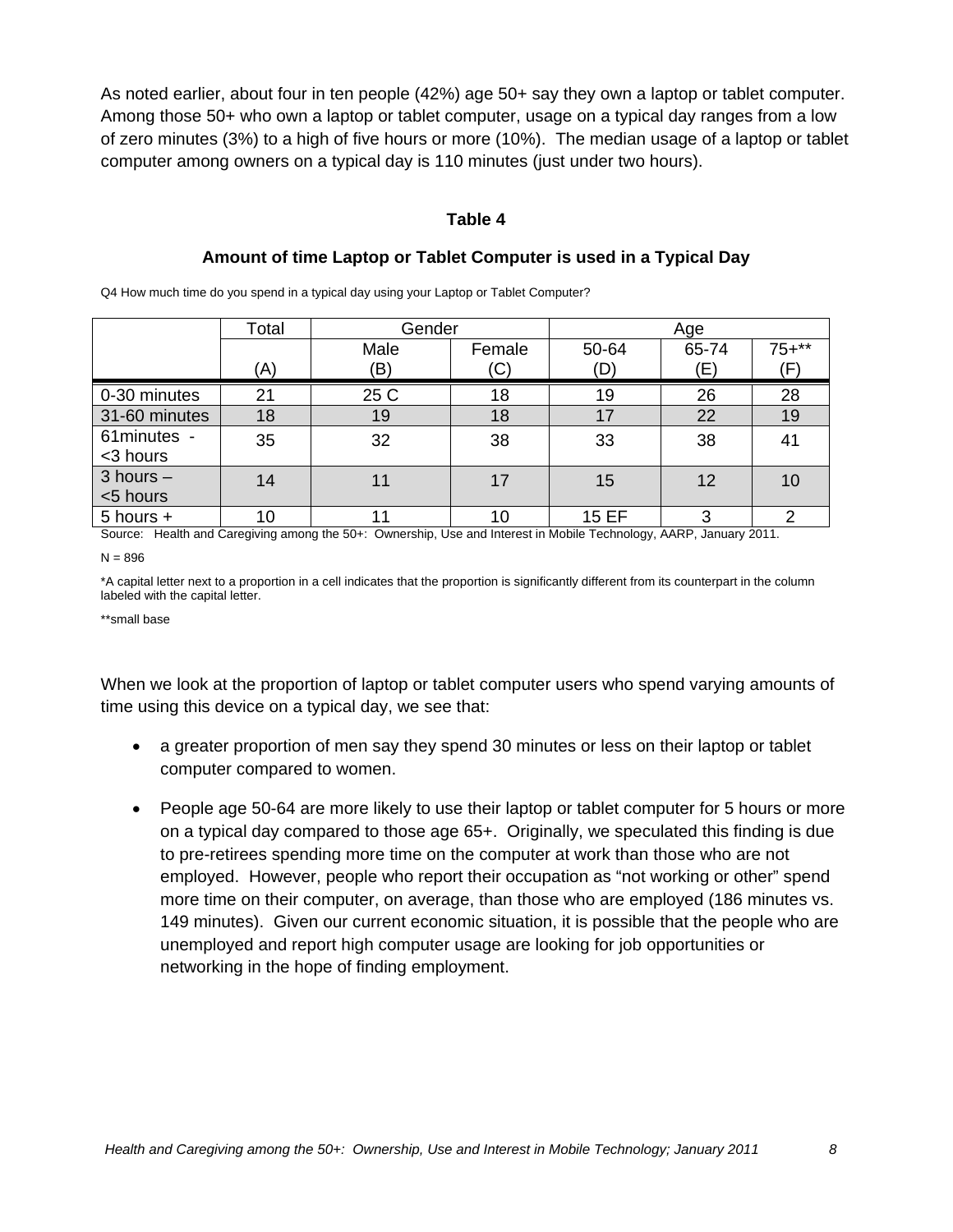Among those 50+ who own a laptop or tablet computer, about four in ten people 50+ say they use their laptop or tablet computer to connect to the Internet while almost three in ten say they use the device to send or receive e-mail messages.

#### **Table 5**

# **Purpose for Using Laptop or Tablet Computer in a Typical Day**

Q4a What do you most often use this device for?

|                        | Total | Gender |        | Age   |       |           |  |
|------------------------|-------|--------|--------|-------|-------|-----------|--|
|                        |       | Male   | Female | 50-64 | 65-74 | $75 + **$ |  |
|                        | (A)   | (B)    | (C)    | (D)   | (E)   | (F)       |  |
| Send or receive e-mail | 28%   | 26%    | 30%    | 23%   | 29%   | 44%DE*    |  |
| Use Internet           | 39    | 43 C   | 35     | 41    | 42    | 28        |  |
| Create documents       | 5     |        | 3      | 7 E   | 2     | 2         |  |
| Read                   | <1    |        | $<$ 1  |       | $<$ 1 | <1        |  |
| books/magazines        |       |        |        |       |       |           |  |
| Look at photos/videos  |       | 4      | 3      | 3     | 4     | 4         |  |
| Play games/listen to   | 12    | 7      | 16 B   | 12    | 11    | 8         |  |
| music                  |       |        |        |       |       |           |  |
| Other                  | 13    | 13     | 12     | 13    | 12    | 13        |  |

Source: Health and Caregiving among the 50+: Ownership, Use and Interest in Mobile Technology, AARP, January 2011.

 $N = 896$ 

\*A capital letter next to a proportion in a cell indicates that the proportion is significantly different from its counterpart in the column labeled with the capital letter.

\*\*small base

- Men are more likely than women to say they use their laptop or tablet computer to connect to the Internet while women are more likely than men to say they use this device to play games or listen to music.
- Older respondents are more likely to say they use this device to send or receive e-mail messages, but we must use caution interpreting this finding because of the small base among people age 75+ that use these devices.

Few (15%) people age 50+ say they own a hand-held GPS. Among those who do own such a device, three-fourths use it for half an hour or less in a typical day. The median usage is five minutes in a typical day.

Among those who own a portable media player the average usage on a typical day is 76 minutes. Younger adults are more likely to use a portable media player to play games or listen to music than retirement age adults (83% of those 50 – 64 years vs. 65% of those 65-74 years – caution small base).

Less than one in ten people 50+ own a smart phone. Although the proportions are small, among those who are 50-64 years of age, smart phone ownership is significantly higher among this group than among those who are 65+ (9% of those 50-64 own a smart phone vs. 3% of those 64-74 and 2% of those 75+). Smart phone owners use this device a median of 60 minutes on a typical day.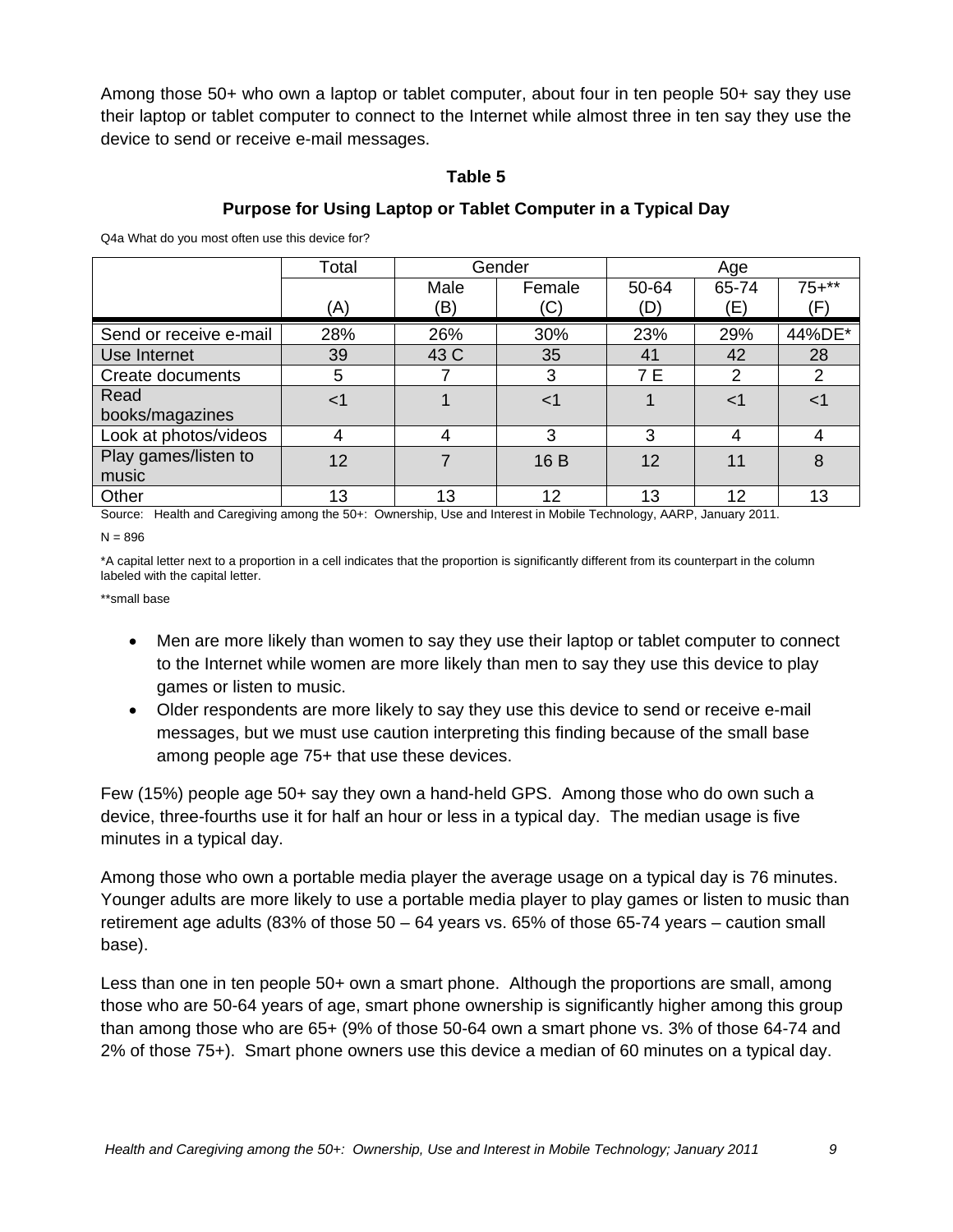The largest proportion (42%) use their smart phone to make or receive telephone calls, followed by sending or receiving e-mail messages (29%), to send or receive text messages (15%) or to get access to the Internet (8%).

Only three percent of respondents 50+ own a portable electronic book reader. Among people who own a portable electronic book reader, usage on a typical day is 90 minutes.

# *Hand-held Devices Carried Away from Home*

Almost nine in ten (87%) people age 50+ who own one of the mobile devices we asked about, say they take a mobile device with them when they leave home.

- The oldest group in this study is more likely than their younger counterparts to say they do not take a handheld device with them when they leave home (19% of those 75+ years vs. 13% of those 65-74 years and 11% of those 50-64 years).
- Those who are married are more likely than those in other marital situations to say they do take a hand-held device with them (90% of married respondents vs. 84% of those separated or divorced and 78% of those single-never married).
- People reporting the lowest annual income are more likely than those at higher income levels to say they do not take a hand-held device with them when they leave home (19% of those with an annual income of less than \$30,000 vs.11% of those with \$30,000 - \$50,000 and 10% of those with \$60,000 to less than \$75,000 and 9% of those with more than \$75,000 per year). Those who earned between \$50,000 and \$60,000 were not significantly different from other groups.

Among those 50+ who own a mobile device, a cell phone or mobile phone is the technology of choice when they leave home. This is undoubtedly largely due to the fact that cell phone ownership is more common than ownership of any of the other hand-held devices we asked about.

# **Figure 2 Hand-held Device Taken When Leaving Home**

Q9 What type of hand-held device do you usually take with you (when leaving home)?



Source: Health and Caregiving among the 50+: Ownership, Use and Interest in Mobile Technology, AARP, January 2011.  $N = 1626$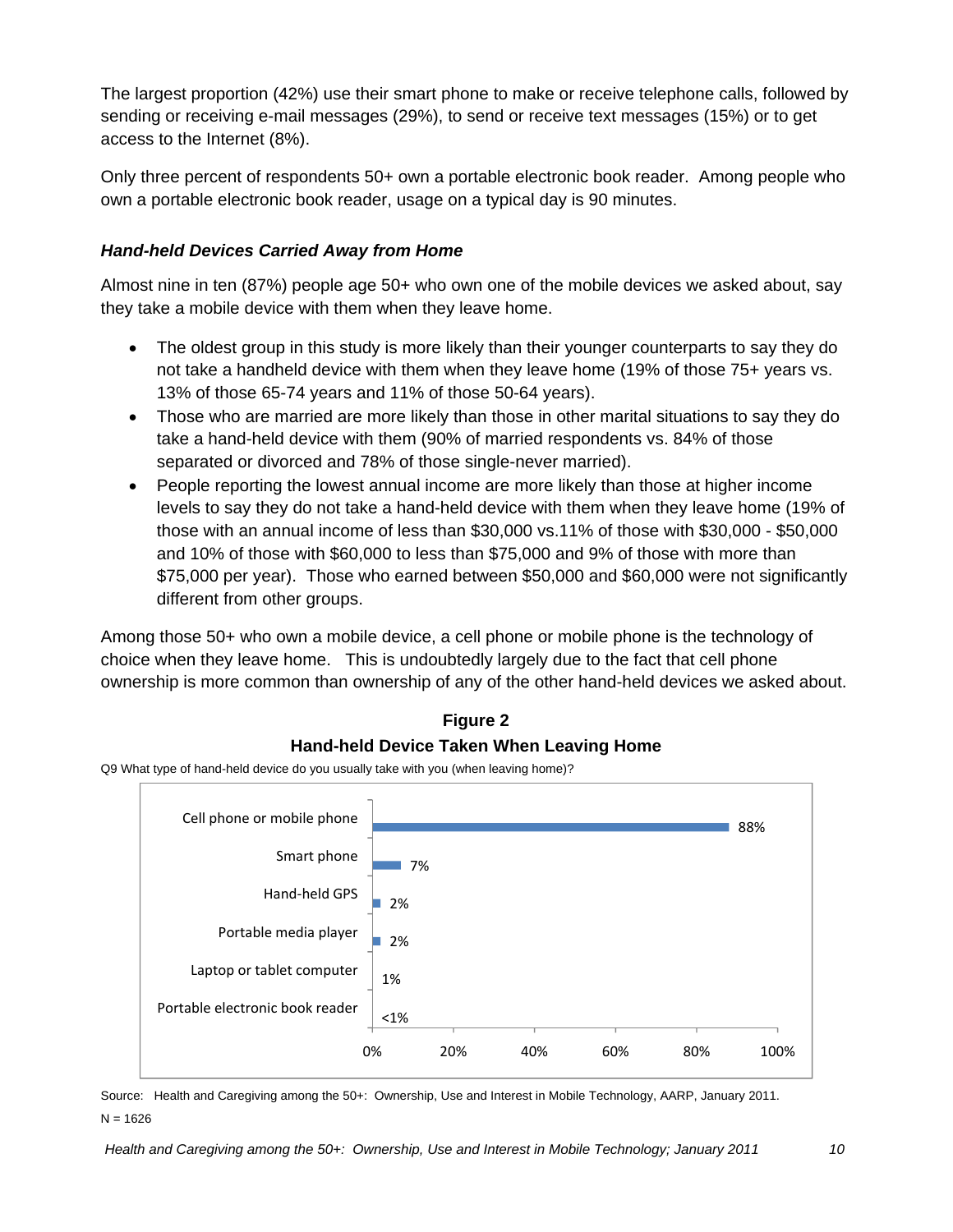While the proportion of people who carry cell phones with them when they leave home is relatively high, regardless of demographic characteristics, they are especially likely to be:

- Women (91% of women say they take a cell phone with them vs. 85% of men)
- Older (93% of people age 75 and 91% of people 65-74 say they take a cell phone with them vs. 85% of those 50-64)
- Widowed (96% of widows vs. 87% of those who are married or living with a partner and 89% of those who are separated or divorced)
- With less education (93% of those with a high school degree or less vs. 88% of those with some college or 80% of those who are college graduates or post graduates)

Virtually all of the smart phone users say they carry them when they leave home. Smart phone carriers are more likely to be:

- $\bullet$  Male (10% vs. 4% female)
- Younger (10% 50 64 vs. 4% 65 74 and 1% 75+)
- Single (15% vs. 7% married or living with a partner, 3% widowed, 7% separated or divorced)
- College graduates or post-graduates (14% vs. 3% of those with a high school education or less, and 7% of those with some college
- More affluent (16% of those with an annual income of \$75,000 or more vs. 2% of those with an annual income of less than \$30,000, 4% of those with an annual income between \$30,000 – less than \$50,000, 6% of those with an annual income between \$50,000-\$60,000)

# *Level of Interest in Using Mobile Technology to Track Health*

While only one in ten respondents already use mobile technology to track their health over time, four in ten of those who do not currently use such technology express an interest in doing so.

# **Figure 3**

#### **Use or Interest in Using Mobile Technology to Track Health**

Q10. There are many types of mobile technology available today that allow you to track your health over time including measures such as your weight, your blood sugar, your blood pressure. How interested are you in having one of these devices?



Source: Health and Caregiving among the 50+: Ownership, Use and Interest in Mobile Technology, AARP, January 2011.  $N = 2014$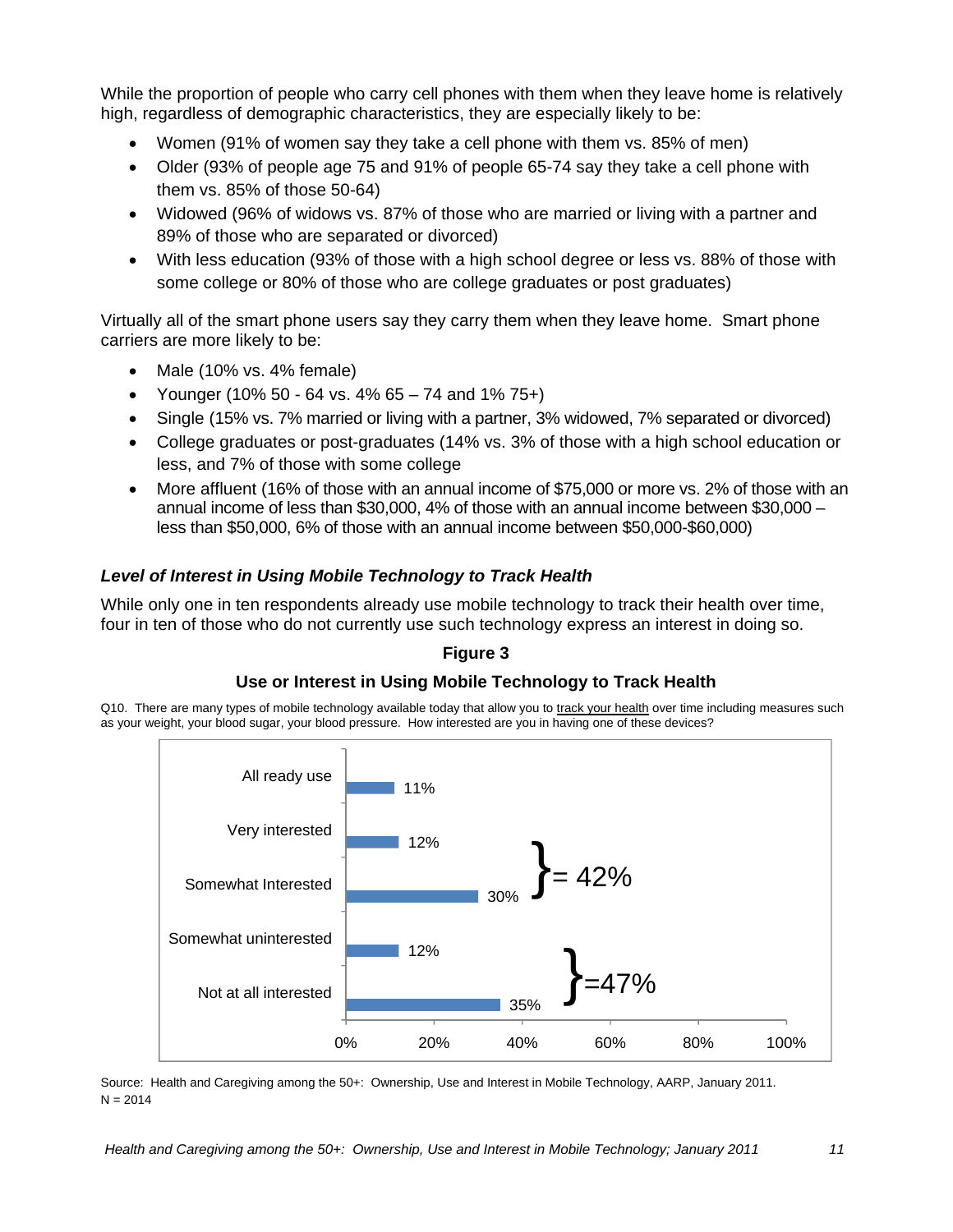- Women age 50+ (46%) are more likely than men age 50+ (38%) to say they are at least somewhat interested in using a mobile technology to track their health over time.
- More than half of African Americans (58%) age 50+ are at least somewhat interested in using mobile technology to track their health compared to White non-Hispanics (39%).
- People age 50+ who earn more than \$75,000 per year are more likely than those who have an annual income of less than \$60,000 (51% of those who have \$75,000+ income per year vs. 36% of those with \$50,000-<\$60,000, 39% of those with \$30,000 - <\$50,000, and 41% of those <\$30,000) to say they are at least somewhat interested in using mobile technology to track their health.

A minority of people 50+ already use a mobile technology to send information about their health status (such as their weight, blood sugar, blood pressure) to a health care professional. Approximately four in ten are at least *somewhat interested* in using this technology and over half of those not currently using the technology are *somewhat uninterested* or *not at all interested*.

# **Figure 4**

# **Use or Interest in Sending Health Indicators to Health Care Professional**

Q 11 There are many types of mobile technology available today that allow you to send your health status (such as your weight, your blood sugar, your blood pressure) to a health care professional. How interested are you in having one of these devices?



Source: Health and Caregiving among the 50+: Ownership, Use and Interest in Mobile Technology, AARP, January 2011.  $N = 2014$ 

Race influences one's interest in using these technologies.

 A greater proportion of African Americans (61%) and Hispanic Americans age 50+ (59%) are more likely to be at least somewhat interested in sending their health status to a health care professional than White non-Hispanics (34%) and those who self-identified as being from other ethnic backgrounds (39%).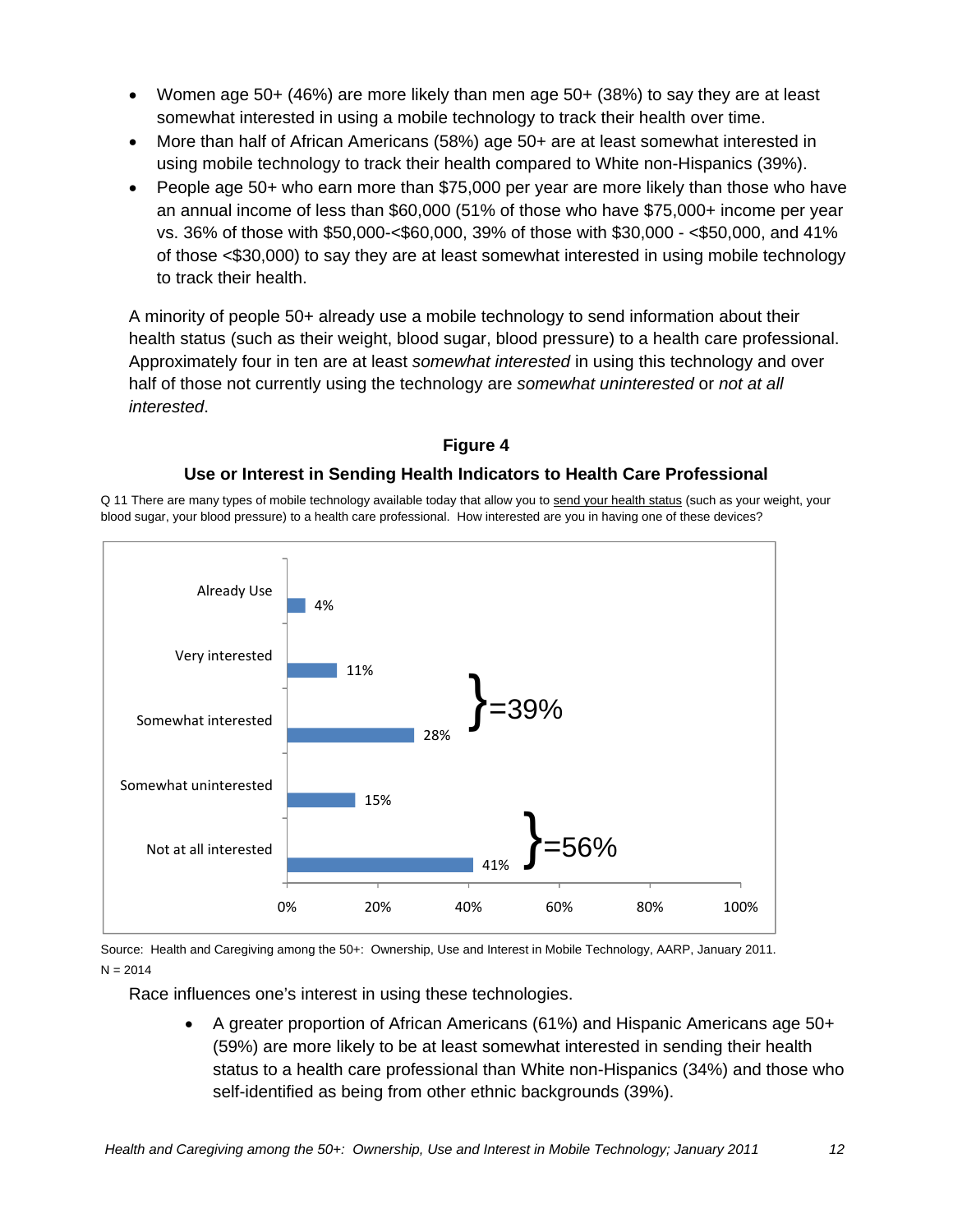Older adults 50+ appear to be even less interested in using a GPS system to send people they select information about their location. Only about one in a hundred already use this technology and more than six in ten of the remaining people say they are somewhat *uninterested or not at all interested* in using a GPS to allow selected people to locate them*.* 

# **Figure 5**

#### **Use or Interest in Allowing Selected People to Receive Information about One's Location**

Q 12 There are types of mobile technology that allow people, who you select, to receive information about your location through a handheld global positioning system. How interested are you in having one of these devices?



Source: Health and Caregiving among the 50+: Ownership, Use and Interest in Mobile Technology, AARP, January 2011.  $N = 2014$ 

Just as with interest in sending health indicators to a health care professional, race influences one's interest in using a GPS to allow someone else to track their location.

- African American non-Hispanics (50%) and Hispanics (51%) age 50+ are more likely to say they are at least somewhat interested in allowing someone they select to receive information about their location than are White non-Hispanics (32% and those that identified themselves as other non-Hispanics (32%).
- One-quarter (24%) of single-never married people 50+ are likely to say they are at least somewhat uninterested in allowing someone they choose to receive information about their location through a GPS compared to about half as many of those who are widowed (13%).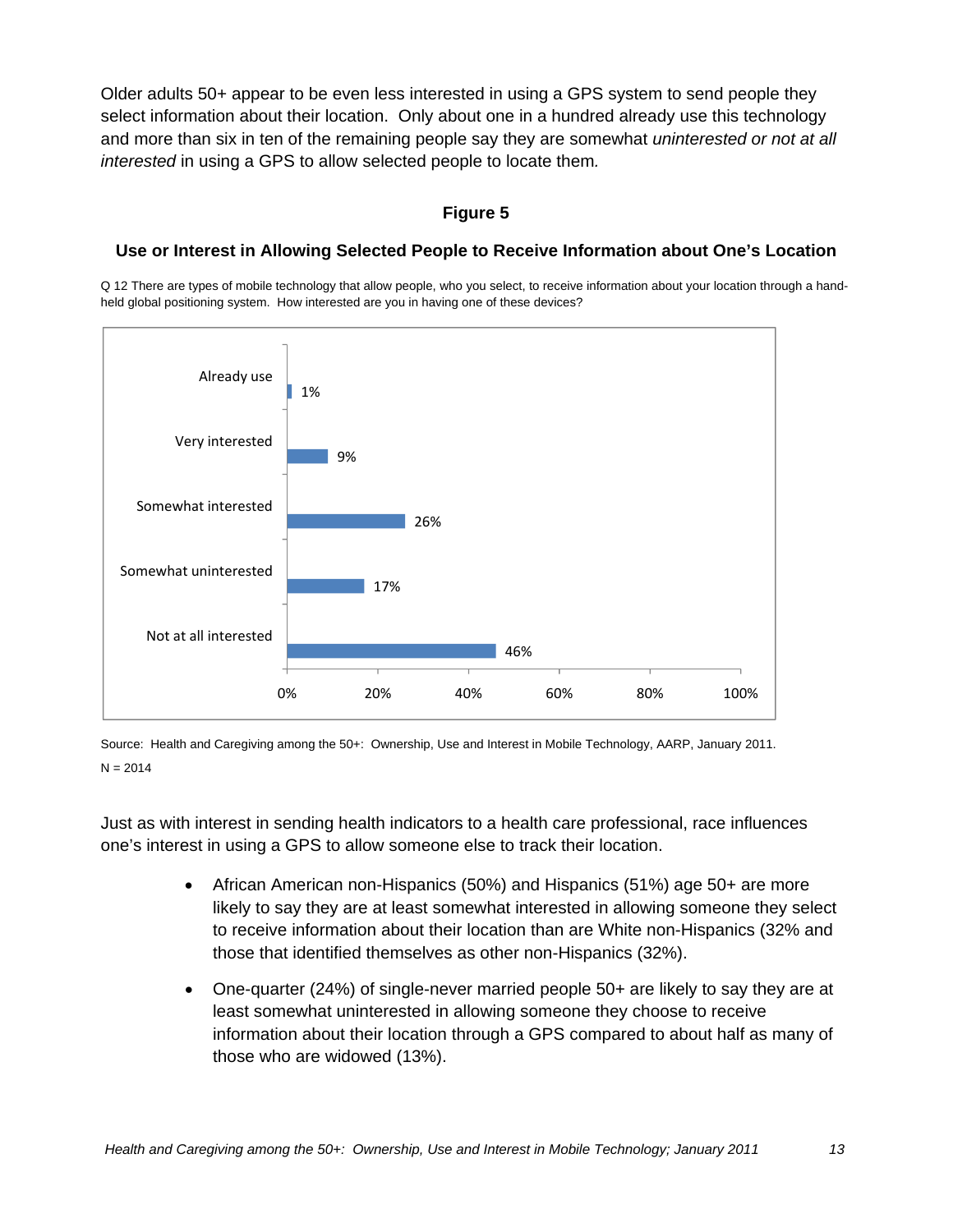Those with high incomes are more likely than their less affluent counterparts to say they are not interested in using this technology (21% of those with an income of \$75,000+ and 22% of those with an income between \$60,000-75,000 vs. those with an annual income less than \$30,000 14%).

Adults age 50+ are about as disinterested in having mobile technology motivate or help them to adopt healthy behaviors (such as maintaining a diet or exercising) as they were with allowing others to receive information about their location. Less than one percent already uses this type of technology, and while about three in ten indicate at least some interest, more than two-thirds say they are *somewhat uninterested* or *not at all interested*.

# **Figure 6**

# **Use or Interest in Mobile Technology to Motivate or Adopt Healthy Behaviors**

Q13 There are many types of mobile technology that can send you messages to help motivate you to adopt (or continue) healthy behaviors such as maintaining your diet or exercising. How interested are you in having one of these devices?



Source: Health and Caregiving among the 50+: Ownership, Use and Interest in Mobile Technology, AARP, January 2011.  $N = 2014$ 

- A greater proportion of women (33%) are at least somewhat interested in using one of these technologies than men (26%).
- A greater proportion of younger adults are more likely than older adults to be at least somewhat interested in receiving messages to help motivate them about adopting healthy behaviors (33% of those 50-64 vs. 24% of those 65-74 and 25% of those 75+)
- A greater proportion of African Americans, Hispanics and Other non-Hispanic people are at least somewhat interested in receiving these messages than White non-Hispanics (60%, 41%, 35% vs. 24%).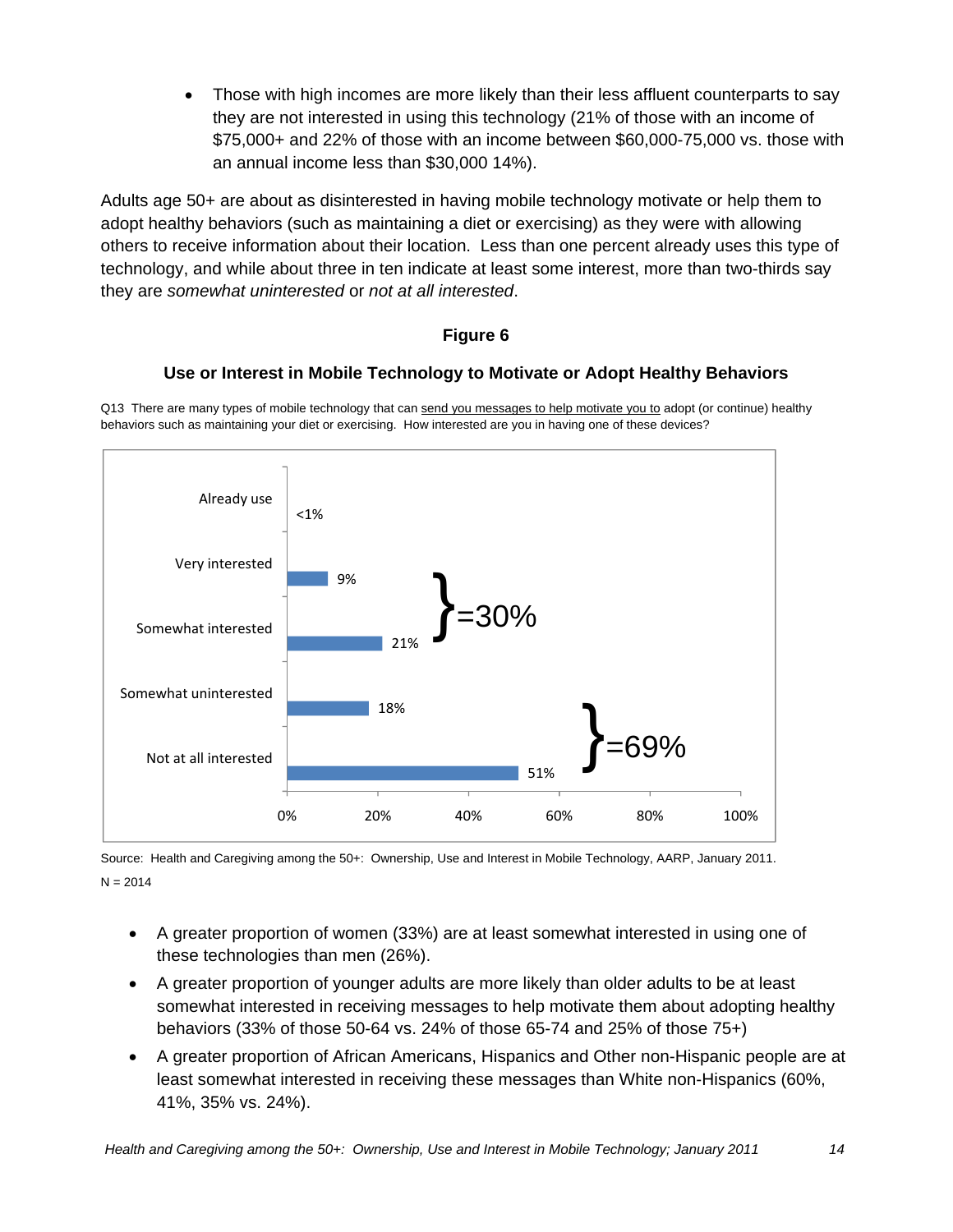People 50+ appear somewhat more interested in using mobile technology to help remind them to engage in healthy behaviors such as taking their medicine on time, or scheduling a preventative examination or test. Two percent already use technology for this purpose, about four in ten indicate at least some interest, but almost six in ten indicate they are *somewhat uninterested* or *not at all interested.* 

## **Figure 7**

## **Use or Interest in Mobile Technology to Remind You to Engage in Healthy Behaviors**

Q 14 There are types of mobile technology that can remind you to do such things as take your medicine on time, or schedule a preventative examination or test. How interested are you in having one of these devices?



Source: Health and Caregiving among the 50+: Ownership, Use and Interest in Mobile Technology, AARP, January 2011.  $N = 2014$ 

- Women (43%) are more likely than men (34%) to be at least somewhat interested in having a device that can remind them to take their medicine on time or schedule a preventative exam.
- African Americans (60%) are more likely than White non-Hispanics (34%) to be at least somewhat interested in having a device that can remind them to take their medicine on time or schedule a preventative exam.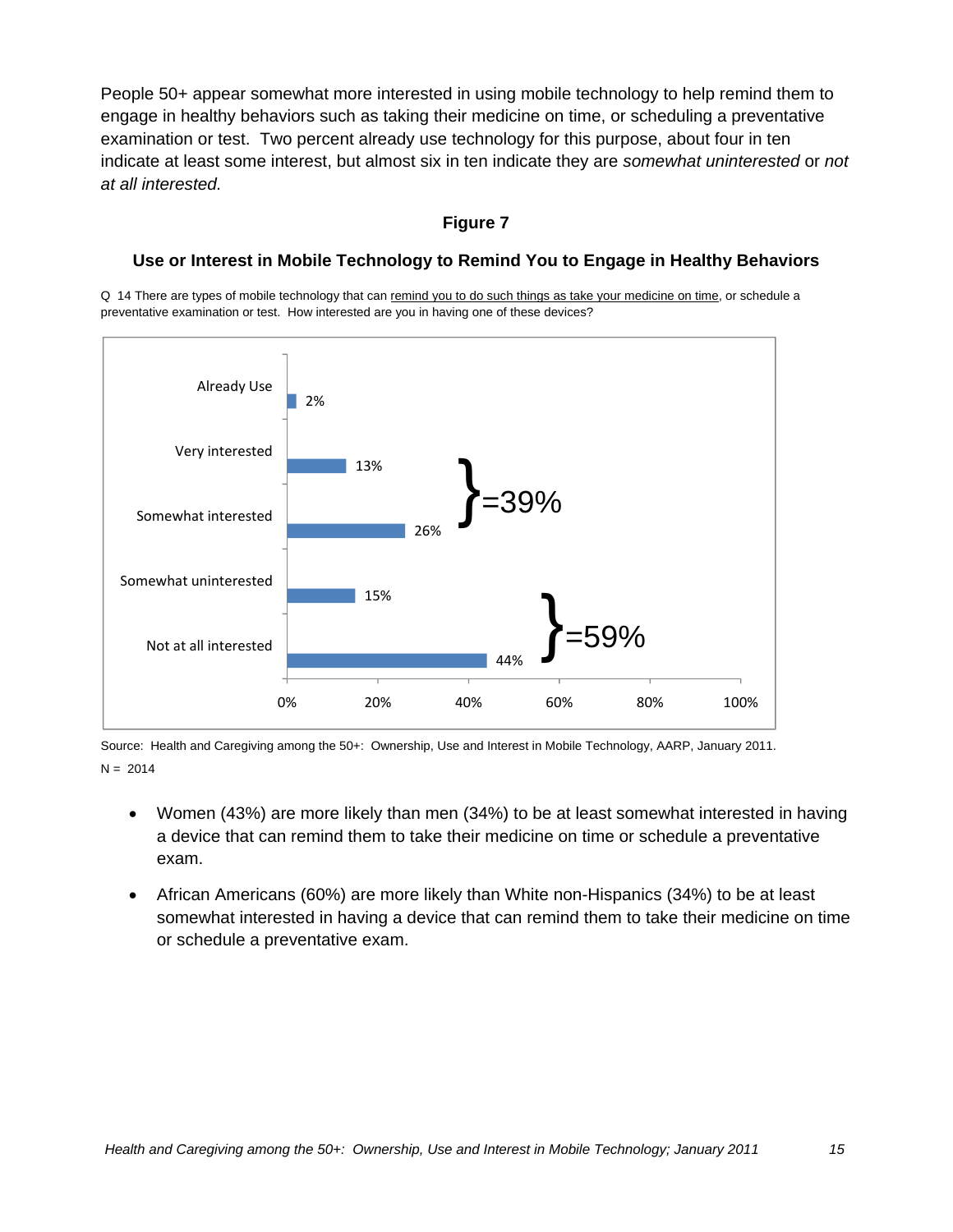Among the 50+ almost none are using text-message alerts for health tips. Only about one-quarter indicates interest in this opportunity and more than seven in ten say they are *somewhat uninterested* or *not at all interested.* 

## **Figure 8**



# **Use or Interest in Receiving Text-message Alerts (Health Tips)**

Q 15 How interested are you in receiving text-message alerts, such as health tips, reminders to take your medicine, or schedule preventative tests or health care appointments through a cell phone or smart phone?

Source: Health and Caregiving among the 50+: Ownership, Use and Interest in Mobile Technology, AARP, January 2011.  $N = 2014$ 

- Women (29%) are more likely than men (24%) to be at least somewhat interested in receiving text-message alerts through a cell phone or smart phone to remind them to take their medicine or schedule a preventative test.
- One-third (33%) of widowed people are likely to be at least somewhat interested in receiving text-message alerts through a cell phone or smart phone to remind them to take their medicine or schedule a preventative test compared to one-quarter (24%) of those who are married or living with a partner.
- Half of African Americans (50%) and four in ten Hispanics (41%) say they are at least somewhat interested in receiving text-message alerts through a cell phone or smart phone to remind them to take their medicine or schedule a preventative test which is significantly greater than among White non-Hispanics (22%).

More than nine in ten (94%) say there are no other health related services they would like to get via a mobile technology.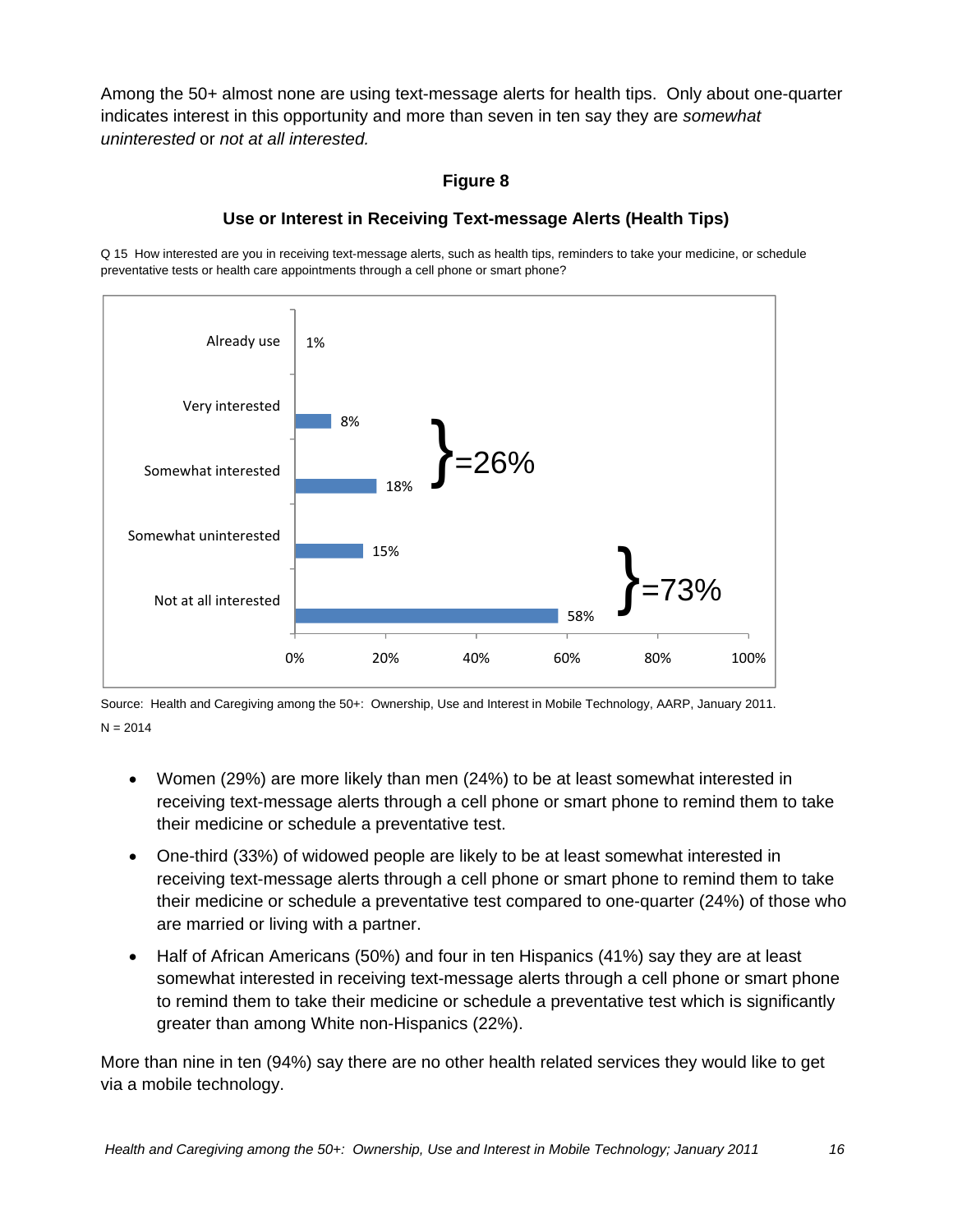We asked respondents to rate sixteen items on a four-point scale ranging from strongly agree to strongly disagree. Table 6 shows that seven out of the top ten items are perceived barriers to using mobile devices to send or receive health information. Cost and the utility are the factors identified by the largest proportion of people as barriers to their using technology to support their health. Concern about having their personal privacy invaded too much is another top issue. On the other hand, only about four out of ten respondents say they agree these technologies can improve their health.

#### **Table 6**

#### **Proportion of Respondents who** *Strongly or Somewhat Agree* **with Statements about Perceived Benefits and Barriers to Using Mobile Devices to Send or Receive Health Information**

Please tell us how much you agree or disagree with each of the following statements by using the following scale: strongly agree, somewhat agree, somewhat disagree, strongly disagree:

| <b>Perceived Benefit or Barrier</b>              | $\frac{9}{6}$<br>Somewhat agree | $\frac{9}{6}$<br><b>Strongly agree</b> | $\frac{9}{6}$<br><b>Total</b> |
|--------------------------------------------------|---------------------------------|----------------------------------------|-------------------------------|
| Cost too much to buy                             | 43%                             | 32%                                    | 74%                           |
| Not be something I need                          | 39                              | 33                                     | 72%                           |
| Cost too much to maintain                        | 46                              | 25                                     | 70%                           |
| Invade my privacy too much                       | 38                              | 26                                     | 64%                           |
| Be something I could rely on                     | 40                              | 7                                      | 46%                           |
| Not be available to me                           | 36                              | 10                                     | 46%                           |
| Give my family/friends more peace of mind        | 36                              | 8                                      | 45%                           |
| Be hard to learn how to use                      | 33                              | 11                                     | 44%                           |
| Make me lose the ability to do things for myself | 29                              | 15                                     | 43%                           |
| Save me time                                     | 36                              | 7                                      | 43%                           |
| Make me look like I need help                    | 31                              | 11                                     | 42%                           |
| Give me more peace of mind                       | 34                              | 7                                      | 42%                           |
| Improve my health                                | 34                              | 7                                      | 41%                           |
| Make me feel safer                               | 33                              | 7                                      | 41%                           |
| Make me more comfortable                         | 31                              | 6                                      | 38%                           |
| Save me money                                    | 21                              | $\overline{4}$                         | 25%                           |
| Other                                            | 6                               | 5                                      | 11%                           |

Q17a-q In general, using a mobile device to send or receive health information would:

 Source: Health and Caregiving among the 50+: Ownership, Use and Interest in Mobile Technology, AARP, January 2011.  $N = 2014$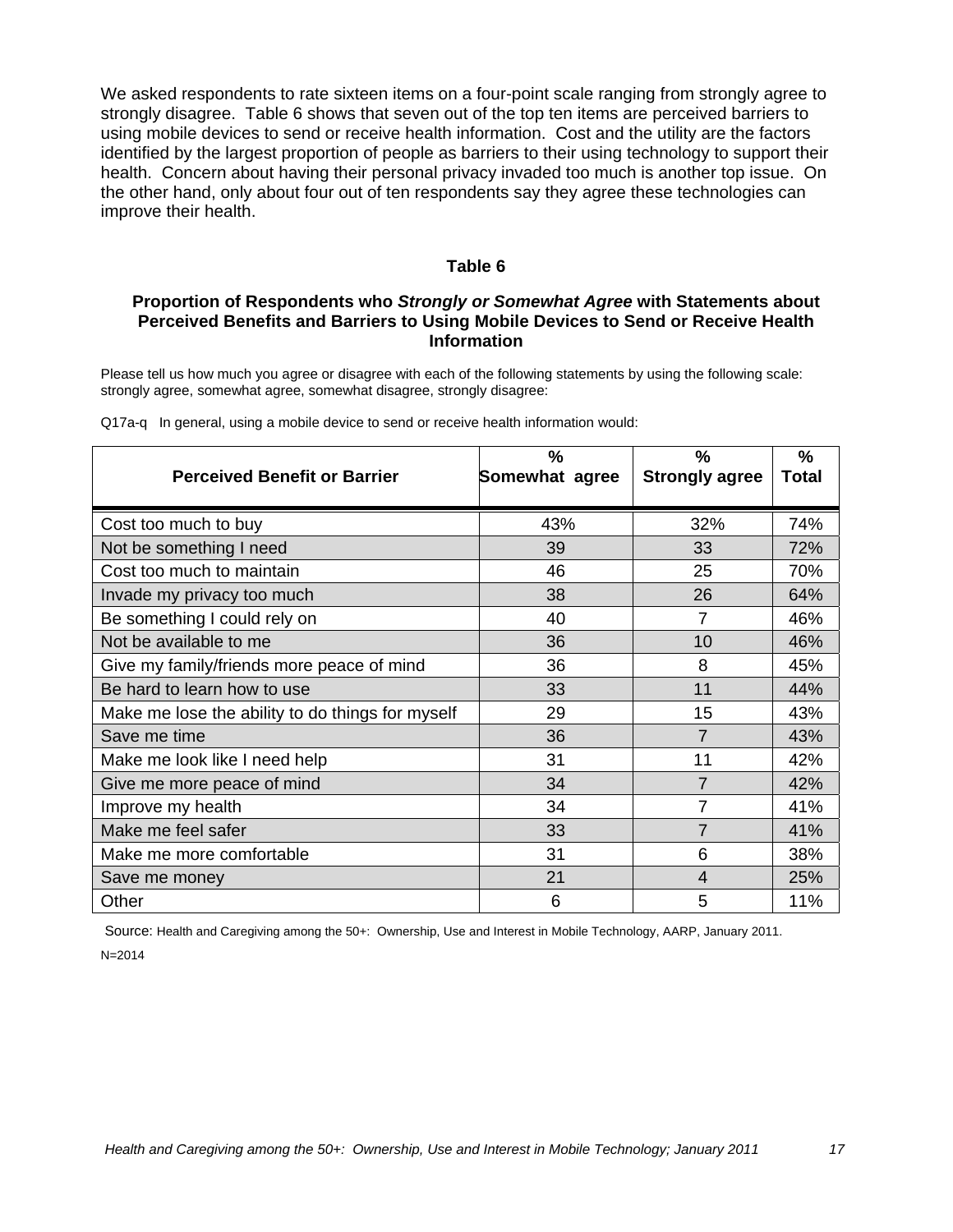# *Caregivers*

We define caregivers as people who provide help to someone age 50+ with an activity of daily living (ADL) or instrumental activity of daily living (IADL).<sup>5</sup> One out of five (20%) people in this sample of people age 50+ say they provided help to someone age 50+ in the past year with an ADL. Three in ten (30%) say they provided help to someone age 50+ in the past year with an IADL.

We asked caregivers of the 50+ whether they currently use any mobile technology (such as a mobile phone, smart phone, laptop or tablet computer, hand-held global positioning system, portable media player, or portable electronic book reader) to assist them in tracking the health of the person they help. The majority, eight out of ten (83%) say they do not use any mobile device to help track the health of the person they help. The balance, one in six (17%), caregivers say they currently use any of these mobile technologies to help them track the health of the person age 50+ that they help.

Among the minority who use any technology to assist them in their caregiving role, almost nine in ten (89%) say they use a cell phone or mobile phone. About one-third (34%) use a laptop or tablet computer. Less than one in ten use a portable media player (7%), hand-held GPS (4%) or smart phone (2%).

When we asked caregivers to tell us how much they agreed or disagreed with a series of potential benefits and barriers to using mobile technology to help the person they assist, we found that almost three-fourths (74%) *strongly or somewhat agree* that using a mobile technology to help someone they assist would cost too much to buy, and two-thirds (65%) *strongly or somewhat agree* they cost too much to maintain. Approximately six in ten (62%) *strongly or somewhat agree* these may not be something they need.

Caregivers also see some benefits to using these devices. For example, more than half *strongly or somewhat agree* the mobile technology would be something they could rely on (56%), would give my family/friends more peace of mind (54%), would give them peace of mind (52%), would make them more comfortable (51%) and would save them time (50%).

We asked respondents to rate sixteen items on a four-point scale ranging from strongly agree to strongly disagree. Table 7 (next page) shows that six out of the top ten items are perceived barriers to using mobile devices to help someone age 50+ they assist. Once again, cost and utility are the factors identified by the largest proportion of people as barriers to using technology in this way.

 <sup>5</sup> Activities of daily living include helping someone get in and out of bed, help getting dressed, help getting to and from the toilet, help getting in or out of the bathtub or shower, help dealing with incontinence or diapers, help by feeding him or her, help giving medicines, pills, or injections, and instrumental activities of daily living include help managing finances (such as paying bills, or filling out insurance claims), help grocery shopping, helping doing housework (like dishes, laundry, or straightening up), help preparing meals, help providing transportation by driving or helping get the person transportation, help arranging or supervising services from an agency, such as nurses or aids.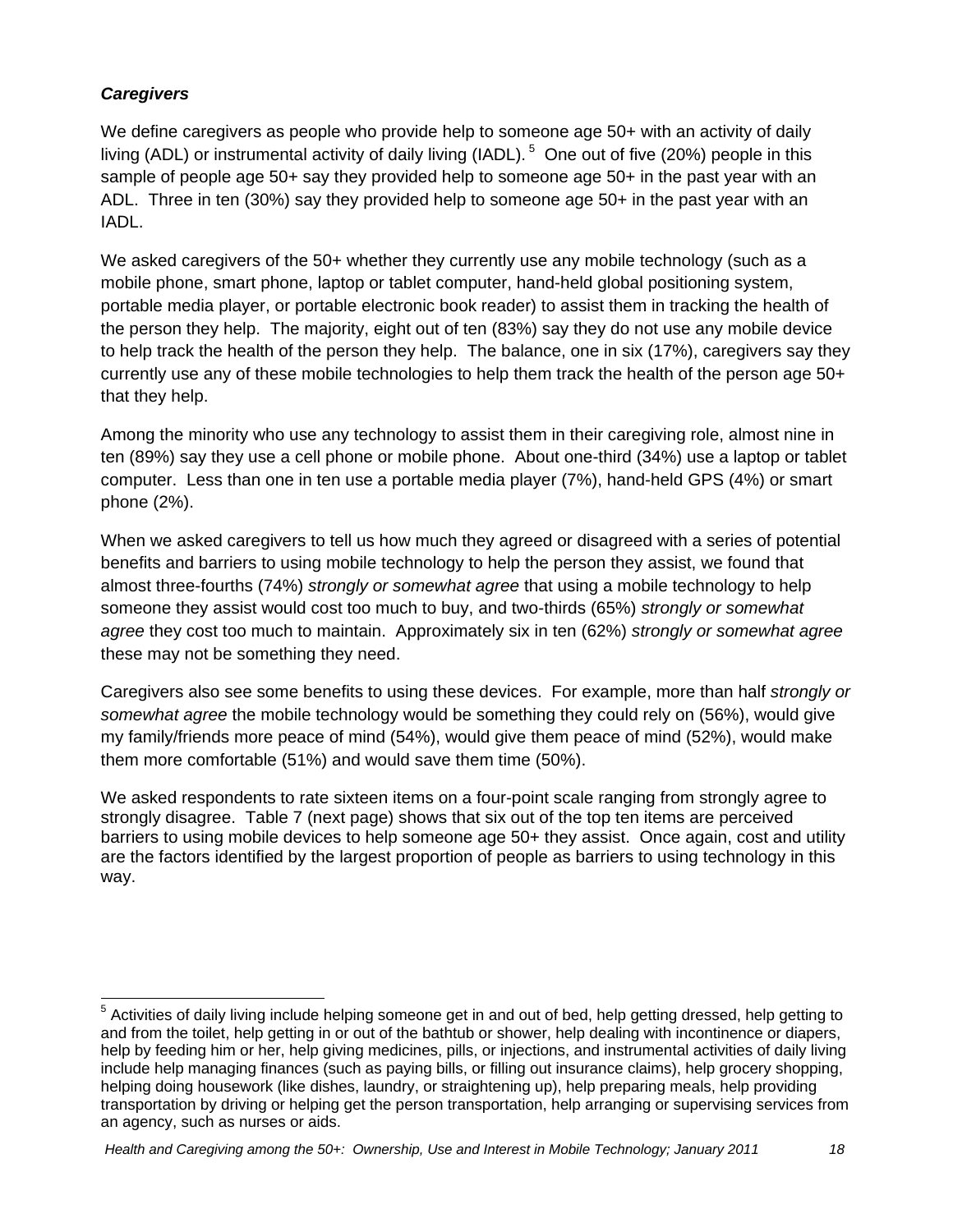# **Table 7**

# **Caregivers' Perceived Benefits and Barriers to**

# **Using a Mobile Device to Help Someone Age 50+**

Please tell us how much you agree or disagree with each of the following statements by using the following scale: strongly agree, somewhat agree, somewhat disagree, strongly disagree.

Q. 21a-q In general, using a mobile technology to help someone I assist would:

| Perceived Benefit or Barrier                     | ℅<br>Somewhat Agree | %<br><b>Strongly Agree</b> | $\%$<br>Total |
|--------------------------------------------------|---------------------|----------------------------|---------------|
| Cost too much to buy                             | 47                  | 27                         | 74%           |
| Cost too much to maintain                        | 44                  | 21                         | 65            |
| Not be something I need                          | 42                  | 20                         | 62            |
| Be something I can rely on                       | 48                  | 9                          | 56            |
| Give my family/friends more peace of mind        | 42                  | 12                         | 54            |
| Give me peace of mind                            | 42                  | 11                         | 52            |
| Make me more comfortable                         | 40                  | 11                         | 51            |
| Save me time                                     | 39                  | 10                         | 50            |
| Invade my privacy too much                       | 32                  | 17                         | 49            |
| Make me feel safer                               | 39                  | 10                         | 49            |
| Not be available to me                           | 37                  | 11                         | 47            |
| Be hard to learn how to use                      | 30                  | 9                          | 39            |
| Improve my health                                | 30                  | 6                          | 36            |
| Make me lose the ability to do things for myself | 24                  | 8                          | 33            |
| Make me look like I need help                    | 24                  | 8                          | 32            |
| Save me money                                    | 23                  | 5                          | 28            |
| Other                                            | 8                   | 3                          | 11            |

Source: Health and Caregiving among the 50+: Ownership, Use and Interest in Mobile Technology, AARP, January 2011.

 $N = 667$ 

#### *Caregivers' Level of Interest in Using Mobile Technology*

We asked caregivers about their level of interest in using a type of mobile technology that would allow them to be informed if the person age 50+ they assist needs help (for example, he or she may have fallen, forgotten to take prescription medicine, or wandered away from home). While few (3%) currently use these devices, about four in ten (39%) are *somewhat or very interested* in using one of them.

We also asked caregivers about their level of interest in using a mobile technology that would allow them to be informed if the person age 50+ they assist has experienced a change in their usual routine (for example, he or she may not have gotten out of bed around their usual time, or may not have prepared meals at their usual time, or may have gotten out of bed an unusual number of times during the night). While only one percent of caregivers already use a device like this, more than one-third (36%) are *very or somewhat interested* in using a device like this. The findings also show that conversely, more than six in ten (61%) are *somewhat uninterested, or not at all interested* in using a device like this.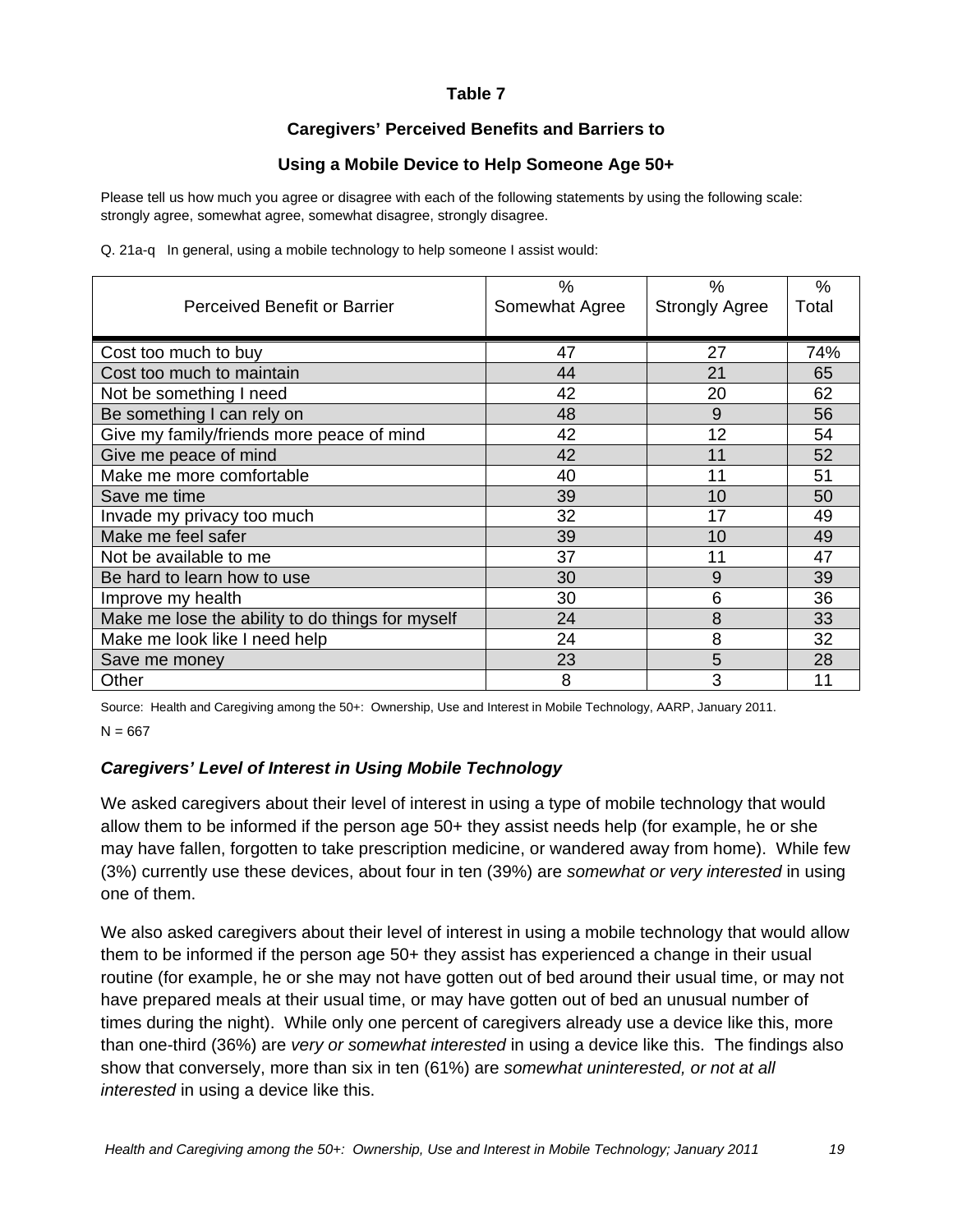# **Conclusions**

The 50+ population is often portrayed in a limited number of stereotypes while, in fact, we know it is a heterogeneous group. While caregivers and care recipients are less heterogeneous than the total 50+ population, they do have a range of needs which are often related to the degree to which they require or give assistance. Therefore, it is not surprising that some of the results from this survey are mixed. The findings suggest that while cell phones have been widely adopted, the usage of other hand-held devices is lower and the use of these devices for health purposes varies. The detailed results show that there are niches of people within the overall group who are more or less interested in using hand-held devices for health purposes. Often demographic variables help to define levels of interest or usage (older or younger, widowed or married). This suggests the need to consider segmenting this population based on the needs and interest of both the 50+ population and the subset of people who are caregivers.

Three examples of how these findings can be applied to specific sub-groups stand-out. First,

- The oldest adults in this study, women, widows and those with lower educational levels are especially likely to carry cell phones with them when they leave home, but are much less likely to be smart phone owners. Therefore, rather than developing smart phone applications, focusing on cell phone use among this segment of the 50+ population could provide a productive way to target health promotion programs to an audience that could use and benefit from this outreach.
- Another example is that one in ten people 50+ already uses a mobile device to track their health. Women 50+, African Americans 50+, and the affluent are especially interested in using mobile technology to track their health over time (weight, blood sugar, blood pressure) but do not currently do so. Consequently this group appears to be a niche audience that would be receptive to messages about this issue and how to begin using such devices to track their health.
- Finally, nine in ten caregivers 50+ who assist someone 50+ currently use cell phones, but eight in ten (83%) caregivers say they do not use any mobile device to help track the health of the person they assist. Given the high cell phone usage among this group, helping them to understand and use the technology they already have to help them in their caregiver role is a win-win situation.

These are just a few examples of how this study can guide our educational efforts to reach these sub-groups with education about how mobile technologies can help improve their health care and the health of those 50+ they assist. Other examples can be found in the detailed results section of this report.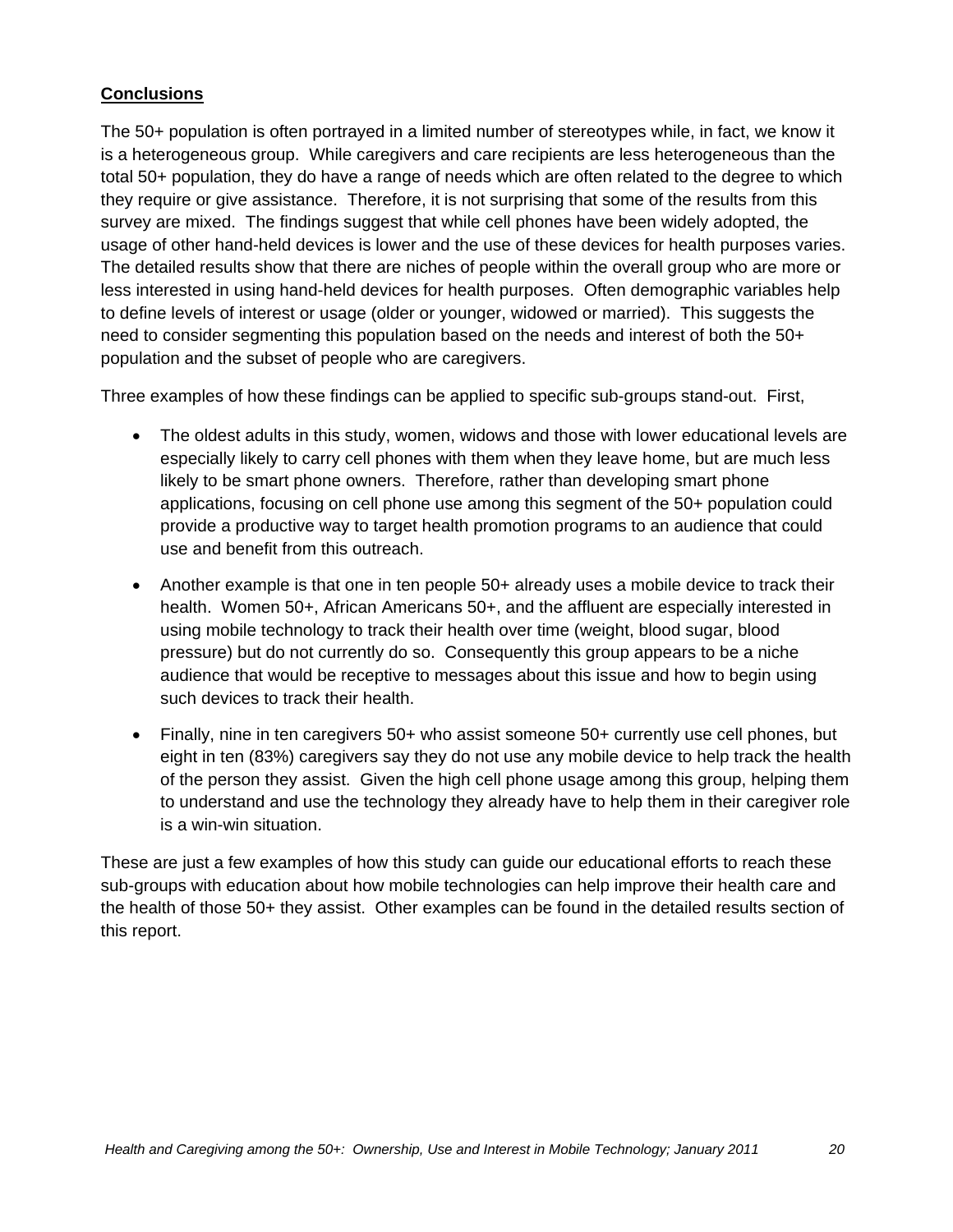# **Appendix A**

# **Caregivers' Ownership and Use of Hand-held Mobile Devices**

Almost nine in ten (91%) caregivers own at least one of the mobile devices we asked about. Among these caregivers, eight in ten (81%) own a cell or mobile phone, four in ten (44%) own a laptop or tablet computer. Less than one in five owns a hand-held GPS (17%) or portable media player (17%). Less than one in ten owns a smart phone (7%) or portable electronic book reader (3%).

Caregivers who own a cell or mobile phone spend a median of 30 minutes on a typical day using the phone.

Caregivers most often use their phone to make or receive calls (85%). Fewer (9%) use their cell phone to send or receive text messages. Caregivers who own smart phones use these phones for a median of 90 minutes on a typical day. They use their smart phone to make or receive calls (51%), send or receive e-mail messages (31%), get access to the Internet (9%), or send or receive text messages (7%).

Caregivers who own laptop or tablet computers spend a median of 120 minutes or two hours in a typical day using this device. Caregivers most often say they use this device to use the Internet (40%), send or receive e-mail messages (23%), less than one in five uses this device to play games or listen to music (14%), create documents (6%), look at photographs or videos (4%) or for other uses (13%).

Caregivers who own a hand-held GPS use it a median of five minutes in a typical day. Caregivers who own a portable media player use it a median of 60 minutes in a typical day. Caregivers who own a portable media player are somewhat less likely to use it to play games or listen to music than non-caregivers (74 minutes for caregivers vs. 85 minutes for non-caregivers).

When caregivers leave their homes nine out of ten (89%) take a mobile device we asked about with them, much like the majority of non-caregivers (86%) in this sample. It is not surprising that caregivers are more likely to take a cell or mobile phone (86%) than any other hand-held mobile device when they leave home (86% vs. 6% who take a smart phone, 1% who take a laptop or tablet computer, 3% who take a hand-held GPS, and 2% who take a portable media player).

# *Level of Interest in Using Mobile Technology for Themselves*

- About one in ten caregivers (13%) already use a mobile technology that allows them to track their health overtime. Slightly more than half (52%) are at least somewhat interested in this technology.
- Only a small minority (4%) of caregivers currently use a mobile technology that allows them to send their health status to a health care professional. However, nearly half (49%) of the balance of caregivers are at least somewhat interest in this technology.
- Less than two percent of caregivers currently use a hand-held GPS system, while four in ten (43%) are at least somewhat interested in this technology.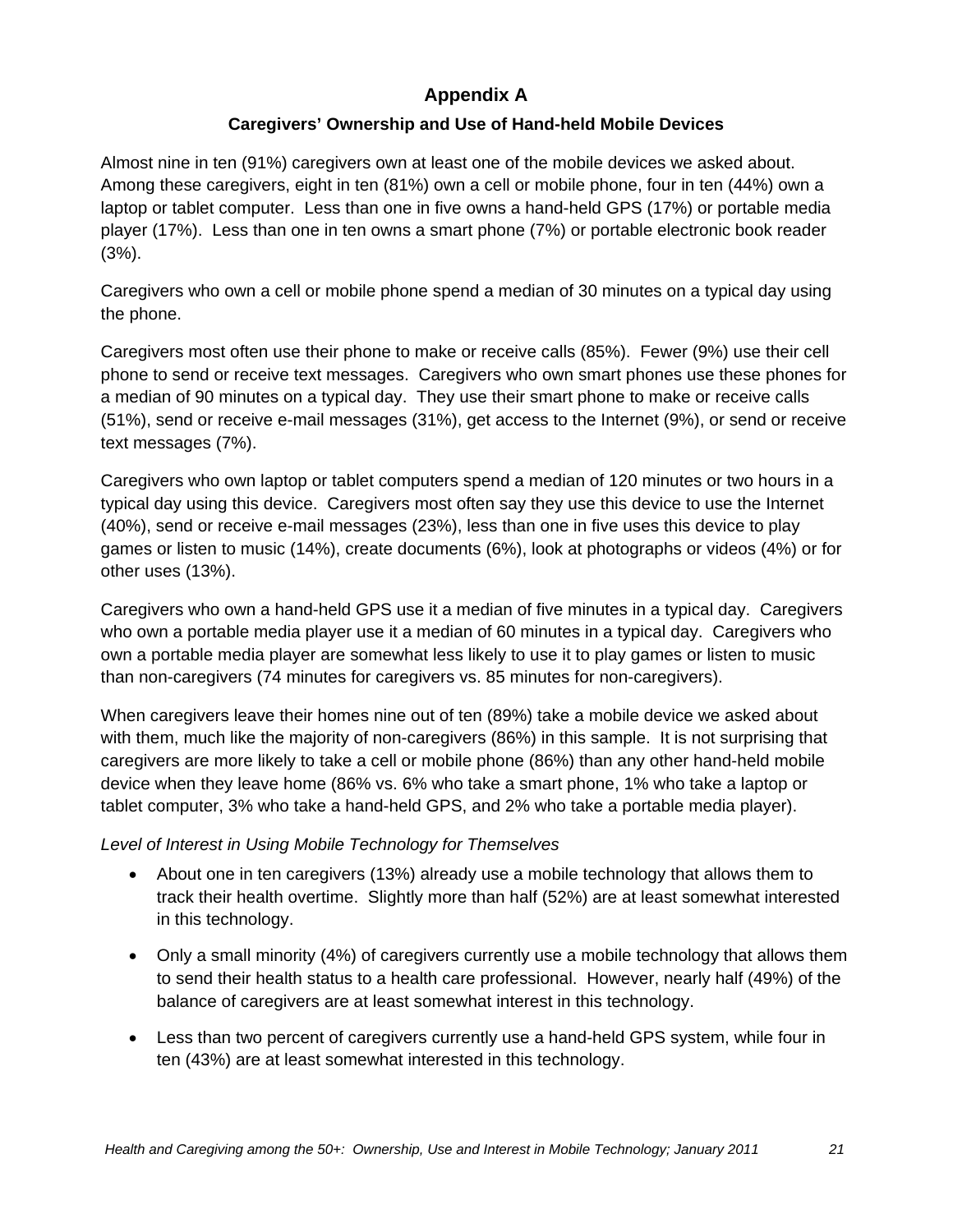- Less than one percent of caregivers currently use one of these technologies to get messages motivating healthy behaviors, however, almost four in ten (38%) are at least somewhat interested in such use.
- Approximately two percent already use a mobile technology to get reminders about taking prescriptions drugs or scheduling preventative health screenings. Slightly more than half (52%) are at least somewhat interested in receiving such reminders.
- One percent currently get health tips via text message alerts, yet nearly four in ten (37%) are at least somewhat interested in doing so.
- On the other hand, between one third and six in ten (35% to 62%) are at least somewhat disinterested in using hand-held mobile devices for any of the purposed identified above.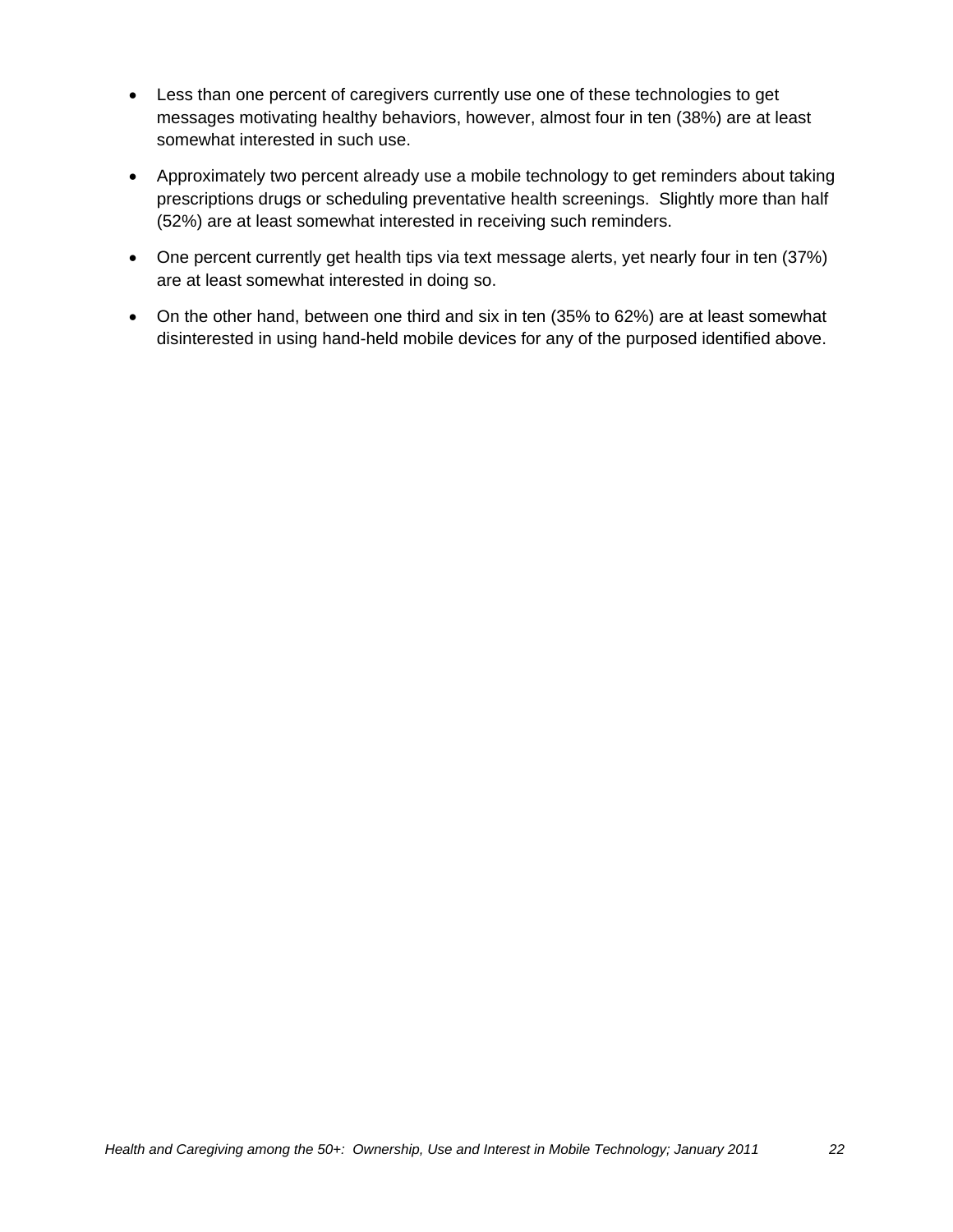# **Annotated Questionnaire**

# **AARP Mobile Health Survey**

Field period: October 13 – October 20, 2010

N interviews (weighted): 2014

Qualification rate (overall): 99.8% (2019 completed, 2014 qualified)

All results include qualified respondents and are weighted. "Refused" responses are counted towards the bases.

#### **Gender**

|               | <b>Total</b> |
|---------------|--------------|
| <b>Male</b>   | 46.3%        |
| <b>Female</b> | 53.7%        |

### **Education level (AARP categories)**

|                             | Total |
|-----------------------------|-------|
| Less than high school       | 14.3% |
| <b>High School</b>          | 33.3% |
| Some college                | 24.9% |
| Bachelor's degree or higher | 27.5% |

#### **Race/Ethnicity**

|                            | Total |
|----------------------------|-------|
| <b>White, Non-Hispanic</b> | 76.4% |
| <b>Black, Non-Hispanic</b> | 9.7%  |
| <b>Other, Non-Hispanic</b> | 4.5%  |
| <b>Hispanic</b>            | 8.5%  |
| 2+ Races, Non-Hispanic     | 0.8%  |

# **KEY DEMOGRAPHICS**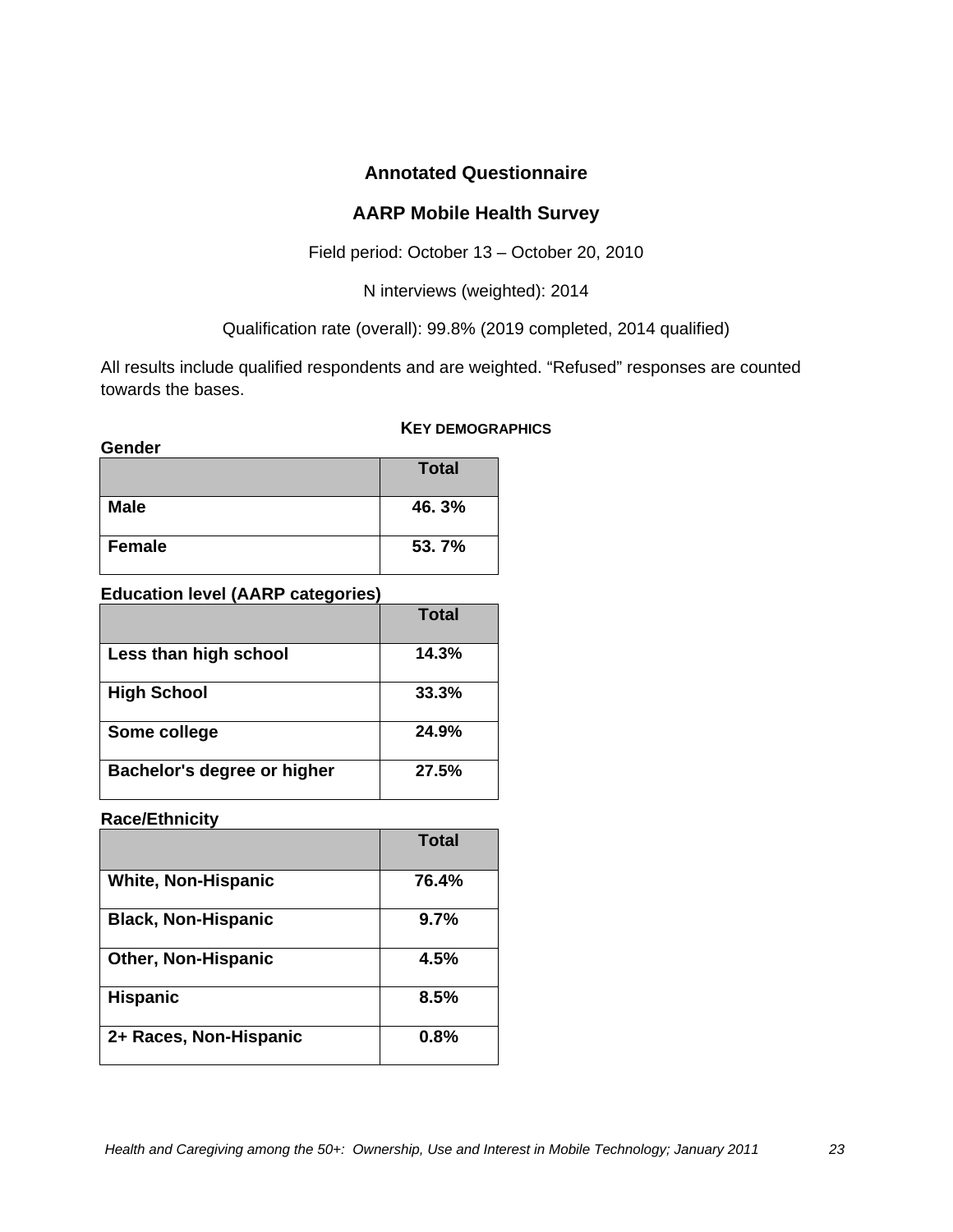**We are interested in understanding the extent to which people age 50 and older have and use mobile technology. We are also interested in understanding how willing they are to use new mobile technologies as they become available. Mobile technology includes any handheld item, such as a cell phone, smart phone, laptop or tablet computer, global positioning system, portable media player, or portable electronic book reader.** 

|                                                                                                   | Total   |
|---------------------------------------------------------------------------------------------------|---------|
| Cell phone or mobile phone                                                                        | 79.0%   |
| Smart phone (cell phone with multiple<br>applications such as an IPhone or<br><b>Blackberry</b> ) | 6.6%    |
| Laptop or tablet computer (such as an IPad)                                                       | 42.1%   |
| Hand-held global positioning system                                                               | 14.9%   |
| Portable media player (such as an IPod or<br>MP3 player)                                          | 15.7%   |
| Portable electronic book reader (such as a<br>Kindle)                                             | 2.6%    |
| None of the above [SP]                                                                            | 11.4%   |
| <b>Refused</b>                                                                                    | $0.0\%$ |

#### **[PROMPT ONCE; TERMINATE IF SKIPPED]**

Q1. Do you currently own any of the following devices?

#### **[IF Q1A = 1 NUMBER BOXES] [NUMBER BOX, 0-24] [NUMBER BOX, 0-59]**

Q2. How much time do you spend in a typical day using your cell phone or mobile phone?

|                                  | <b>Total</b> |
|----------------------------------|--------------|
| 0 Minutes                        | 6.8%         |
| 1-30 Minutes                     | 48.8%        |
| 31-60 Minutes                    | 18.4%        |
| 61-180 Minutes (3 Hours)         | 18.7%        |
| 181-300 Minutes (5 Hours)        | 3.8%         |
| More than 300 Minutes (5+ Hours) | 3.0%         |
| <b>Refused</b>                   | 0.5%         |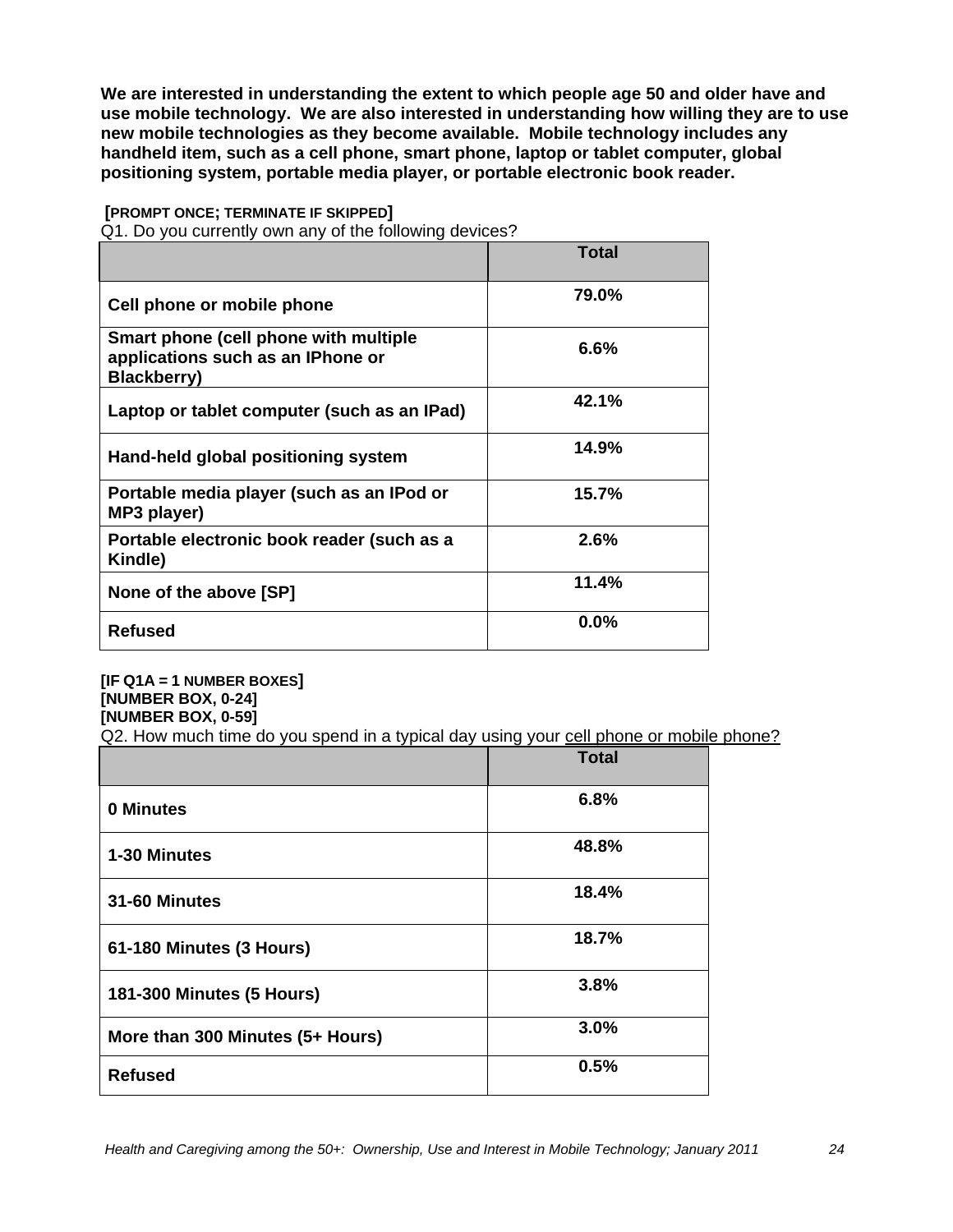# **[IF Q1A = 1, SP]**

Q2a. What do you most often use this device for?

|                               | Total |
|-------------------------------|-------|
| Make or receive phone calls   | 83.7% |
| Send or receive text messages | 8.8%  |
| Other (please specify)        | 6.7%  |
| <b>Refused</b>                | 0.8%  |

#### **[IF Q1B = 1] [NUMBER BOX, 0-24] [NUMBER BOX, 0-59]**

Q3. How much time do you spend in a typical day using your smart phone (e.g., IPhone or Blackberry)?

|                                  | <b>Total</b> |
|----------------------------------|--------------|
| 0 Minutes                        | 14.2%        |
| 1-30 Minutes                     | 8.8%         |
| 31-60 Minutes                    | 27.9%        |
| 61-180 Minutes (3 Hours)         | 30.8%        |
| 181-300 Minutes (5 Hours)        | 10.9%        |
| More than 300 Minutes (5+ Hours) | 7.4%         |
| <b>Refused</b>                   | 0.0%         |

#### **[IF Q1B = 1, SP]**

Q3a. What do you most often use this device for?

|                                 | <b>Total</b> |
|---------------------------------|--------------|
| Make or receive phone calls     | 41.7%        |
| Send or receive e-mail messages | 29.2%        |
| Send or receive text messages   | 14.6%        |
| <b>Get access to Internet</b>   | 7.8%         |
| Other (please specify)          | 4.8%         |
| <b>Refused</b>                  | 2.0%         |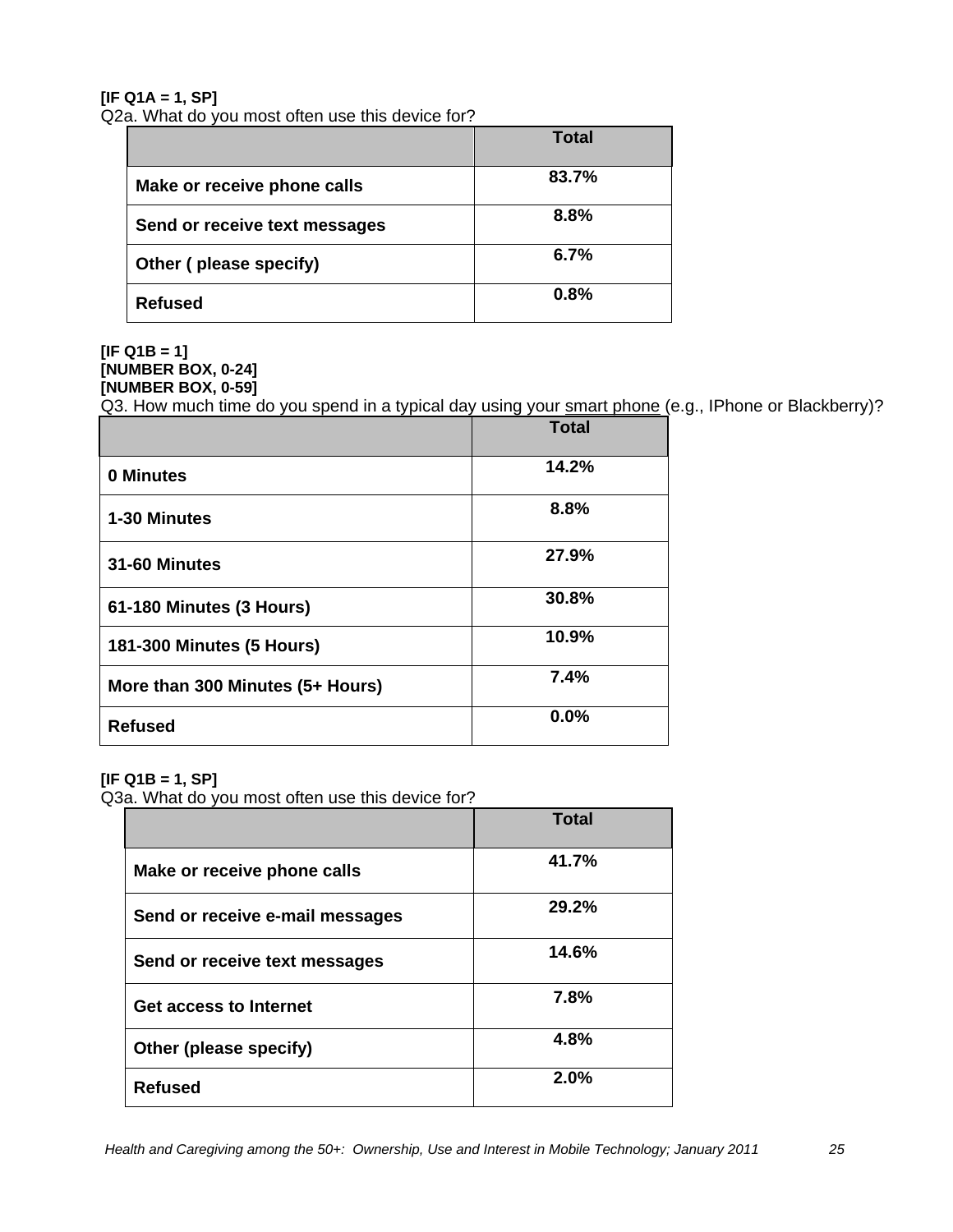# **[NUMBER BOX, 0-24]**

# **[NUMBER BOX, 0-59]**

Q4. How much time do you spend in a typical day using your laptop or tablet computer (e.g., IPad)?

|                                  | <b>Total</b> |
|----------------------------------|--------------|
| 0 Minutes                        | 3.0%         |
| 1-30 Minutes                     | 18.4%        |
| 31-60 Minutes                    | 18.4%        |
| 61-180 Minutes (3 Hours)         | 35.2%        |
| <b>181-300 Minutes (5 Hours)</b> | 13.7%        |
| More than 300 Minutes (5+ Hours) | 10.2%        |
| <b>Refused</b>                   | 1.2%         |

# **[IF Q1C = 1, SP]**

Q4a. What do you most often use this device for?

|                                            | <b>Total</b> |
|--------------------------------------------|--------------|
| Send or receive e-mail messages            | 27.6%        |
| Use the internet                           | 39.2%        |
| <b>Create documents</b>                    | 4.9%         |
| Get access to read e-books or<br>magazines | 0.4%         |
| Look at photographs or videos              | 3.5%         |
| Play games or listening to music           | 11.5%        |
| Other (please specify)                     | 12.5%        |
| <b>Refused</b>                             | 0.4%         |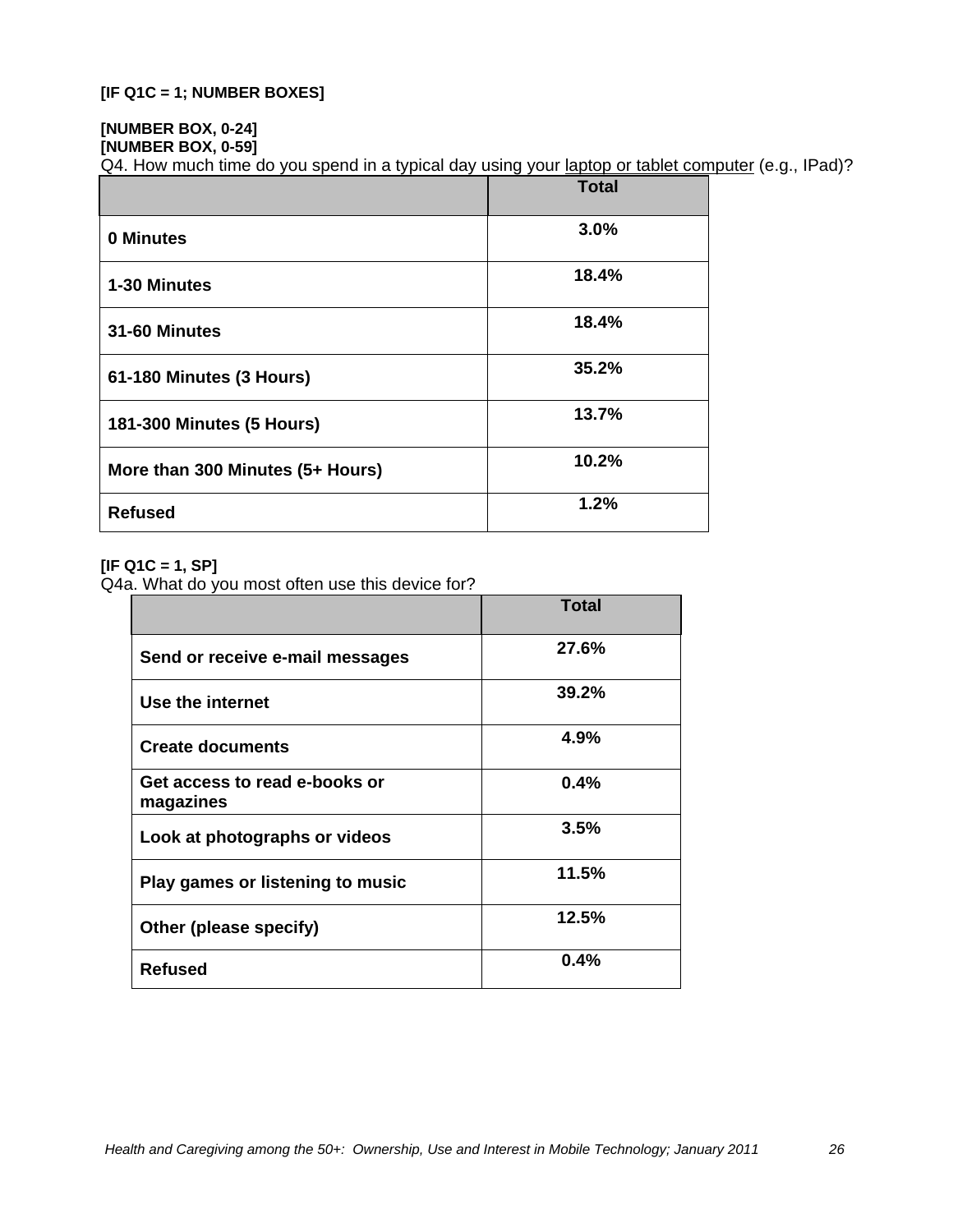#### **[IF Q1D = 1] [NUMBER BOX, 0-24] [NUMBER BOX, 0-59]**

Q5. How much time do you spend in a typical day using your hand-held global positioning system?

|                                  | <b>Total</b> |
|----------------------------------|--------------|
| 0 Minutes                        | 36.2%        |
| 1-30 Minutes                     | 39.2%        |
| 31-60 Minutes                    | 13.1%        |
| 61-180 Minutes (3 Hours)         | 4.6%         |
| 181-300 Minutes (5 Hours)        | 3.2%         |
| More than 300 Minutes (5+ Hours) | 2.6%         |
| <b>Refused</b>                   | 1.2%         |

#### **[IF Q1E = 1] [NUMBER BOX, 0-24] [NUMBER BOX, 0-59]**

Q6. How much time do you spend in a typical day using your portable media player (e.g., IPod or MP3 player)?

|                                  | <b>Total</b> |
|----------------------------------|--------------|
| 0 Minutes                        | 15.0%        |
| 1-30 Minutes                     | 31.2%        |
| 31-60 Minutes                    | 28.4%        |
| 61-180 Minutes (3 Hours)         | 15.8%        |
| <b>181-300 Minutes (5 Hours)</b> | 4.5%         |
| More than 300 Minutes (5+ Hours) | 4.6%         |
| <b>Refused</b>                   | 0.4%         |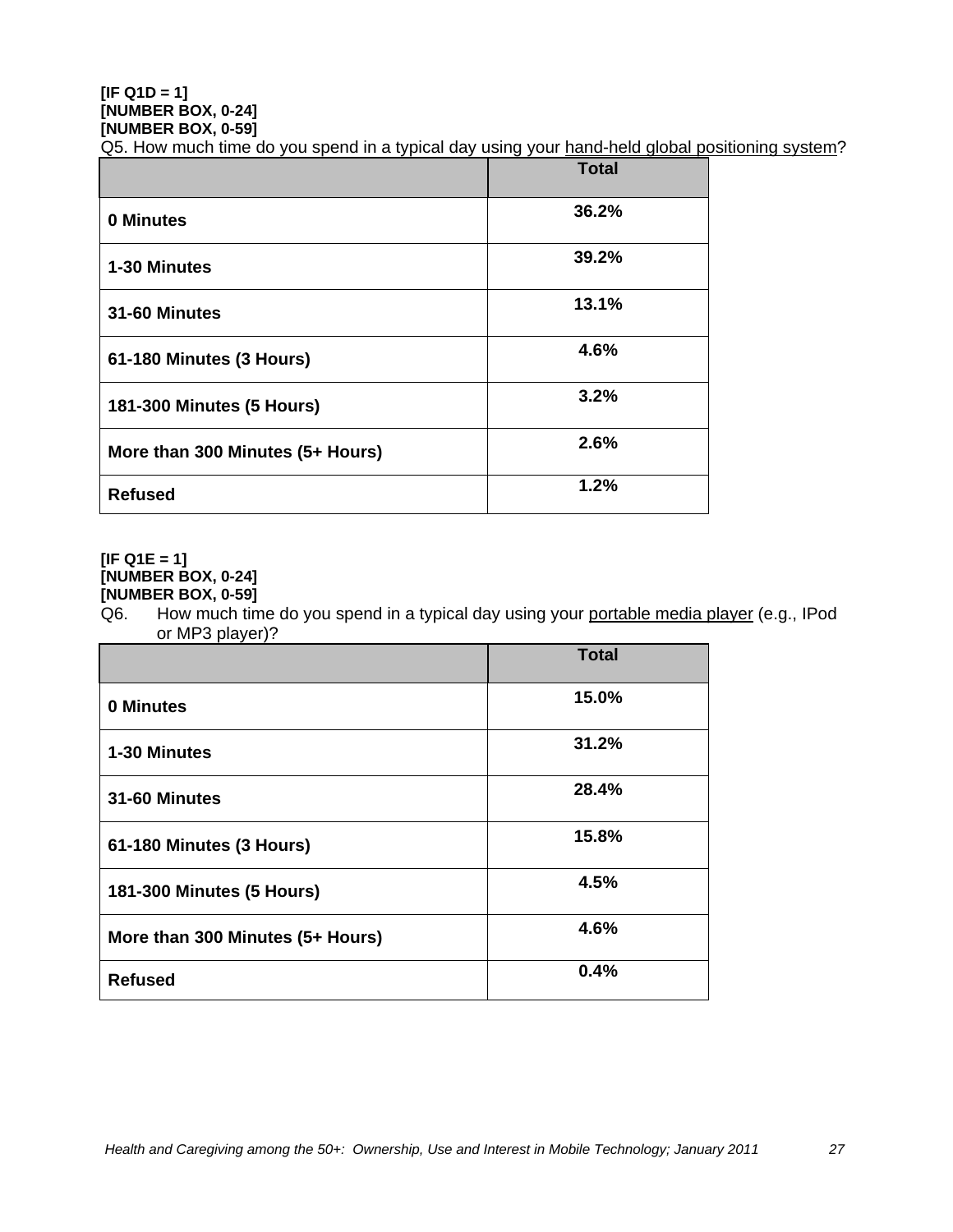#### **[IF Q1E = 1, SP]**

Q6a. What do you most often use this device for?

|                                  | <b>Total</b> |
|----------------------------------|--------------|
| Listen to e-books                | 6.8%         |
| Look at photographs or videos    | 1.9%         |
| Play games or listening to music | 80.6%        |
| Other (please specify)           | 9.6%         |
| <b>Refused</b>                   | 1.2%         |

#### **[IF Q1F = 1] [NUMBER BOX, 0-24] [NUMBER BOX, 0-59]**

Q7. How much time do you spend in a typical day using your portable book reader (e.g., Kindle)?

|                                  | <b>Total</b> |
|----------------------------------|--------------|
| 0 Minutes                        | 2.6%         |
| 1-30 Minutes                     | 21.2%        |
| 31-60 Minutes                    | 24.1%        |
| 61-180 Minutes (3 Hours)         | 36.9%        |
| <b>181-300 Minutes (5 Hours)</b> | 7.6%         |
| More than 300 Minutes (5+ Hours) | 5.1%         |
| <b>Refused</b>                   | 2.7%         |

#### **[IF Q1G NE 1 AND Q1 NOT SKIPPED; SP]**

Q8. When you leave your home do you usually take any of the following handheld devices with you: a cell phone, smart phone, laptop or tablet computer, hand-held global positioning system, portable media player, or portable electronic book reader?

|                | <b>Total</b> |
|----------------|--------------|
| <b>Yes</b>     | 86.9%        |
| <b>No</b>      | 12.9%        |
| <b>Refused</b> | 0.2%         |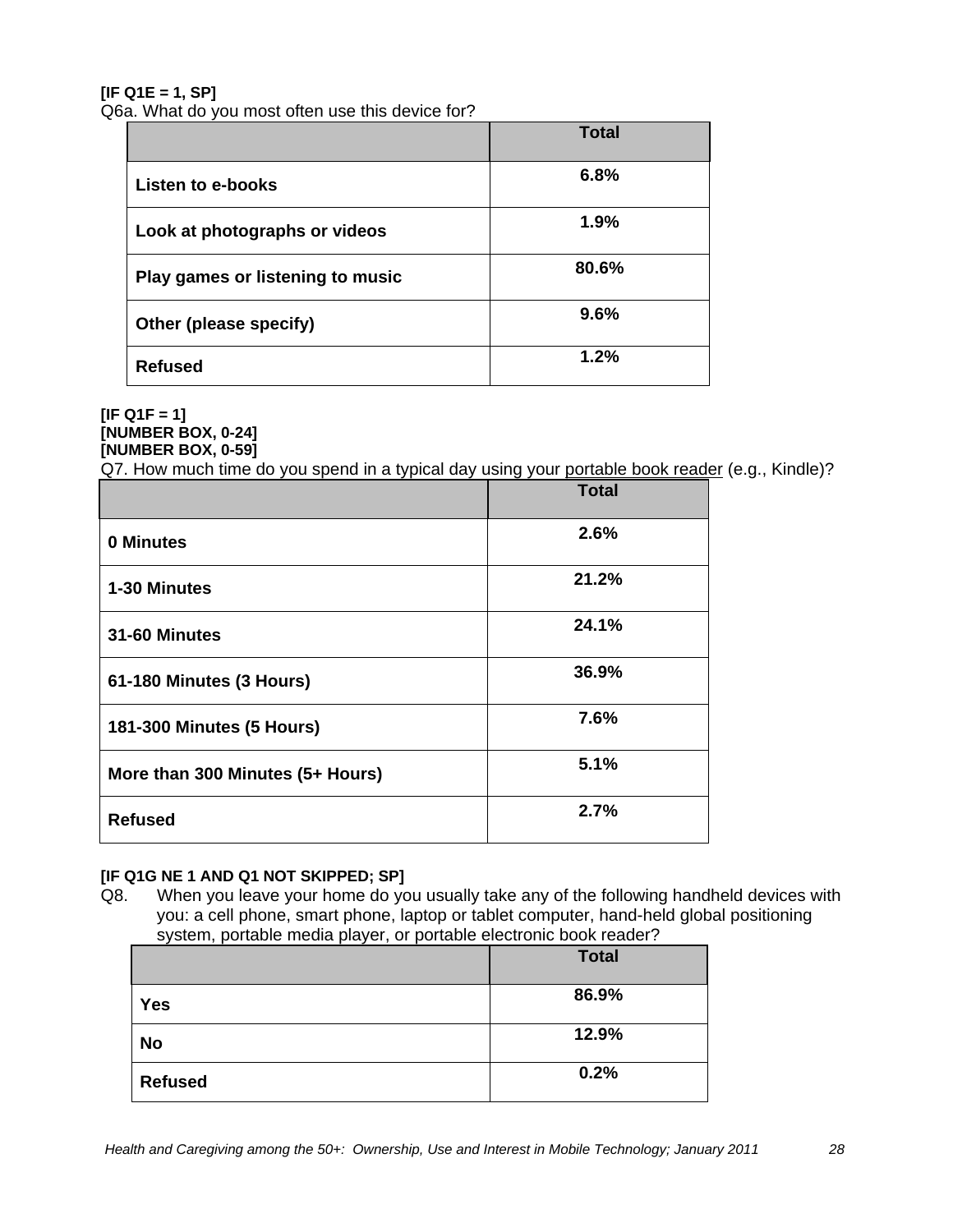#### **[IF Q8 = 1, SP]**

Q9. What type of handheld device are you most likely to take with you?

|                                                                                        | <b>Total</b> |
|----------------------------------------------------------------------------------------|--------------|
| Cell phone or mobile phone                                                             | 87.8%        |
| Smart phone (cell phone with multiple applications<br>such as an IPhone or Blackberry) | 6.9%         |
| Laptop or tablet computer (such as an IPad)                                            | 0.6%         |
| Hand-held global positioning system                                                    | 1.9%         |
| Portable media player (such as an IPod or MP3 player)                                  | 1.9%         |
| Portable electronic book reader (such as a Kindle)                                     | 0.3%         |
| <b>Refused</b>                                                                         | 0.5%         |

**We are now going to describe new types of mobile technology. Please indicate your level of interest by selecting one response to each statement on the following screens indicating whether you are very interested, somewhat interested, somewhat uninterested, not at all interested.** 

Q10. There are many types of mobile technology available today that allow you to track your health over time including measures such as your weight, your blood sugar, your blood pressure. How interested are you in using one of these technologies?

|                              | <b>Total</b> |
|------------------------------|--------------|
| <b>Already Use</b>           | 10.8%        |
| Very interested              | 12.2%        |
| <b>Somewhat interested</b>   | 30.0%        |
| <b>Somewhat uninterested</b> | 11.7%        |
| Not at all interested        | 34.7%        |
| <b>Refused</b>               | 0.6%         |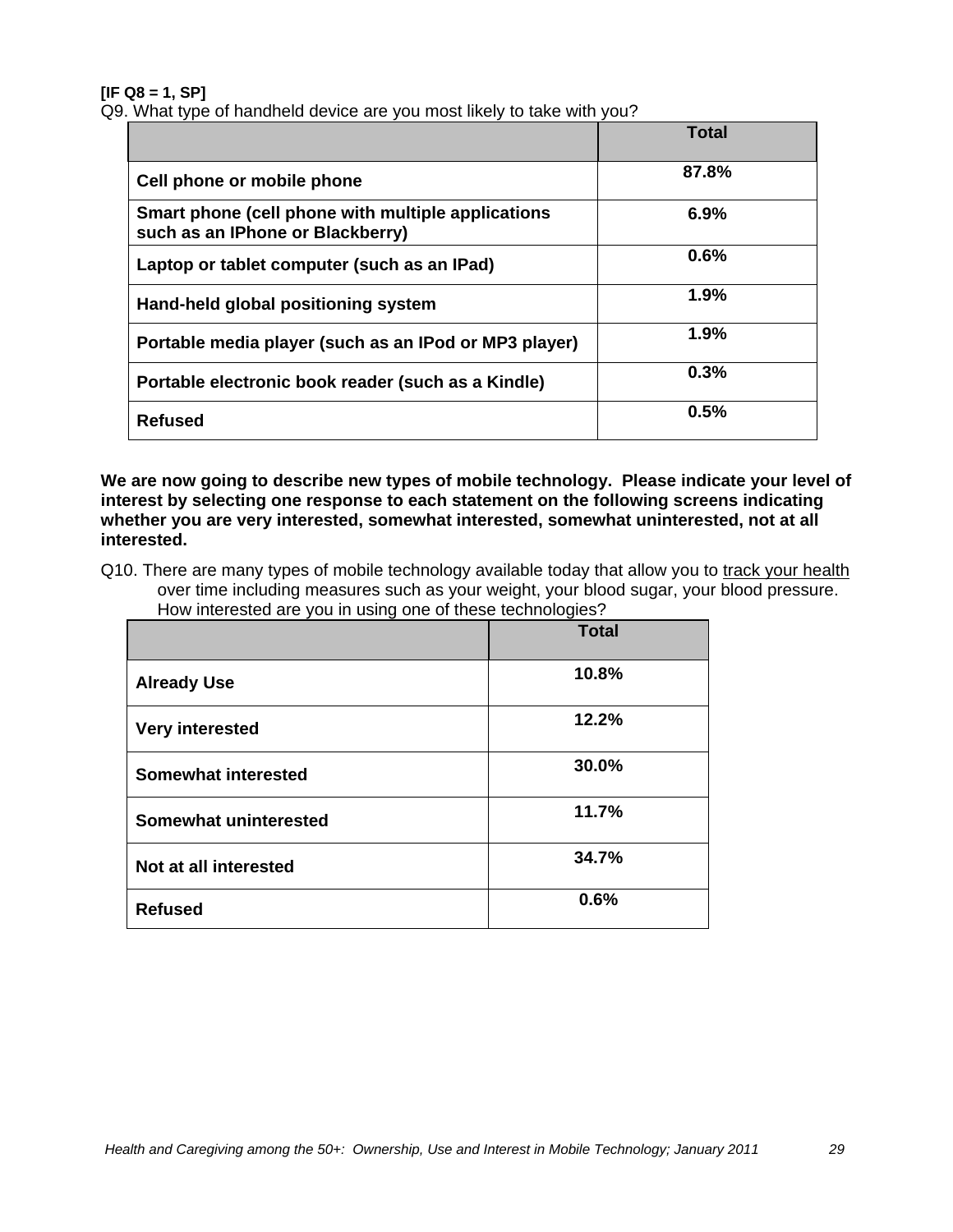Q11. There are many types of mobile technology available today that allow you to send your health status (such as your weight, your blood sugar, your blood pressure) to a health care professional). How interested are you in using one of these technologies?

|                              | <b>Total</b> |
|------------------------------|--------------|
| <b>Already Use</b>           | 3.8%         |
| <b>Very interested</b>       | 11.2%        |
| <b>Somewhat interested</b>   | 27.6%        |
| <b>Somewhat uninterested</b> | 15.2%        |
| Not at all interested        | 41.1%        |
| <b>Refused</b>               | 1.1%         |

Q12. There are types of mobile technology that allow people, who you select, to receive information about your location through a hand-held global positioning system. How interested are you in using one of these technologies?

|                        | <b>Total</b> |
|------------------------|--------------|
| <b>Already Use</b>     | 1.4%         |
| <b>Very interested</b> | 9.3%         |
| Somewhat interested    | 25.8%        |
| Somewhat uninterested  | 17.4%        |
| Not at all interested  | 45.6%        |
| <b>Refused</b>         | 0.5%         |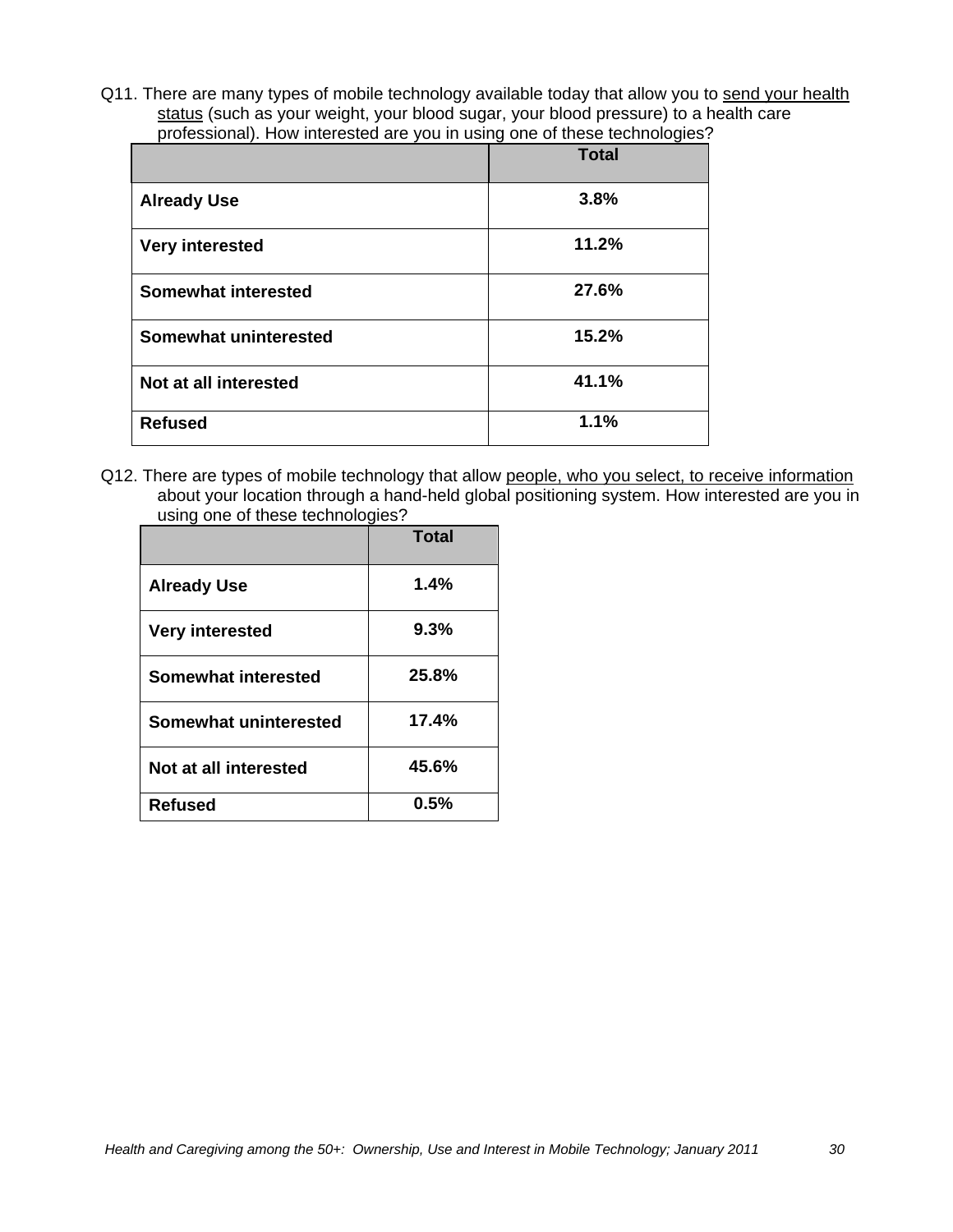Q13. There are many types of mobile technology that can send you messages to help you motivate you to adopt (or continue) healthy behaviors such as maintaining your diet or exercising. How interested are you in using one of these technologies?

|                            | <b>Total</b> |
|----------------------------|--------------|
| <b>Already Use</b>         | 0.3%         |
| <b>Very interested</b>     | $9.2\%$      |
| <b>Somewhat interested</b> | 20.5%        |
| Somewhat uninterested      | 18.3%        |
| Not at all interested      | 50.5%        |
| <b>Refused</b>             | 1.1%         |

Q14. There are types of mobile technology that can remind you to do such things as take your medicine on time, or schedule a preventative examination or test. How interested are you in using one of these technologies?

|                        | <b>Total</b> |
|------------------------|--------------|
| <b>Already Use</b>     | 1.5%         |
| <b>Very interested</b> | 13.0%        |
| Somewhat interested    | 25.8%        |
| Somewhat uninterested  | 15.0%        |
| Not at all interested  | 44.1%        |
| <b>Refused</b>         | 0.7%         |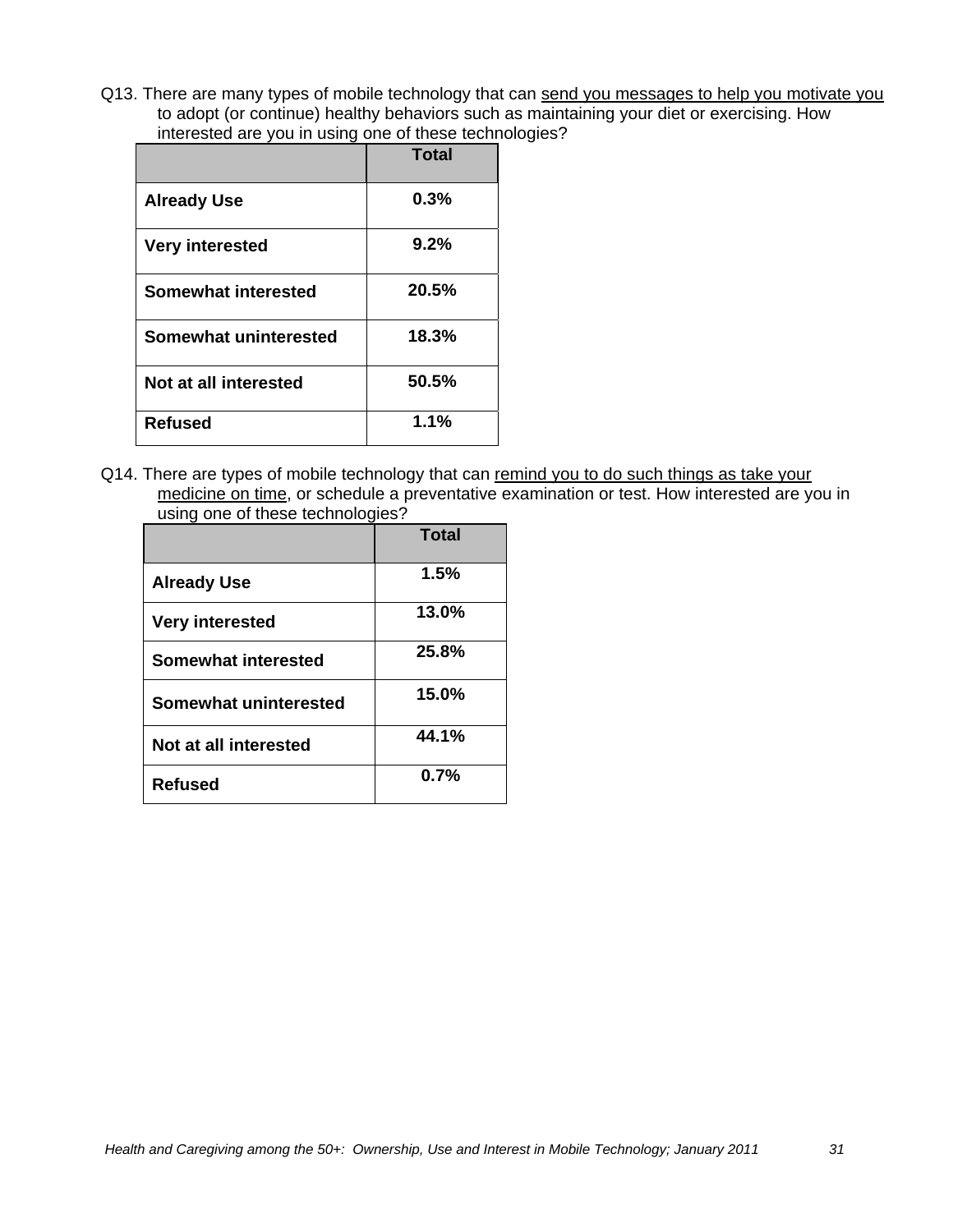Q15. How interested are you in receiving text-message alerts, such as health tips, reminders to take you medicine, or schedule preventive tests or health care appointments through a cell phone or smart phone?

|                        | <b>Total</b> |
|------------------------|--------------|
| <b>Already Use</b>     | 0.8%         |
| <b>Very interested</b> | 8.4%         |
| Somewhat interested    | 18.1%        |
| Somewhat uninterested  | 14.8%        |
| Not at all interested  | 57.5%        |
| <b>Refused</b>         | 0.5%         |

Q16. Are there any other health related services you would like to get via a mobile technology?

|                | Total |
|----------------|-------|
| <b>Yes</b>     | 5.7%  |
| No             | 94.0% |
| <b>Refused</b> | 0.2%  |

#### **[IF Q16 = 1; MEDIUM TEXT BOX]**

Q16A. What other health related services would you like to get via a mobile technology?

#### **[RANDOMIZE AND RECORD]**

Please tell us how much you agree or disagree with each of the following statements by using the following scale.

#### **In general, using a mobile device to send or receive health information would:**

Q17a. make me feel safer

|                          | Total |
|--------------------------|-------|
| <b>Strongly agree</b>    | 7.2%  |
| Somewhat agree           | 33.4% |
| Somewhat disagree        | 32.9% |
| <b>Strongly disagree</b> | 24.1% |
| <b>Refused</b>           | 2.4%  |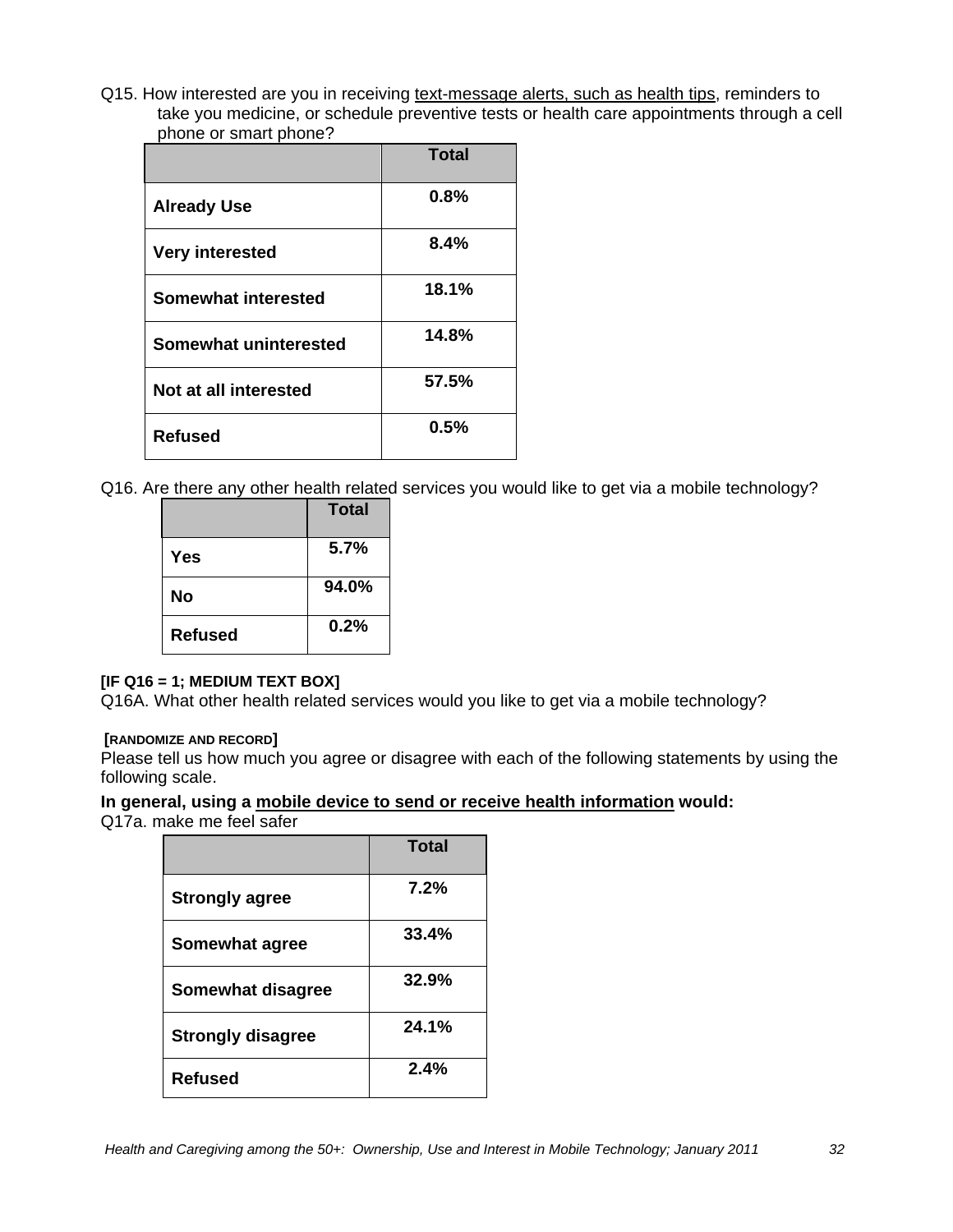#### Q17b. save me time

|                          | <b>Total</b> |
|--------------------------|--------------|
| <b>Strongly agree</b>    | 6.9%         |
| Somewhat agree           | 36.3%        |
| Somewhat disagree        | 31.6%        |
| <b>Strongly disagree</b> | 22.0%        |
| <b>Refused</b>           | 3.1%         |

Q17c. save me money

|                          | <b>Total</b> |
|--------------------------|--------------|
| <b>Strongly agree</b>    | 4.0%         |
| Somewhat agree           | 21.2%        |
| Somewhat disagree        | 43.2%        |
| <b>Strongly disagree</b> | 29.5%        |
| <b>Refused</b>           | 2.1%         |

Q17d. make me more comfortable

|                          | <b>Total</b> |
|--------------------------|--------------|
| <b>Strongly agree</b>    | 6.1%         |
| Somewhat agree           | 31.4%        |
| <b>Somewhat disagree</b> | 36.2%        |
| <b>Strongly disagree</b> | 23.6%        |
| <b>Refused</b>           | 2.5%         |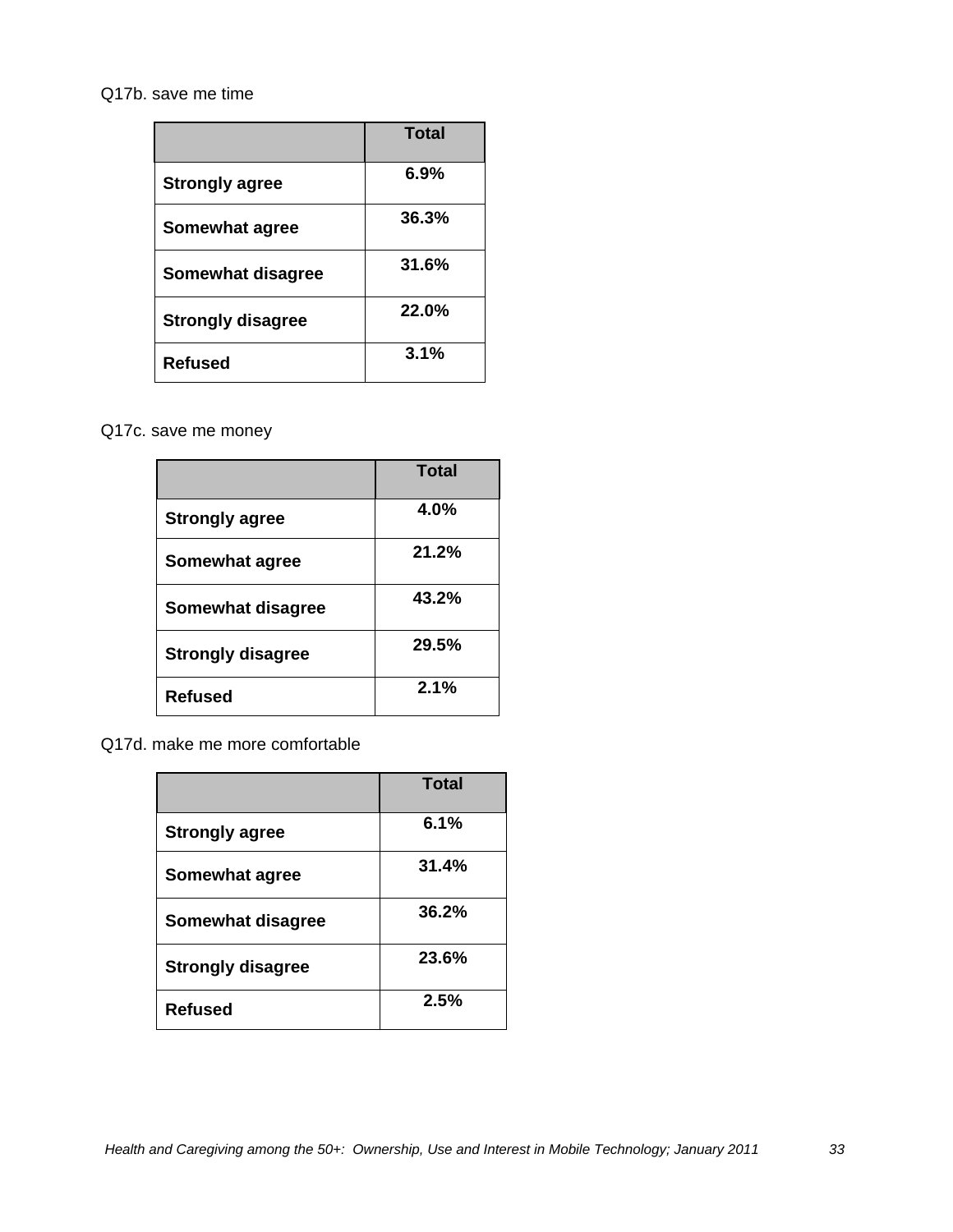# Q17e. give me more peace of mind

|                          | Total   |
|--------------------------|---------|
| <b>Strongly agree</b>    | $7.4\%$ |
| Somewhat agree           | 34.4%   |
| Somewhat disagree        | 31.5%   |
| <b>Strongly disagree</b> | 24.3%   |
| <b>Refused</b>           | 2.4%    |

Q17f. give my family/friends more peace of mind

|                          | <b>Total</b> |
|--------------------------|--------------|
| <b>Strongly agree</b>    | 8.3%         |
| Somewhat agree           | 36.3%        |
| Somewhat disagree        | 30.7%        |
| <b>Strongly disagree</b> | 23.1%        |
| <b>Refused</b>           | 1.7%         |

Q17g. improve my health

|                          | Total |
|--------------------------|-------|
| <b>Strongly agree</b>    | 7.4%  |
| Somewhat agree           | 33.6% |
| Somewhat disagree        | 33.9% |
| <b>Strongly disagree</b> | 23.0% |
| <b>Refused</b>           | 2.1%  |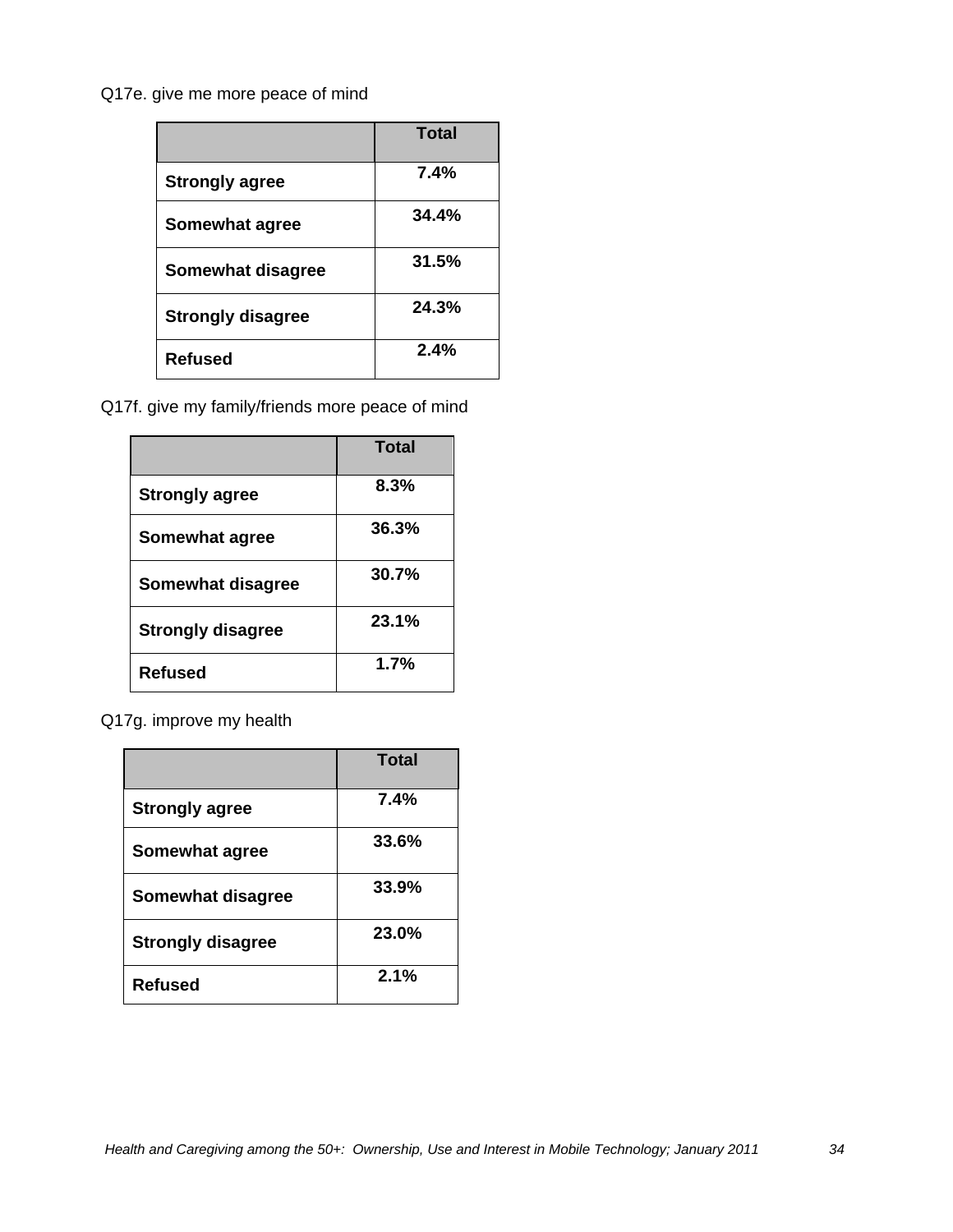# Q17h. be something I could rely on

|                          | <b>Total</b> |
|--------------------------|--------------|
| <b>Strongly agree</b>    | 6.7%         |
| Somewhat agree           | 39.7%        |
| Somewhat disagree        | 31.4%        |
| <b>Strongly disagree</b> | 19.8%        |
| <b>Refused</b>           | 2.4%         |

Q17i. not be available to me

|                          | <b>Total</b> |
|--------------------------|--------------|
| <b>Strongly agree</b>    | $9.9\%$      |
| Somewhat agree           | 35.7%        |
| Somewhat disagree        | 35.0%        |
| <b>Strongly disagree</b> | 16.7%        |
| <b>Refused</b>           | 2.7%         |

Q17j. cost too much to buy

|                          | <b>Total</b> |
|--------------------------|--------------|
| <b>Strongly agree</b>    | 31.9%        |
| <b>Somewhat agree</b>    | 42.5%        |
| <b>Somewhat disagree</b> | 16.3%        |
| <b>Strongly disagree</b> | $7.0\%$      |
| <b>Refused</b>           | 2.2%         |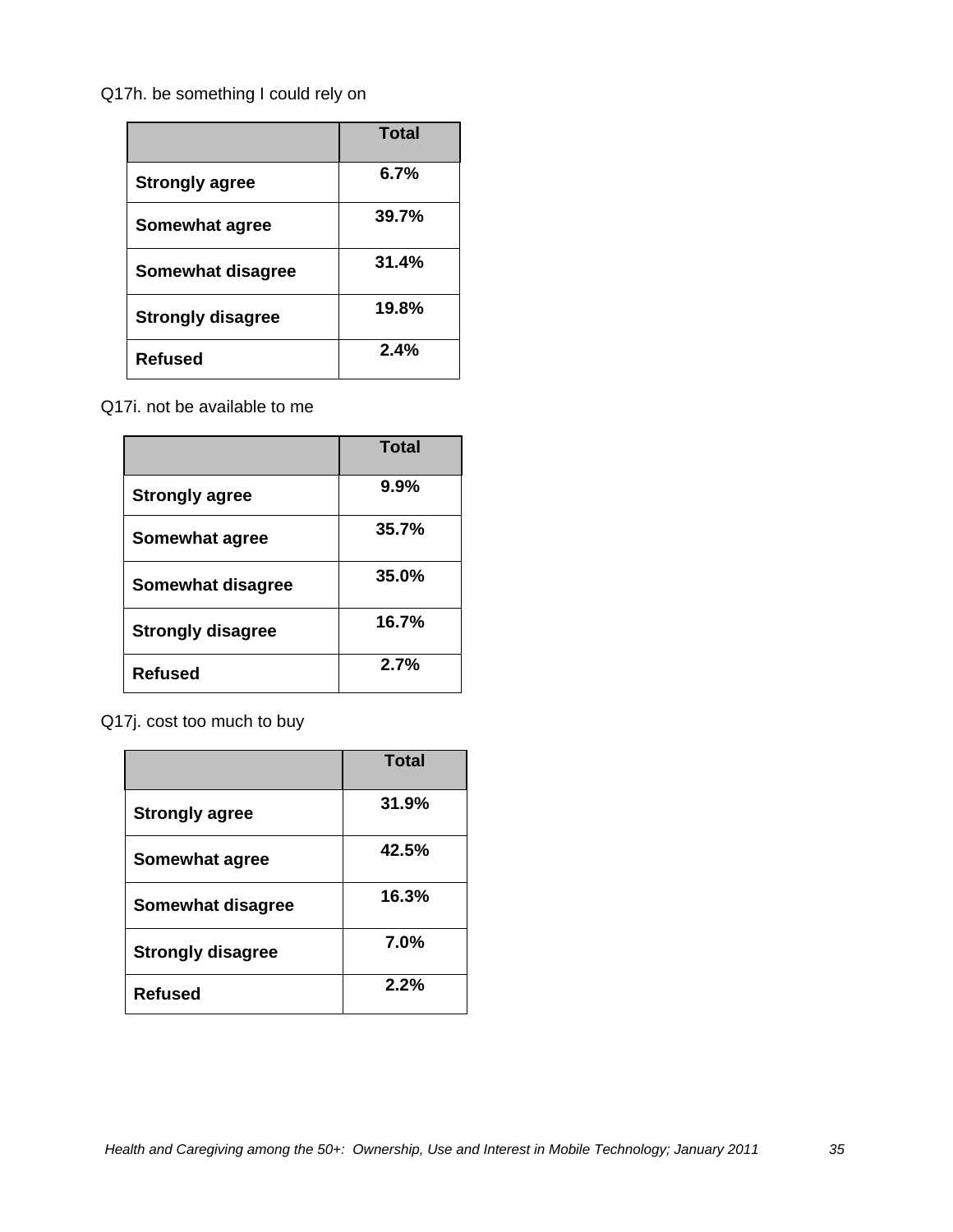#### Q17k. cost too much to maintain

|                          | <b>Total</b> |
|--------------------------|--------------|
| <b>Strongly agree</b>    | 24.7%        |
| Somewhat agree           | 45.5%        |
| Somewhat disagree        | 18.9%        |
| <b>Strongly disagree</b> | 8.4%         |
| <b>Refused</b>           | 2.6%         |

Q17l. be hard to learn how to use

|                          | <b>Total</b> |
|--------------------------|--------------|
| <b>Strongly agree</b>    | 11.3%        |
| Somewhat agree           | 32.8%        |
| <b>Somewhat disagree</b> | 34.4%        |
| <b>Strongly disagree</b> | 19.2%        |
| <b>Refused</b>           | 2.3%         |

Q17m. invade my privacy too much

|                          | <b>Total</b> |
|--------------------------|--------------|
| <b>Strongly agree</b>    | 25.7%        |
| Somewhat agree           | 37.8%        |
| Somewhat disagree        | 25.0%        |
| <b>Strongly disagree</b> | 9.5%         |
| <b>Refused</b>           | 2.0%         |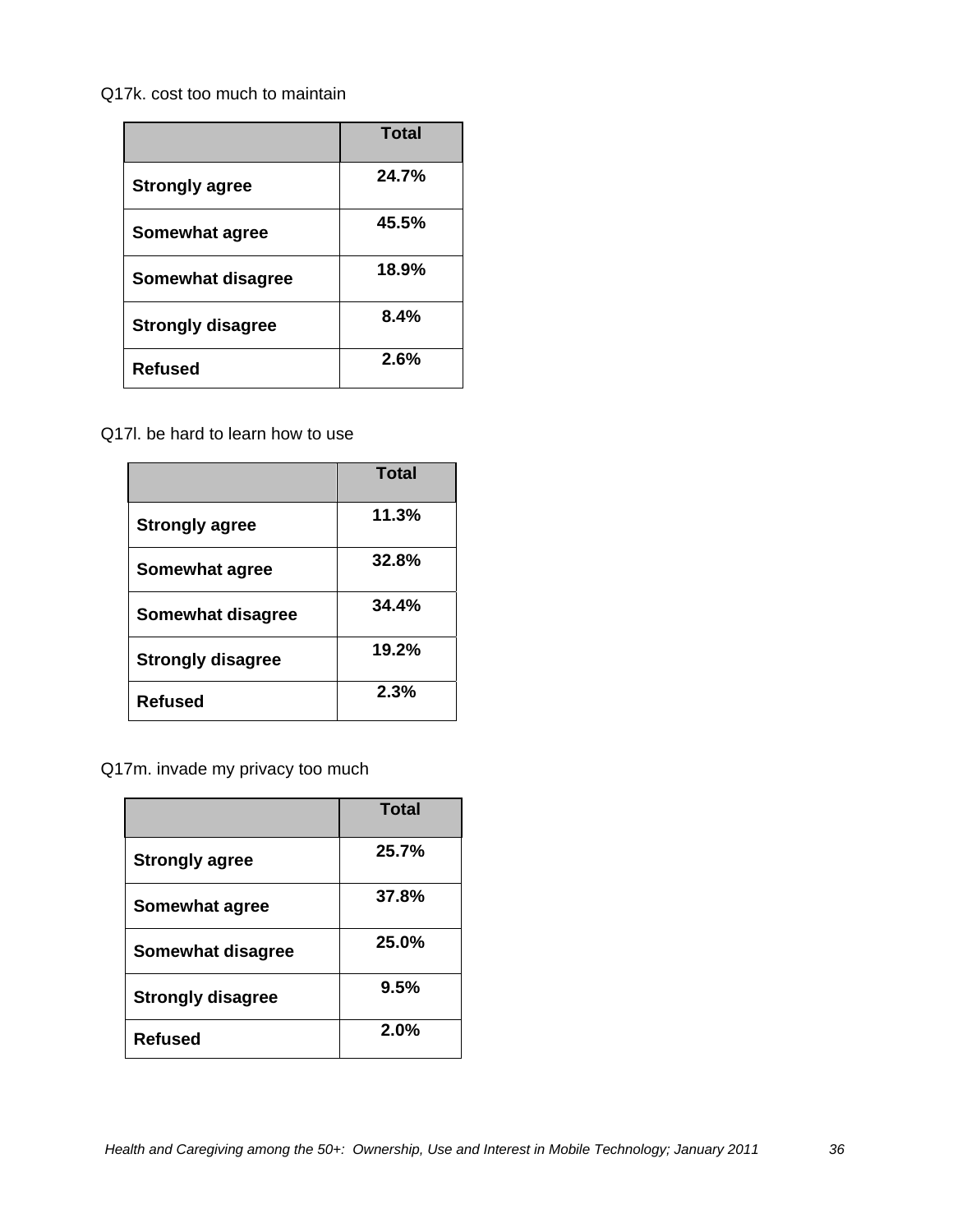# Q17n. make me look like I need help

|                          | <b>Total</b> |
|--------------------------|--------------|
| <b>Strongly agree</b>    | 10.9%        |
| Somewhat agree           | 31.2%        |
| <b>Somewhat disagree</b> | 34.9%        |
| <b>Strongly disagree</b> | 20.7%        |
| <b>Refused</b>           | 2.4%         |

Q17o. make me lose the ability to do things for myself

|                          | <b>Total</b> |
|--------------------------|--------------|
| <b>Strongly agree</b>    | 14.5%        |
| Somewhat agree           | 28.9%        |
| <b>Somewhat disagree</b> | 33.5%        |
| <b>Strongly disagree</b> | 21.2%        |
| <b>Refused</b>           | 1.9%         |

Q17p. not be something I need

|                          | <b>Total</b> |
|--------------------------|--------------|
| <b>Strongly agree</b>    | 33.0%        |
| Somewhat agree           | 39.0%        |
| <b>Somewhat disagree</b> | 18.1%        |
| <b>Strongly disagree</b> | 7.8%         |
| <b>Refused</b>           | 2.1%         |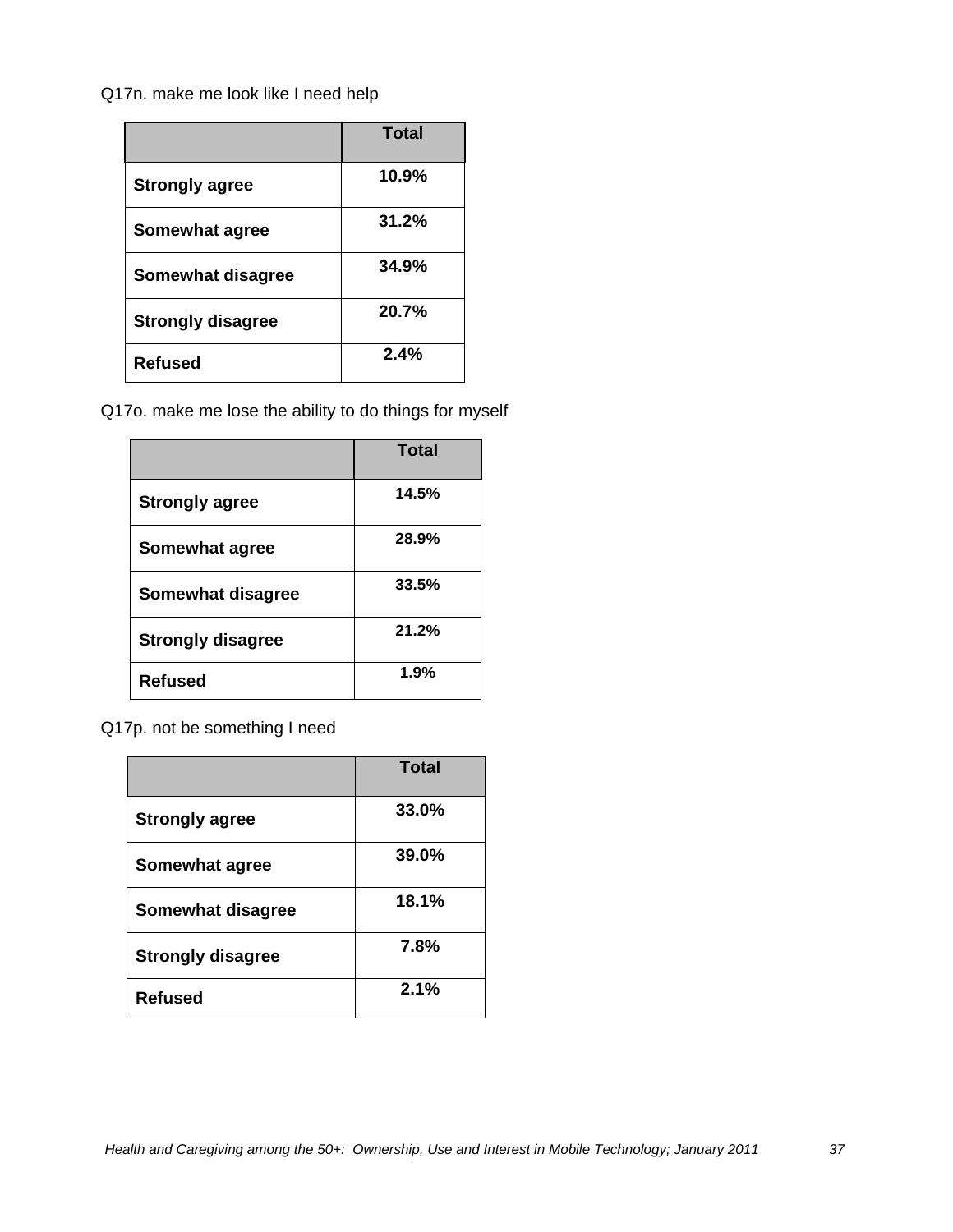# Q17q. other (please specify): **[TXT]**

|                          | Total   |
|--------------------------|---------|
| <b>Strongly agree</b>    | 4.8%    |
| Somewhat agree           | 6.1%    |
| Somewhat disagree        | $6.0\%$ |
| <b>Strongly disagree</b> | 7.4%    |
| <b>Refused</b>           | 75.7%   |

## **In the past year have you provided any of the following types of help to someone age 50 or older?**

Q18a. help getting in and out of bed, help getting dressed, help getting to and from the toilet, help getting in or out of the bathtub or shower, help dealing with incontinence or diapers, help by feeding him or her, help giving medicines, pills, or injections.

|                | <b>Total</b> |
|----------------|--------------|
| <b>Yes</b>     | 20.1%        |
| No             | 78.6%        |
| <b>Refused</b> | 1.2%         |

Q18b. help managing finances such as paying bills, or filling out insurance claims, help grocery shopping, help doing housework, like dishes, laundry, or straightening up, help preparing meals, help providing transportation by driving or helping get the person you help get transportation, help arranging or supervising services from an agency, such as nurses or aids.

|                | <b>Total</b> |
|----------------|--------------|
| <b>Yes</b>     | 30.4%        |
| Nο             | 68.6%        |
| <b>Refused</b> | 1.0%         |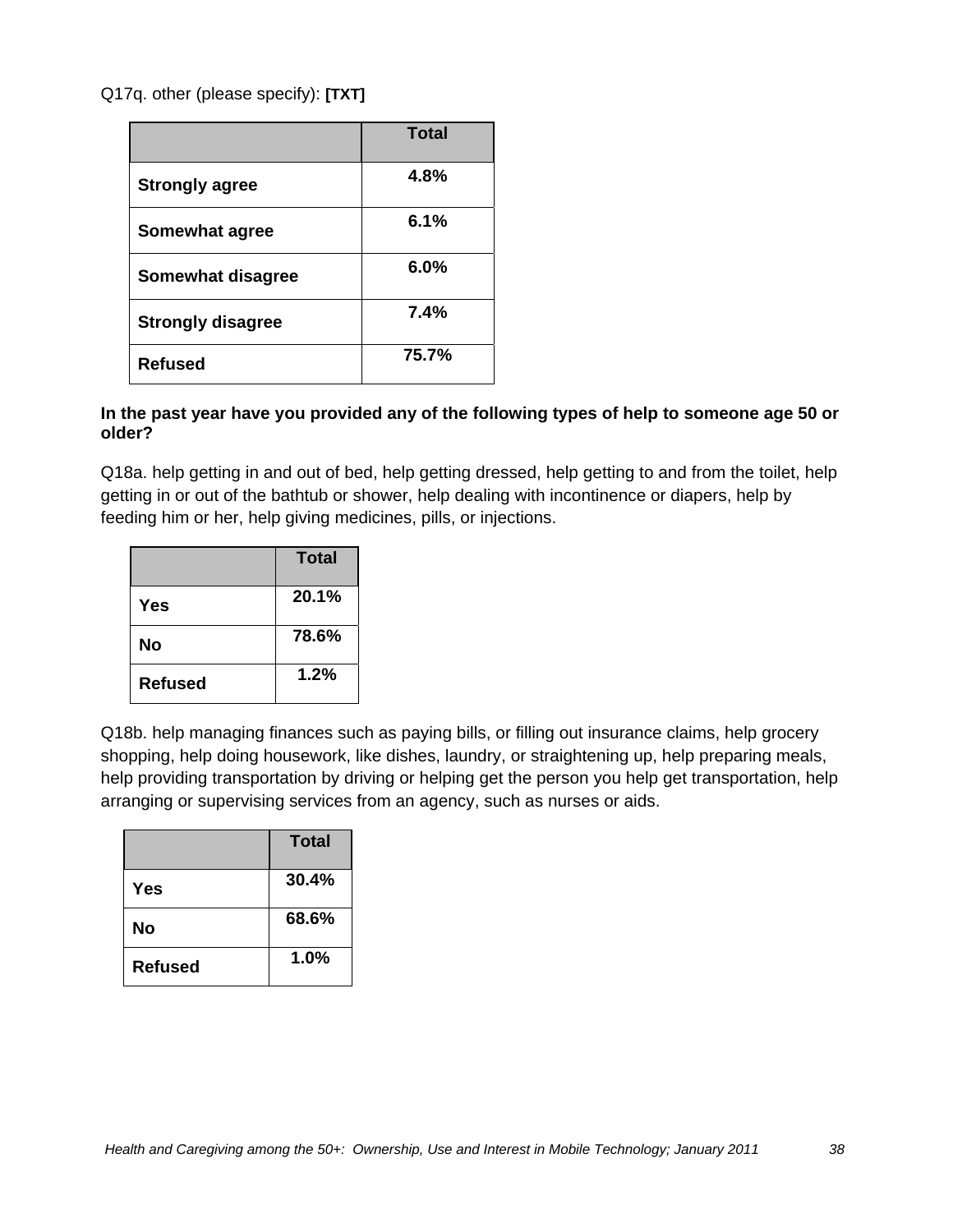#### **[IF Q18A OR Q18B = 1; SP]**

Q19. Do you currently use any mobile technology (such as a mobile phone, smart phone, laptop or tablet computer, hand-held global positioning system, portable media player, or portable electronic book reader) to help you track the health of the person age 50+ whom you help?

|                | <b>Total</b> |
|----------------|--------------|
| <b>Yes</b>     | 16.6%        |
| No             | 83.2%        |
| <b>Refused</b> | 0.2%         |

#### **[IF Q19 = 1; MP]**

Q20. Which mobile technologies do you currently use?

|                                                                                        | Total |
|----------------------------------------------------------------------------------------|-------|
| Cell phone or mobile phone                                                             | 89.4% |
| Smart phone (cell phone with multiple applications such<br>as an IPhone or Blackberry) | 1.6%  |
| Laptop or tablet computer (such as an IPad)                                            | 33.7% |
| Hand-held global positioning system                                                    | 4.4%  |
| Portable media player (such as an IPod or MP3 player)                                  | 6.7%  |
| Portable electronic book reader (such as a Kindle)                                     | 0.6%  |
| None of the above [SP]                                                                 | 3.5%  |
| <b>Refused</b>                                                                         | 0.0%  |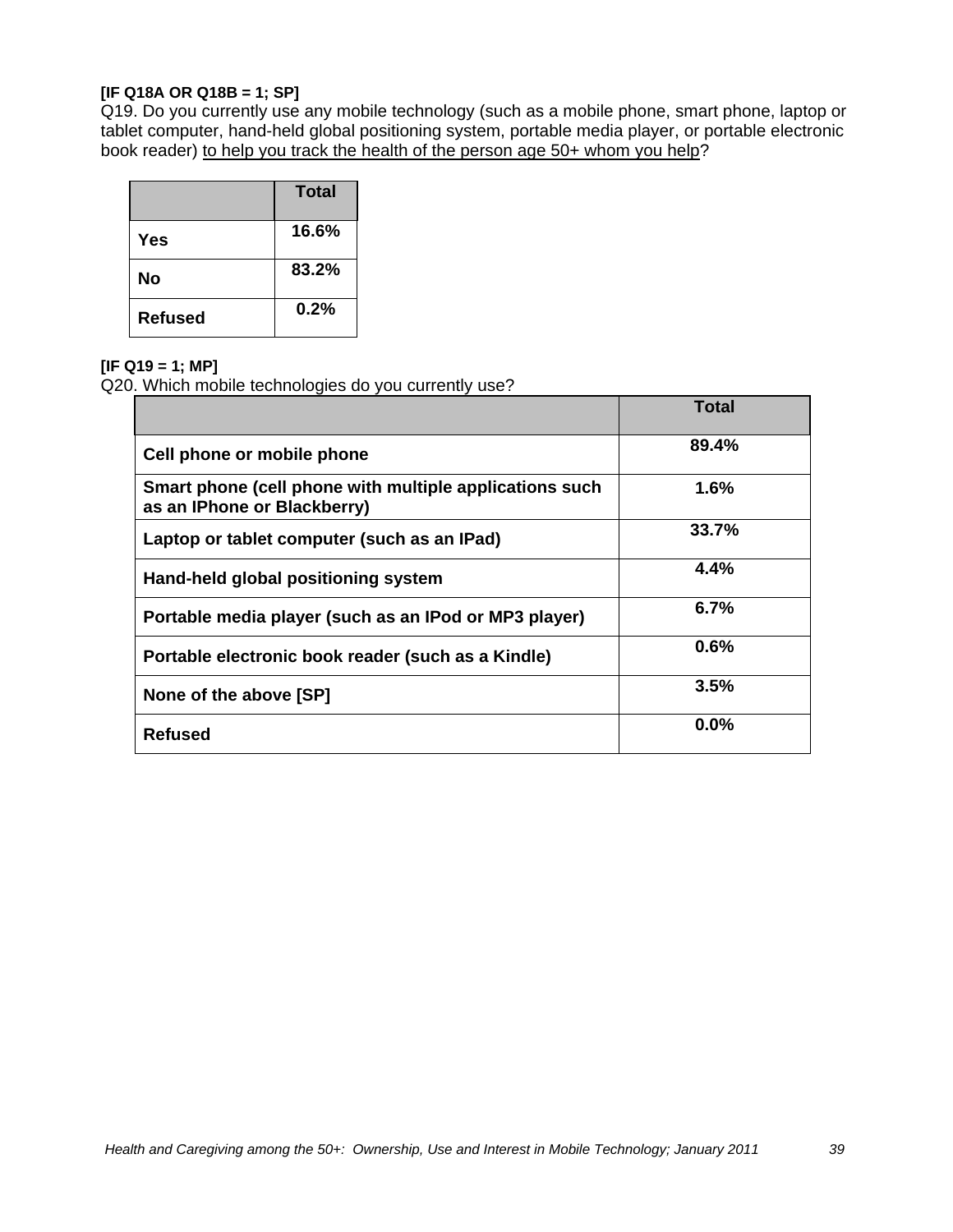**Please tell us how much you agree or disagree with each of the following statements by using the following scale.** 

# **In general, using a mobile device to help someone age 50+ whom I assist would:**

Q21a. make me feel safer

|                          | <b>Total</b> |
|--------------------------|--------------|
| <b>Strongly agree</b>    | 7.7%         |
| Somewhat agree           | 34.4%        |
| Somewhat disagree        | 32.9%        |
| <b>Strongly disagree</b> | 20.4%        |
| <b>Refused</b>           | 4.7%         |

Q21b. save me time

|                          | Total   |
|--------------------------|---------|
| <b>Strongly agree</b>    | $8.0\%$ |
| Somewhat agree           | 37.5%   |
| Somewhat disagree        | 30.3%   |
| <b>Strongly disagree</b> | 18.8%   |
| <b>Refused</b>           | 5.5%    |

Q21c. save me money

|                          | <b>Total</b> |
|--------------------------|--------------|
| <b>Strongly agree</b>    | 4.0%         |
| Somewhat agree           | 21.0%        |
| Somewhat disagree        | 44.8%        |
| <b>Strongly disagree</b> | 25.0%        |
| <b>Refused</b>           | 5.3%         |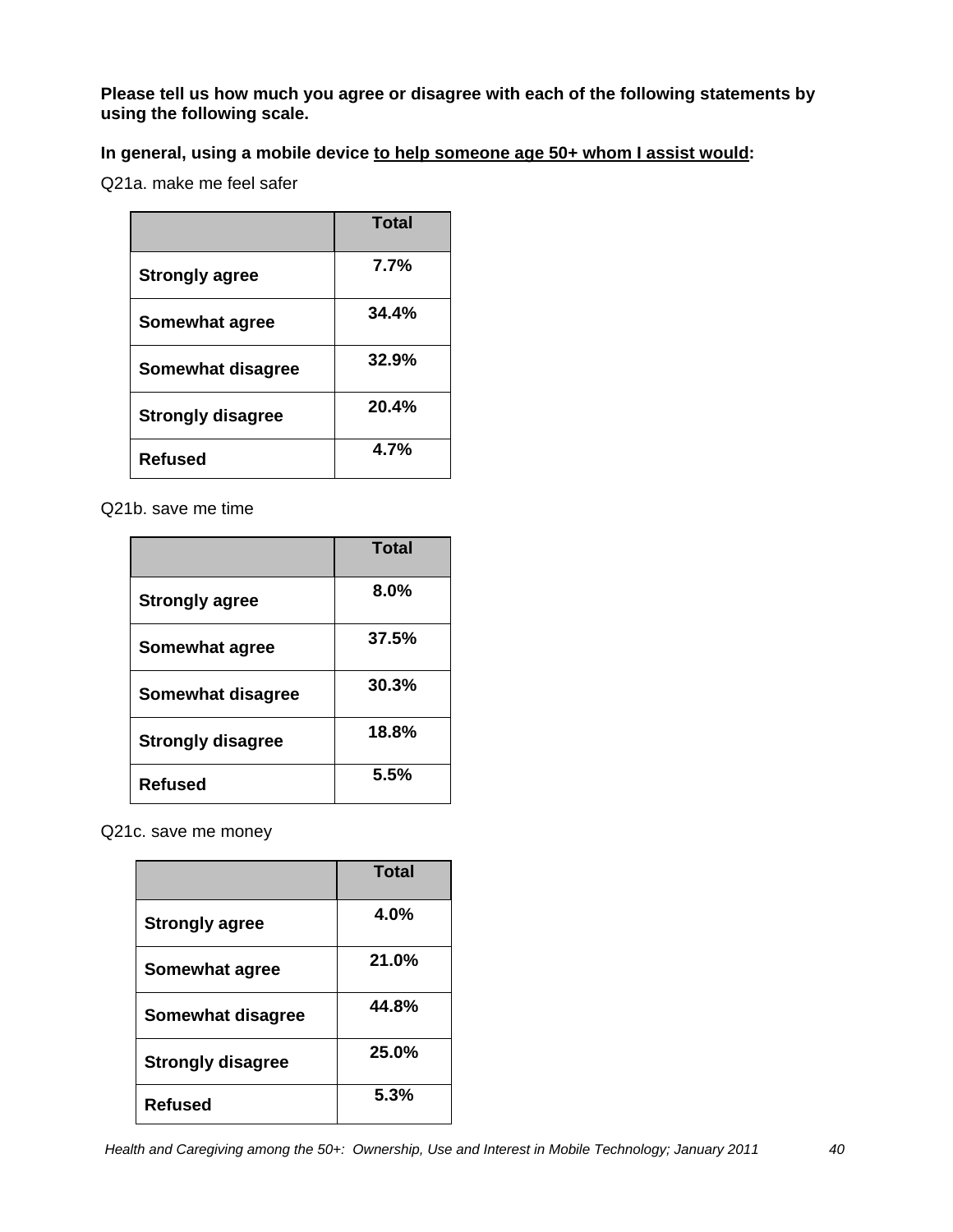#### Q21d. make me more comfortable

|                          | <b>Total</b> |
|--------------------------|--------------|
| <b>Strongly agree</b>    | 7.7%         |
| Somewhat agree           | 35.9%        |
| Somewhat disagree        | 31.4%        |
| <b>Strongly disagree</b> | 19.9%        |
| <b>Refused</b>           | 5.1%         |

Q21e. give me more peace of mind

|                          | <b>Total</b> |
|--------------------------|--------------|
| <b>Strongly agree</b>    | 8.5%         |
| Somewhat agree           | 36.1%        |
| Somewhat disagree        | 30.5%        |
| <b>Strongly disagree</b> | 19.7%        |
| <b>Refused</b>           | 5.2%         |

Q21f. give my family/friends more peace of mind

|                          | <b>Total</b> |
|--------------------------|--------------|
| <b>Strongly agree</b>    | 9.6%         |
| Somewhat agree           | 37.7%        |
| Somewhat disagree        | 28.1%        |
| <b>Strongly disagree</b> | 19.0%        |
| <b>Refused</b>           | 5.6%         |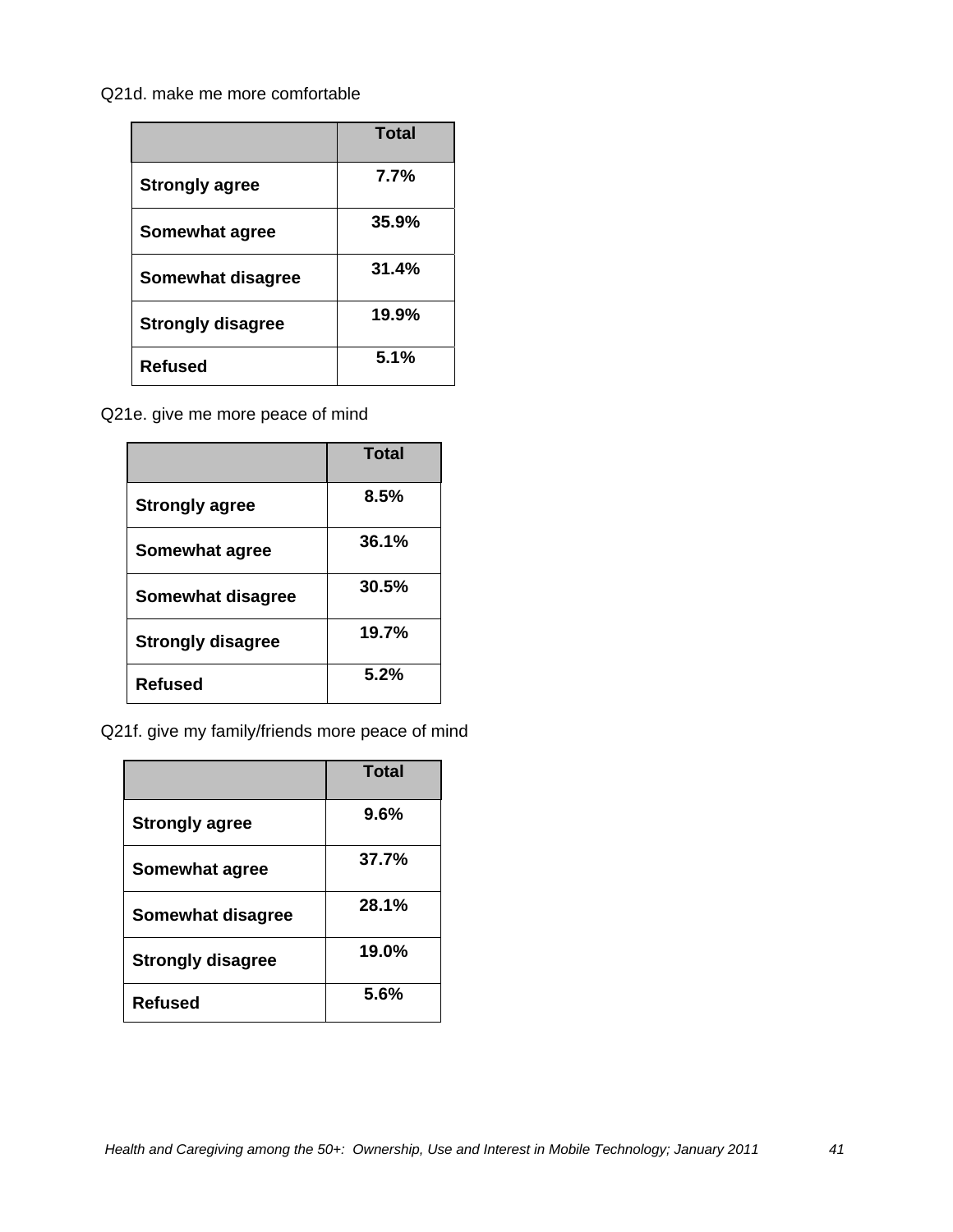# Q21g. improve my health

|                          | <b>Total</b> |
|--------------------------|--------------|
| <b>Strongly agree</b>    | 4.8%         |
| Somewhat agree           | 25.8%        |
| <b>Somewhat disagree</b> | 38.6%        |
| <b>Strongly disagree</b> | 25.5%        |
| <b>Refused</b>           | 5.3%         |

Q21h. be something I could rely on

|                          | <b>Total</b> |
|--------------------------|--------------|
| <b>Strongly agree</b>    | 6.6%         |
| Somewhat agree           | 41.5%        |
| Somewhat disagree        | 30.3%        |
| <b>Strongly disagree</b> | 16.4%        |
| Refused                  | 5.2%         |

Q21i. not be available to me

|                          | Total |
|--------------------------|-------|
| <b>Strongly agree</b>    | 11.0% |
| Somewhat agree           | 33.7% |
| Somewhat disagree        | 33.6% |
| <b>Strongly disagree</b> | 15.4% |
| <b>Refused</b>           | 6.3%  |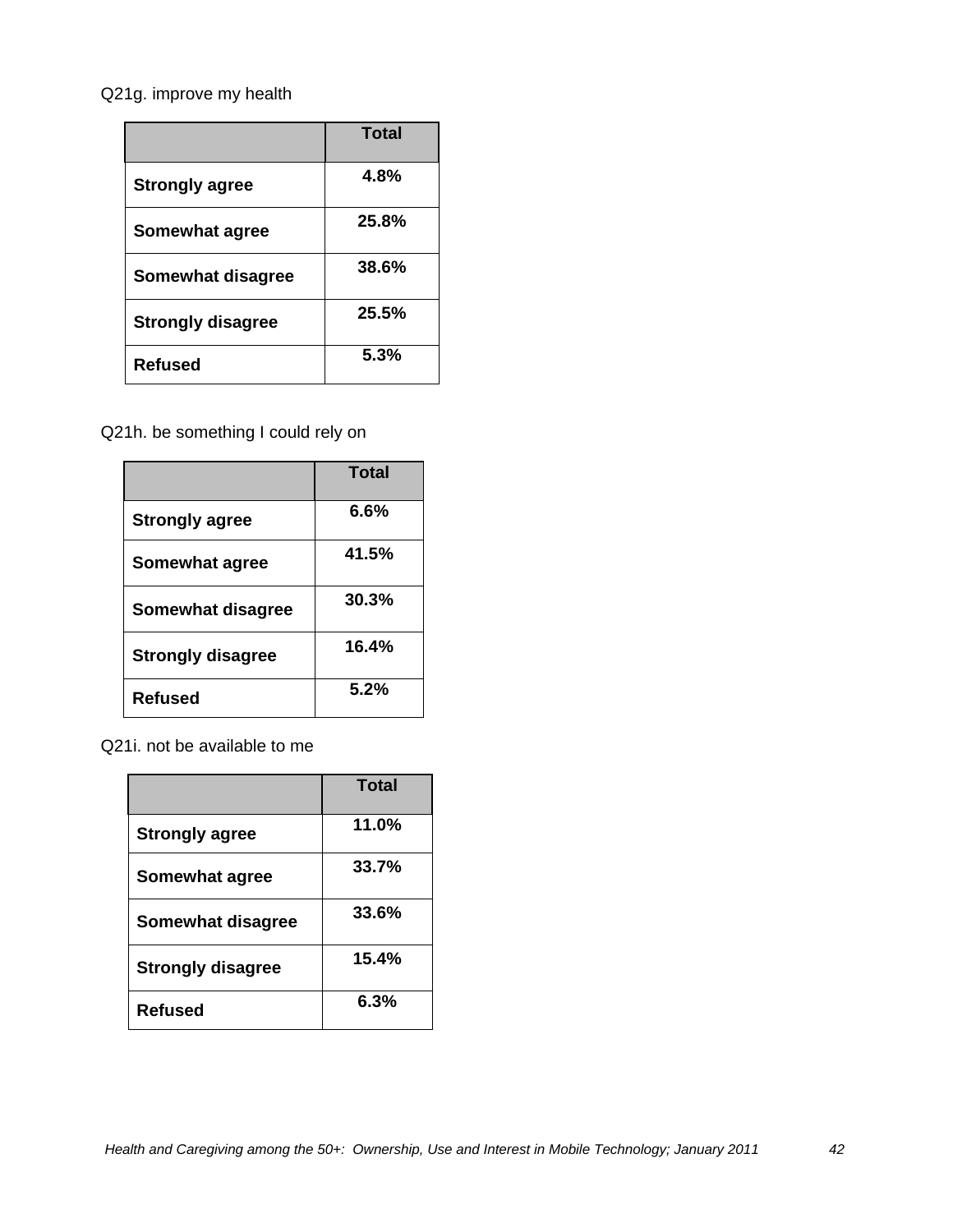Q21j. cost too much to buy

|                          | <b>Total</b> |
|--------------------------|--------------|
| <b>Strongly agree</b>    | 25.3%        |
| <b>Somewhat agree</b>    | 43.0%        |
| <b>Somewhat disagree</b> | 18.0%        |
| <b>Strongly disagree</b> | 8.5%         |
| <b>Refused</b>           | 5.2%         |

Q21k. cost too much to maintain

|                          | <b>Total</b> |
|--------------------------|--------------|
| <b>Strongly agree</b>    | 21.5%        |
| Somewhat agree           | 42.2%        |
| Somewhat disagree        | 21.6%        |
| <b>Strongly disagree</b> | 9.4%         |
| <b>Refused</b>           | 5.3%         |

Q21l. be hard to learn how to use

|                          | <b>Total</b> |
|--------------------------|--------------|
| <b>Strongly agree</b>    | 10.2%        |
| <b>Somewhat agree</b>    | 30.7%        |
| Somewhat disagree        | 34.3%        |
| <b>Strongly disagree</b> | 18.8%        |
| <b>Refused</b>           | 5.9%         |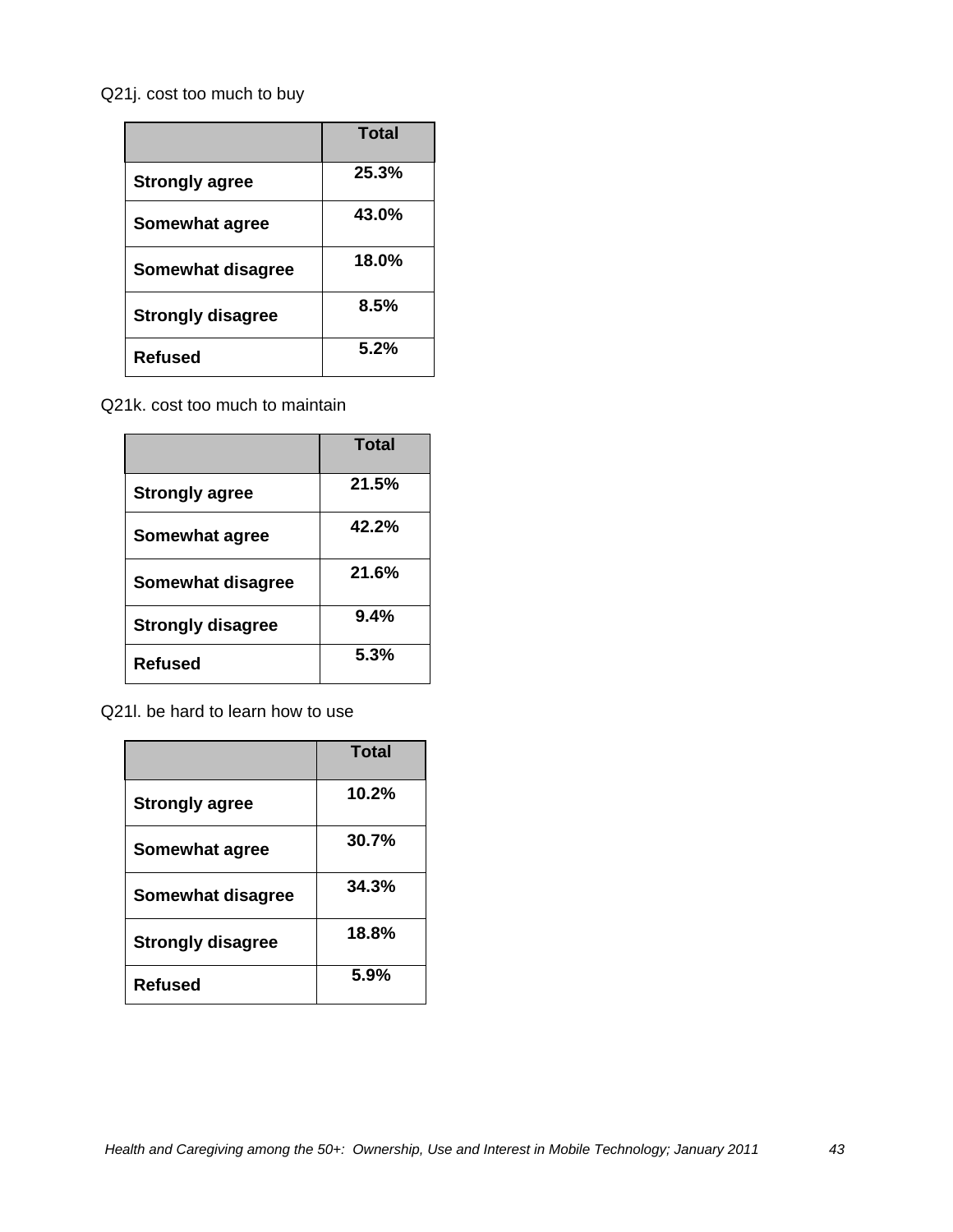Q21m. invade my privacy too much

|                          | <b>Total</b> |
|--------------------------|--------------|
| <b>Strongly agree</b>    | 19.0%        |
| Somewhat agree           | 33.6%        |
| Somewhat disagree        | 29.4%        |
| <b>Strongly disagree</b> | 13.0%        |
| <b>Refused</b>           | 5.0%         |

Q21n. make me look like I need help

|                          | Total |
|--------------------------|-------|
| <b>Strongly agree</b>    | 10.0% |
| Somewhat agree           | 25.6% |
| Somewhat disagree        | 37.4% |
| <b>Strongly disagree</b> | 21.8% |
| Refused                  | 5.2%  |

Q21o. make me lose the ability to do things for myself

|                          | Total |
|--------------------------|-------|
| <b>Strongly agree</b>    | 9.8%  |
| Somewhat agree           | 25.8% |
| Somewhat disagree        | 36.7% |
| <b>Strongly disagree</b> | 22.3% |
| <b>Refused</b>           | 5.4%  |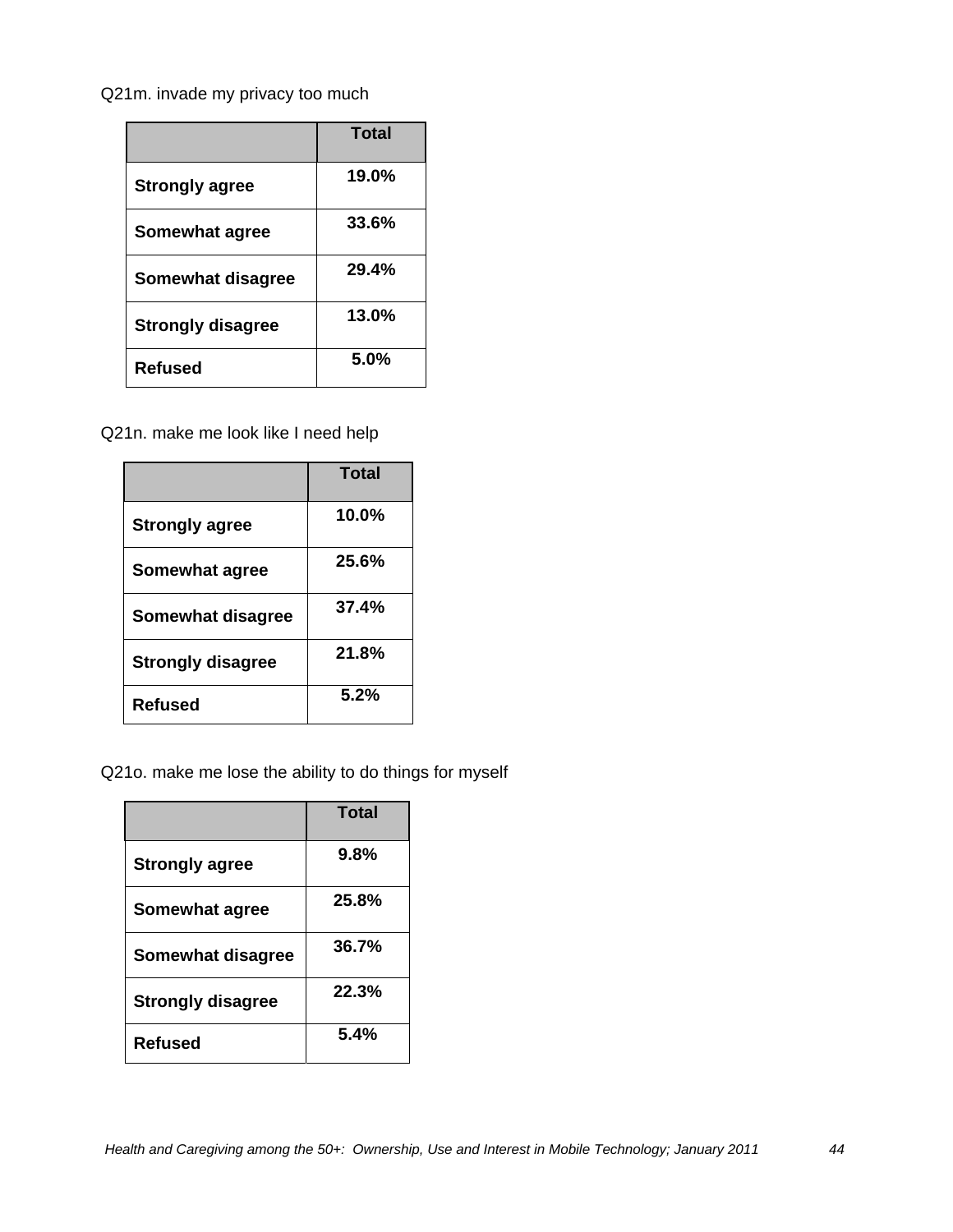# Q21p. not be something I need

|                          | <b>Total</b> |
|--------------------------|--------------|
| <b>Strongly agree</b>    | 26.0%        |
| Somewhat agree           | 38.9%        |
| Somewhat disagree        | 21.6%        |
| <b>Strongly disagree</b> | 8.6%         |
| <b>Refused</b>           | 4.9%         |

Q21q. other: please specify: **[TXT]**

|                          | <b>Total</b> |
|--------------------------|--------------|
| <b>Strongly agree</b>    | 3.2%         |
| Somewhat agree           | 6.2%         |
| Somewhat disagree        | 6.6%         |
| <b>Strongly disagree</b> | 8.0%         |
| Refused                  | 75.9%        |

Q22. There are many types of mobile technology that allow you to be informed if the person age 50+ that you assist needs help (for example, he or she may have fallen, forgotten to take prescription medicine, or wandered away from home). How interested are you in using one of these technologies?

|                            | <b>Total</b> |
|----------------------------|--------------|
| <b>Already Use</b>         | 3.1%         |
| <b>Very interested</b>     | 12.9%        |
| <b>Somewhat interested</b> | 25.6%        |
| Somewhat uninterested      | 13.1%        |
| Not at all interested      | 44.3%        |
| <b>Refused</b>             | 1.0%         |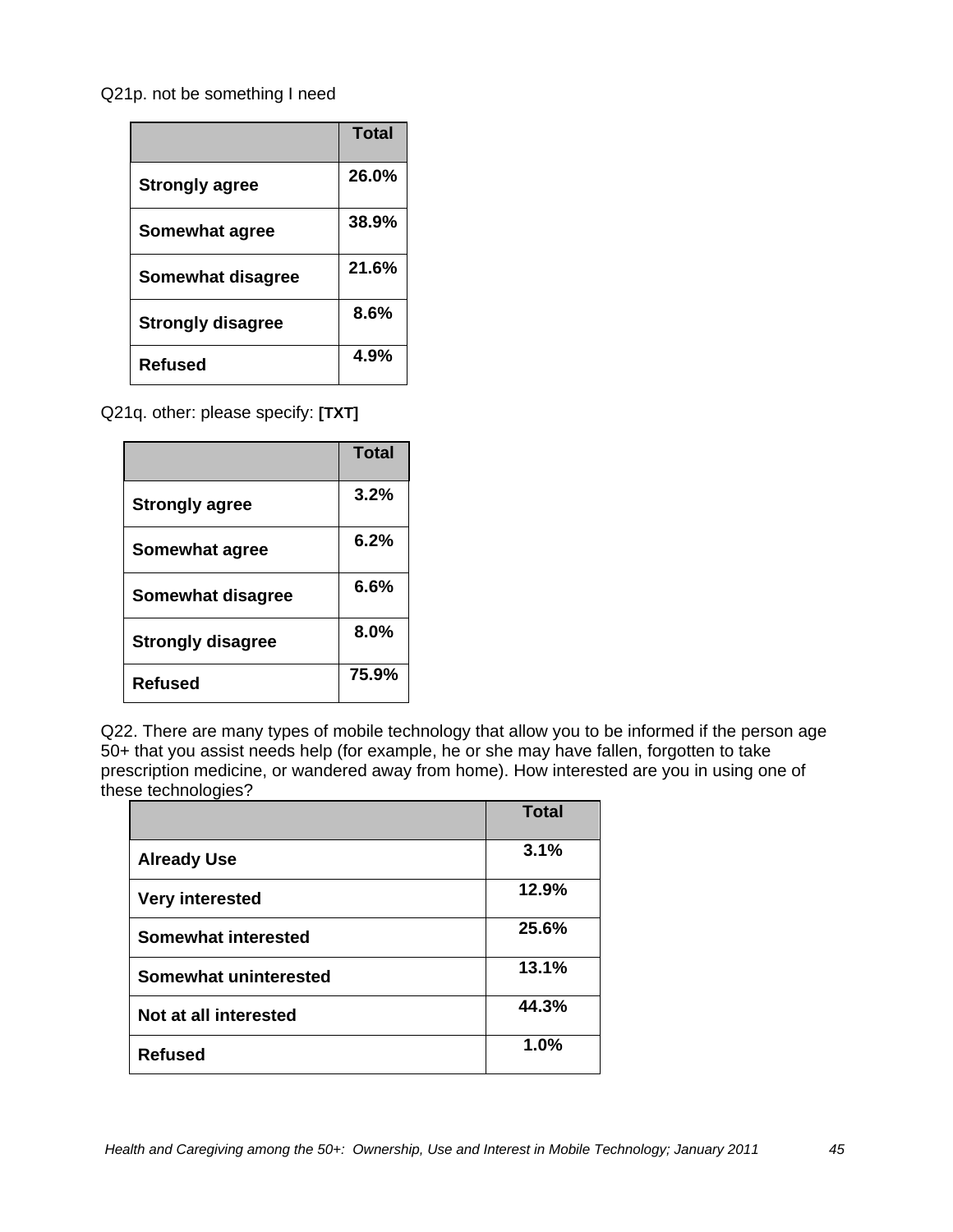Q23. There are many types of mobile technology that allow you to be informed if the person age 50+ you assist has experienced a change in their usual routine (for example, he or she may not have gotten out of bed around their usual time, or may not have prepared meals at their usual time, or may have gotten out of bed an unusual number of times during the night). How interested are you in using one of these technologies?

|                              | <b>Total</b> |
|------------------------------|--------------|
| <b>Already Use</b>           | 1.1%         |
| <b>Very interested</b>       | 11.1%        |
| Somewhat interested          | 25.1%        |
| <b>Somewhat uninterested</b> | 15.2%        |
| Not at all interested        | 45.3%        |
| <b>Refused</b>               | 2.1%         |

Q24. There are many types of mobile technology that allow you to be informed about some health indicators of the person age 50+ you assist (such as their weight, blood sugar, or blood pressure). How interested are you in using one of these technologies?

|                            | <b>Total</b> |
|----------------------------|--------------|
| <b>Already Use</b>         | 2.8%         |
| <b>Very interested</b>     | 12.6%        |
| <b>Somewhat interested</b> | 24.1%        |
| Somewhat uninterested      | 14.1%        |
| Not at all interested      | 44.8%        |
| <b>Refused</b>             | 1.6%         |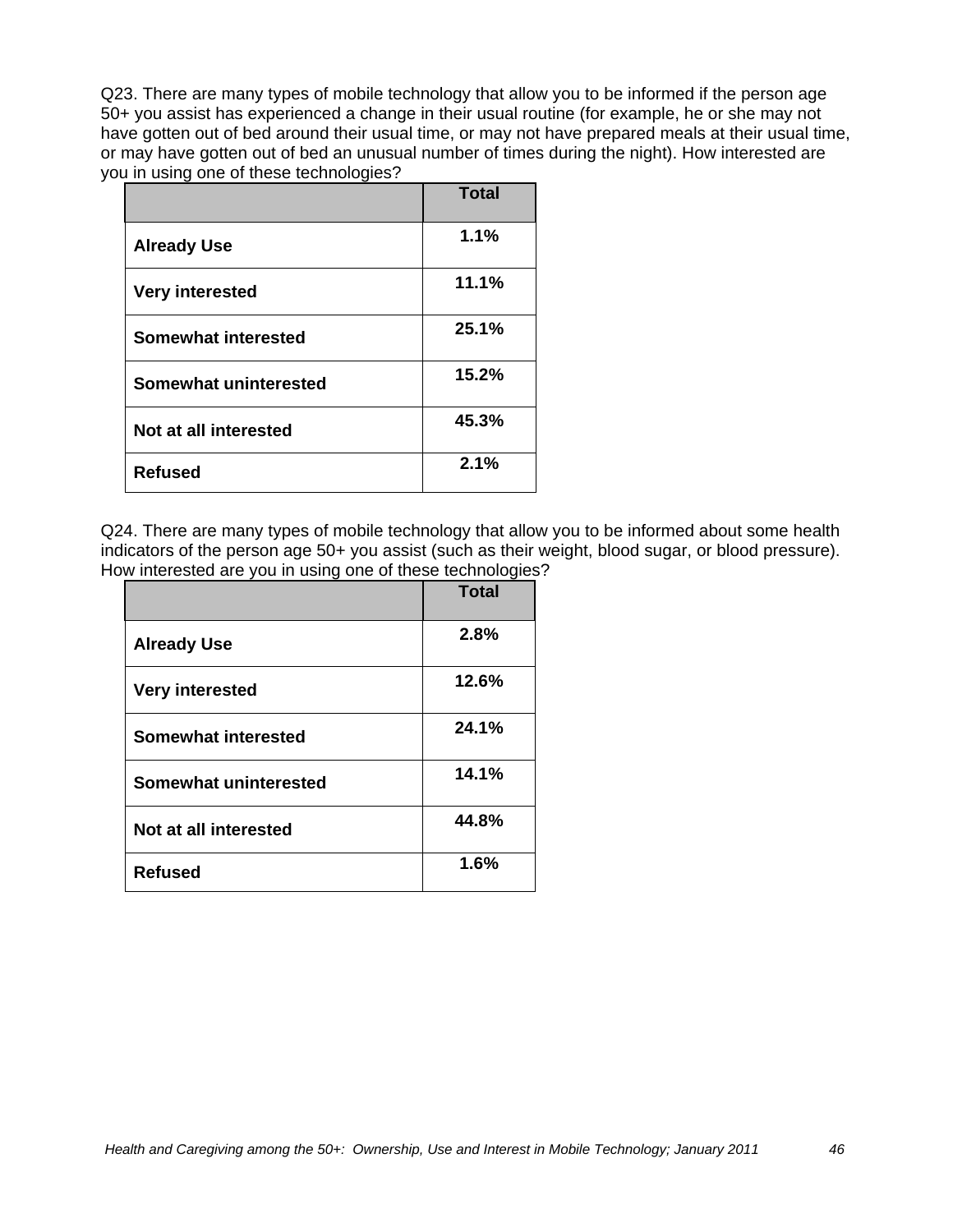# **Field Report**

**Project: Mobile Health Survey Submitted to: Linda Barrett, Ph.D. American Association of Retired Persons From: Knowledge Networks** 

**Date Submitted: October 29, 2010** 

KN Project Director: Larry Osborn

KN Account Executive: Joe Garrett

KN Project Number: K2890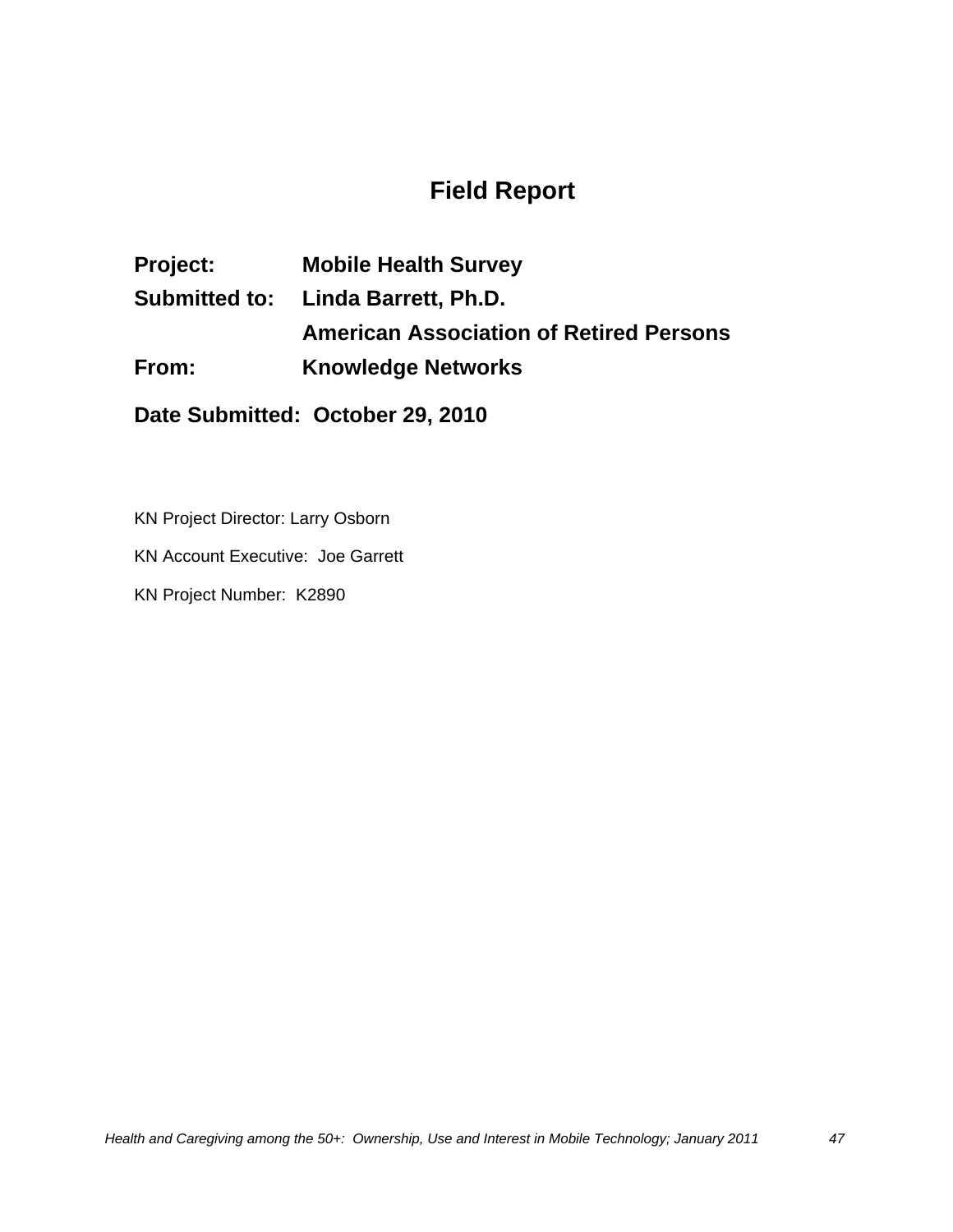# **Study Design & Documentation**

# **Introduction**

Knowledge Networks conducted the Mobile Health Survey on behalf of the American Association of Retired Persons (AARP). Specifically, the study examined the use of mobile technologies in older adults. The survey was conducted on KnowledgePanel®, and was fielded between October 13 and October 20, 2010, and participants completed the survey in 10 minutes (median). Besides standard measures taken by KN to enhance survey cooperation, including a standardized threeday reminder, a series of customized reminders was sent throughout the field period.

# **Sample Definition**

The target population consisted of non-institutionalized U.S. residents aged 50 and older.

To sample the population, Knowledge Networks randomly sampled households from its KnowledgePanel, a probability-based web panel designed to be representative of the United States.

# **Survey Completion and Sample Sizes**

The number of respondents sampled and participating in the survey and the survey completion rate are presented in the table below.

| <b>Number Sampled</b> | <b>Number of Completed Surveys</b> | <b>Survey Completion Rate</b> |
|-----------------------|------------------------------------|-------------------------------|
| 3.064                 | 2.014                              | 65.7%                         |

#### **Key Survey Response Statistics**

#### **Data File Deliverables and Descriptions**

Knowledge Networks prepared and delivered a fully formatted SPSS file containing the collected data, KN demographic profile data, and the appropriate variable and value labels. In addition, KN prepared and delivered post-stratification statistical weights. A series of data-only variables in the file provide information about the order of questions or response categories in the survey. The variable names for these items include the word "order" to make them easily identifiable.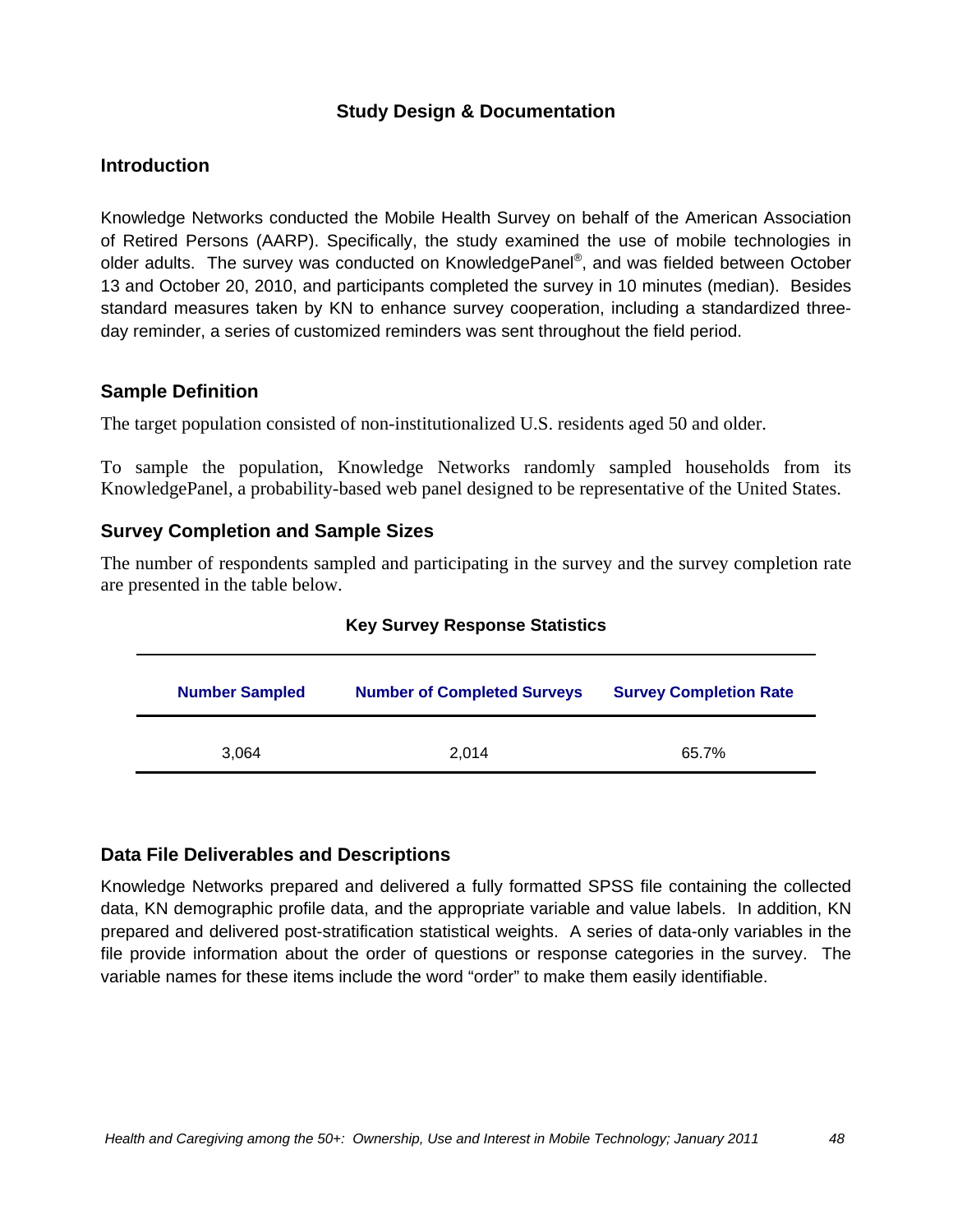The table below shows the name and description of each of the supplemental, demographic, and other profile variables included in the files.

| — г г<br>Variable Name | -- <del>a</del> -----, ----<br><b>Variable Description</b> |
|------------------------|------------------------------------------------------------|
| <b>CASEID</b>          | Case ID                                                    |
| <b>WEIGHT</b>          | Poststratification weight                                  |
| TM_START               | Interview start time                                       |
| TM_FINISH              | Interview finish time                                      |
| <b>DURATION</b>        | Interview duration in minutes                              |
| <b>PPAGE</b>           | Age                                                        |
| <b>PPAGECAT</b>        | Age - 7 Categories                                         |
| PPAGECT4               | Age - 4 Categories                                         |
| <b>PPEDUC</b>          | <b>Education (Highest Degree Received)</b>                 |
| <b>PPEDUCAT</b>        | <b>Education (Categorical)</b>                             |
| <b>PPETHM</b>          | Race / Ethnicity                                           |
| <b>PPGENDER</b>        | Gender                                                     |
| <b>PPHHHEAD</b>        | <b>Household Head</b>                                      |
| <b>PPHHSIZE</b>        | <b>Household Size</b>                                      |
| <b>PPHOUSE</b>         | <b>Housing Type</b>                                        |
| <b>PPINCIMP</b>        | Household Income                                           |
| <b>PPMARIT</b>         | <b>Marital Status</b>                                      |
| <b>PPMSACAT</b>        | <b>MSA Status</b>                                          |
| PPREG4                 | Region 4 - Based on State of Residence                     |
| PPREG9                 | Region 9 - Based on State of Residence                     |
| <b>PPRENT</b>          | <b>Ownership Status of Living Quarters</b>                 |
| <b>PPSTATEN</b>        | <b>State</b>                                               |
| PPT01                  | Presence of Household Members - Children 0-2               |
| PPT <sub>25</sub>      | Presence of Household Members - Children 2-5               |
| <b>PPT612</b>          | Presence of Household Members - Children 6-12              |
| PPT1317                | Presence of Household Members - Children 13-17             |
| PPT18OV                | Presence of Household Members - Adults 18+                 |
| <b>PPWORK</b>          | <b>Current Employment Status</b>                           |
| <b>PPNET</b>           | <b>HH Internet Access</b>                                  |
| <b>XPPRACEM</b>        | Race, Census categories                                    |
| <b>LAPTOPS</b>         | Flag. KN-Provided Laptop                                   |

# **Supplemental Variables: Weights, Profile Data, and Other**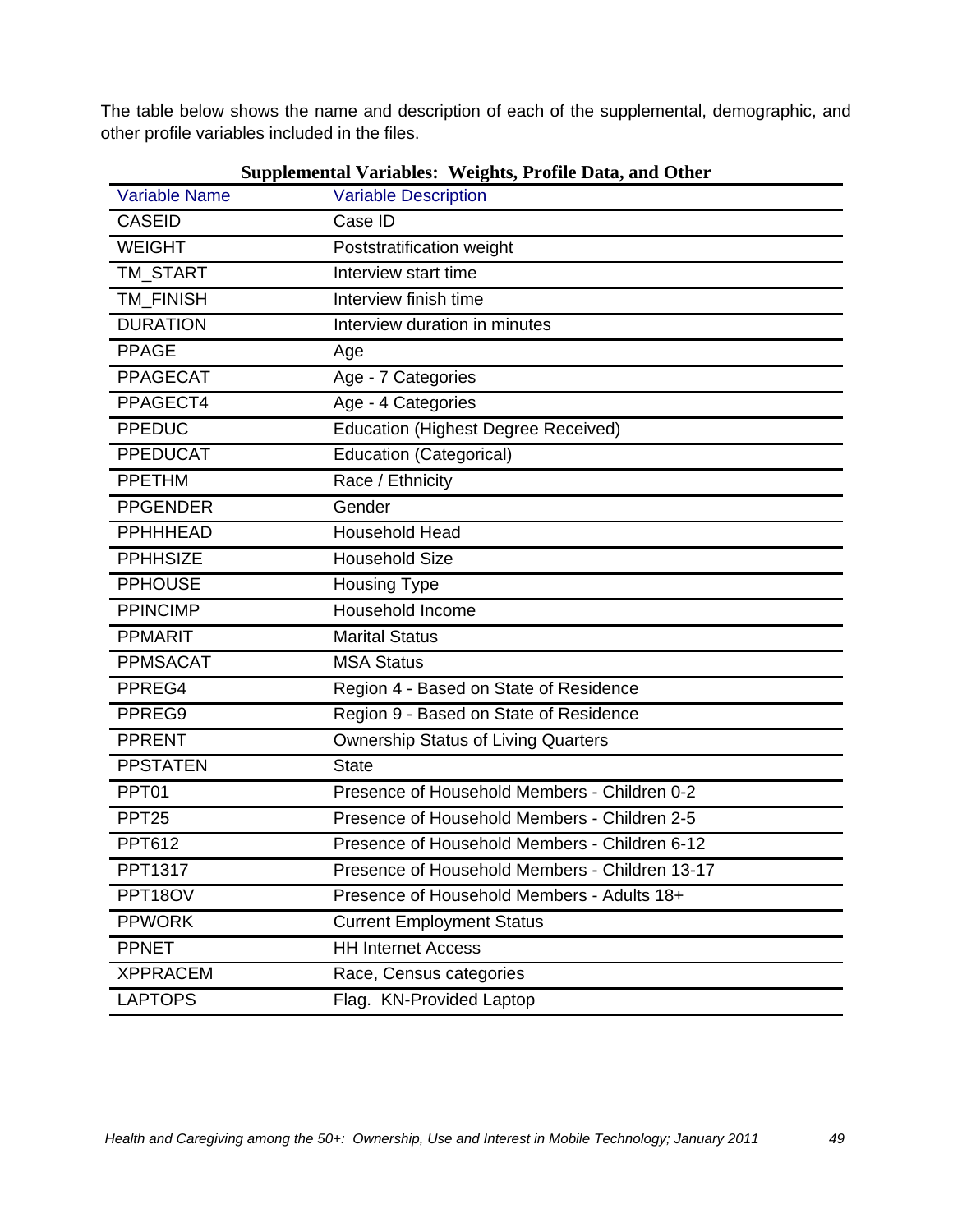# **Key Personnel**

Key personnel on the study include:

Mike Dennis – Executive Vice President, Government & Academic Research. M. Dennis is based in the Menlo Park office of Knowledge Networks. Phone number: (650) 289-2160 Email: mdennis@knowledgenetworks.com

Joe Garrett – Vice President, Research Development. J. Garrett is based in Washington, D.C. Phone number: (703) 830-0613 Email: jgarrett@knowledgenetworks.com

Charles DiSogra – Vice President, Chief Statistician. C. DiSogra is based in the Menlo Park office of Knowledge Networks. Phone number: (650) 289-2185 Email: cdisogra@knowledgenetworks.com

Larry Osborn – Associate Vice President. L. Osborn is based in the Chicago office of Knowledge Networks. Phone number: (312) 416-3666 Email: lobsborn@knowledgenetworks.com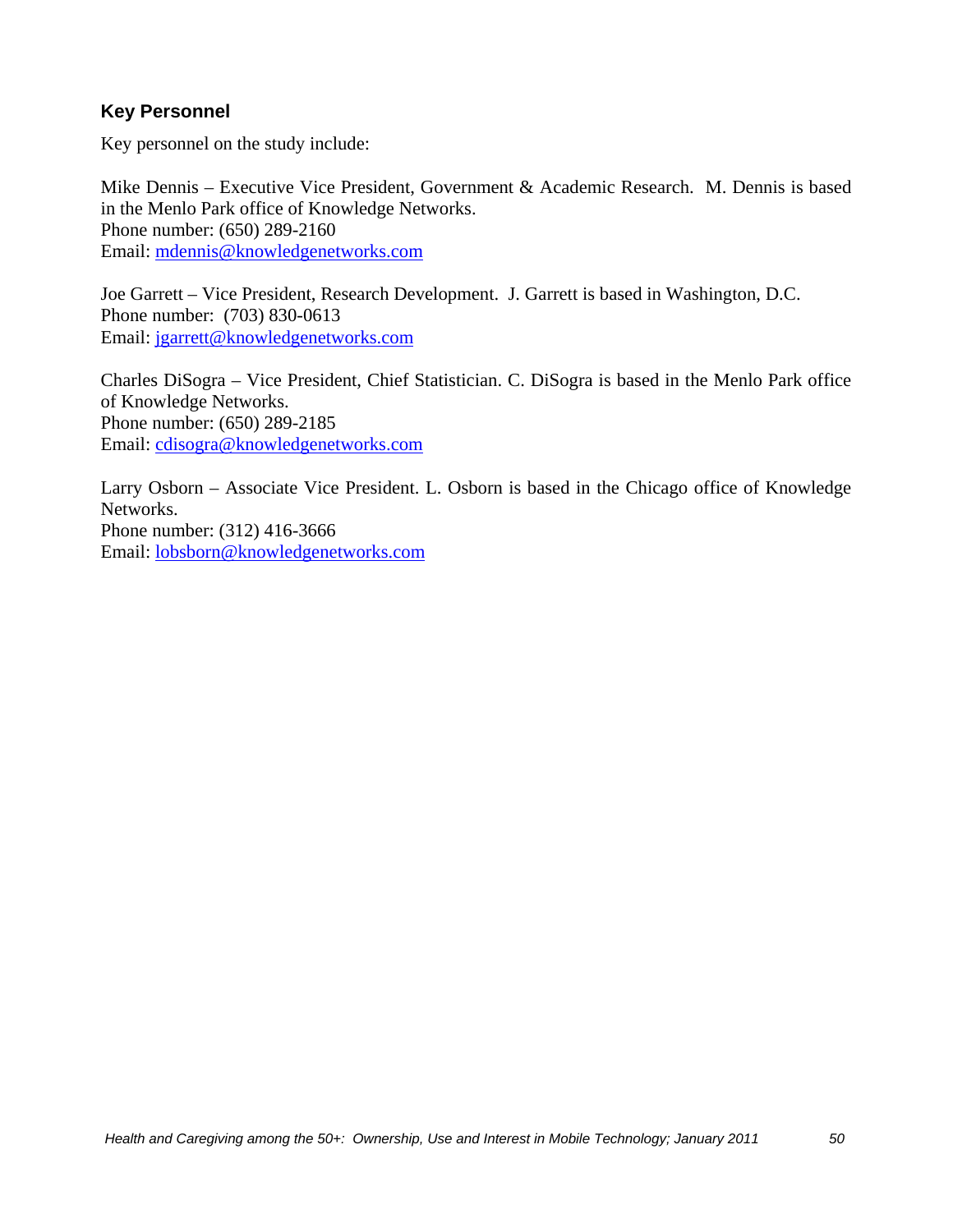# **Knowledge Networks Methodology**

# **Introduction**

Knowledge Networks has recruited the first online research panel that is representative of the entire U.S. population. Panel members are randomly recruited by probability-based sampling, and households are provided with access to the Internet and hardware if needed.

Knowledge Networks selects households using random-digit dial (RDD) and address-based sampling methods. Once a person is recruited to the panel, they can be contacted by e-mail (instead of by phone or mail). This permits surveys to be fielded very quickly and economically. In addition, this approach reduces the burden placed on respondents, since e-mail notification is less obtrusive than telephone calls, and most respondents find answering Web questionnaires to be more interesting and engaging than being questioned by a telephone interviewer.

# **Panel Recruitment Methodology**

Beginning recruitment in 1999, Knowledge Networks (KN) established the first online research panel (now called KnowledgePanel®) based on probability sampling that covers both the online and offline populations in the U.S. The panel members are randomly recruited by telephone and by selfadministered mail and web surveys. Households are provided with access to the Internet and hardware if needed. Unlike other Internet research that covers only individuals with Internet access who volunteer for research, Knowledge Networks surveys are based on a dual sampling frame that includes both listed and unlisted phone numbers, telephone and non-telephone households, and cellphone-only households. The panel is not limited to current Web users or computer owners. All potential panelists are randomly selected to join the KnowledgePanel; unselected volunteers are not able to join.

# **RDD and ABS Sample Frames**

Knowledge Networks initially selects households using random digit dialing (RDD) sampling and address-based sampling (ABS) methodology. In this section, we will describe the RDD-based methodology, while the ABS methodology is described in a separate section below.

KnowledgePanel recruitment methodology uses the quality standards established by selected RDD surveys conducted for the Federal Government (such as the CDC-sponsored National Immunization Survey).

Knowledge Networks utilizes list-assisted RDD sampling techniques based on a sample frame of the U. S. residential landline telephone universe. For efficiency purposes, Knowledge Networks excludes only those banks of telephone numbers (a bank consists of 100 numbers) that have less than 2 directory listings. Additionally, an oversample is conducted among a stratum telephone exchanges that have high concentrations of African-American and Hispanic households based on Census data. Note that recruitment sampling is done without replacement, thus numbers already fielded do not get fielded again.

 *Health and Caregiving among the 50+: Ownership, Use and Interest in Mobile Technology; January 2011 51*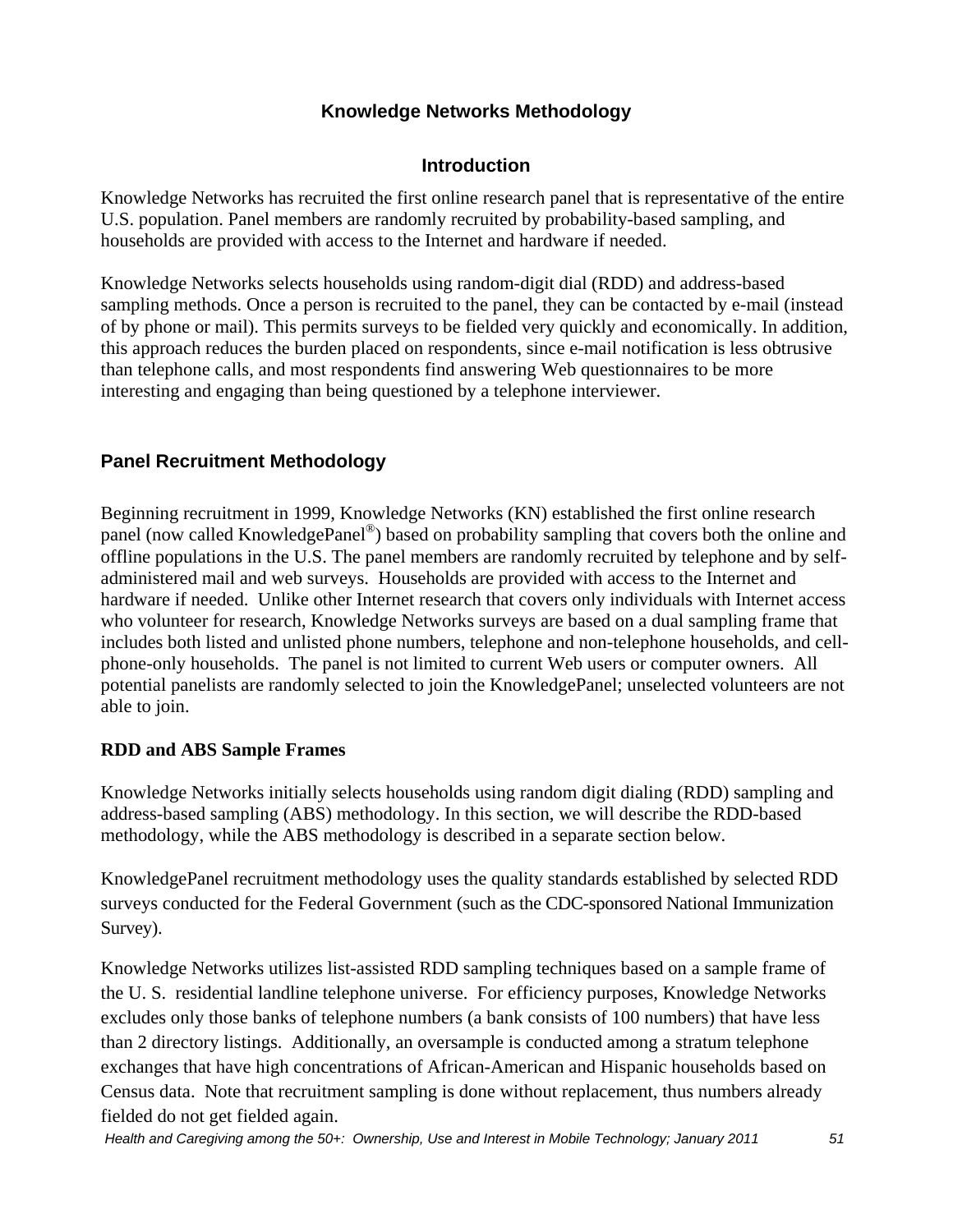A telephone number for which a valid postal address can be matched occurs in about 70% of the sample. These address-matched cases are all mailed an advance letter informing them that they have been selected to participate in KnowledgePanel. For efficiency purposes, the unmatched numbers are under-sampled at a current rate of 0.75 relative to the matched numbers. Both the oversampling mentioned above and this under-sampling of non-address households are adjusted appropriately in the panel's weighting procedures.

Following the mailings, the telephone recruitment begins for all sampled phone numbers using trained interviewer/recruiters. Cases sent to telephone interviewers are dialed for up to 90 days, with at least 14 dial attempts on cases where no one answers the phone, and on numbers known to be associated with households. Extensive refusal conversion is also performed. The recruitment interview, about 10 minutes long, begins with informing the household member that they have been selected to join KnowledgePanel. If the household does not have a computer and access to the Internet, they are told that in return for completing a short survey weekly, they will be provided with a laptop computer (previously a WebTV device was provided) and free monthly Internet access. All members in a household are then enumerated, and some initial demographic and background information on prior computer and Internet use are collected.

Households that inform interviewers that they have a home computer and Internet access are asked to take their surveys using their own equipment and Internet connection. Incentive points per survey, redeemable for cash, are given to these "PC" respondents for completing their surveys. Panel members who were provided with either a WebTV earlier or currently a laptop computer (both with free Internet access) do not participate in this per survey points incentive program. However, all panel members do receive special incentive points for select surveys to improve response rates and for all longer surveys as a modest compensation for burden.

For those panel members receiving a laptop computer (as with the former WebTV), prior to shipment, each unit is custom configured with individual email accounts, so that it is ready for immediate use by the household. Most households are able to install the hardware without additional assistance, though Knowledge Networks maintains a telephone technical support line. The Knowledge Networks Call Center contacts household members who do not respond to email and attempts to restore both contact and cooperation. PC panel members provide their own email addresses and we send their weekly surveys to that email account.

All new panel members are sent an initial survey to both welcome them as new panel members but also to familiarize them with how online survey questionnaires work. They also complete a separate profile survey that collects essential demographic information such as gender, age, race, income, and education to create a personal member profile. This information can be used to determine eligibility for specific studies, is used for weighting purposes, and operationally need not be gathered with each and every survey. This information is updated annually with each panel member. Once completed new member is "profiled," they are designated as "active" and ready to be sampled for client studies. [Note: Parental or legal guardian consent is also collected for conducting surveys with teenage panel members, ages 13-17.]

 *Health and Caregiving among the 50+: Ownership, Use and Interest in Mobile Technology; January 2011 52*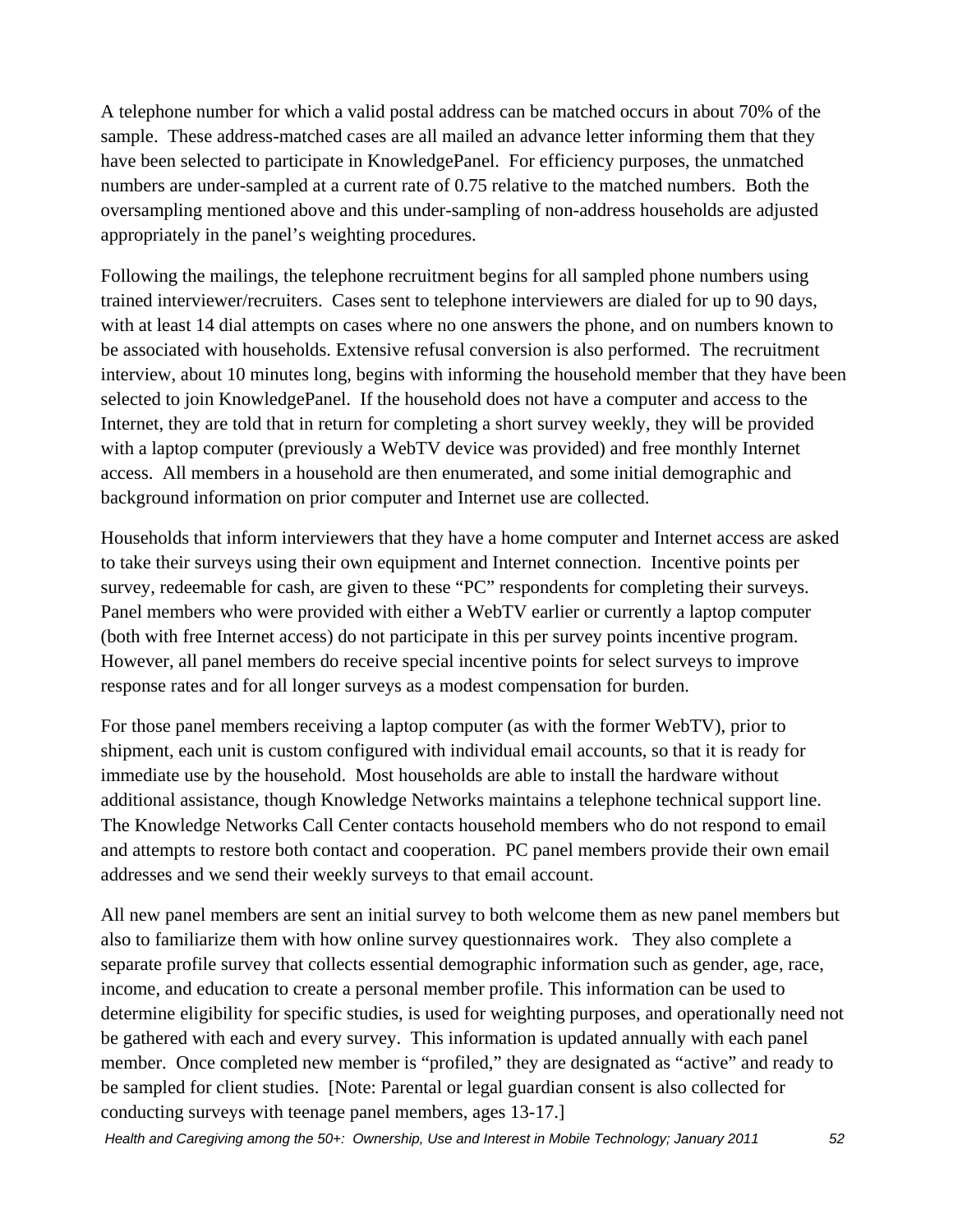Once a household is contacted by phone—and additional household members recruited via their email address—panel members are sent surveys linked through a personalized email invitation (instead of by phone or mail). This permits surveys to be fielded quickly and economically, and also facilitates longitudinal research. In addition, this approach reduces the burden placed on respondents, since email notification is less obtrusive than telephone calls, and allows research subjects to participate in research when it is convenient for them.

# **Address-Based Sampling (ABS) Methodology**

When KN started KnowledgePanel panel recruitment in 1999, the state of the art in the industry was that probability-based sampling could be cost effectively carried out using a national random-digit dial (RDD) sample frame. The RDD landline frame at the time allowed access to 96% of the U.S. population. This is no longer the case. We introduced the ABS sample frame to rise to the wellchronicled changes in society and telephony in recent years. The following changes have reduced the long-term scientific viability of the landline RDD sampling methodology: declining respondent cooperation to telephone surveys; do not call lists; call screening, caller-ID devices and answering machines; dilution of the RDD sample frame as measured by the working telephone number rate; and finally, the emergence and exclusion of cell-phone-only households (CPOHH) because they have no landline phone.

According to the Center for Disease Control, approximately 25% of U.S. households cannot be contacted through RDD sampling: 22% as a result of CPOHH status and 3% because they have no phone service whatsoever. Among some segments of society, the sample noncoverage is substantial: more than one-third of young adults, ages 18-24, reside in CPOHHs.

After conducting an extensive pilot project in 2008, we made the decision to add an address-based sample (ABS) frame in response to the growing number of cell-phone only households that are outside of the RDD frame. Before conducting the ABS pilot, we also experimented with supplementing our RDD samples with cell-phone samples. However, this approach was not cost effective for you our clients and raised a number of other operational, data quality, and liability issues (e.g., calling people's cell phones while they were driving).

The key advantage of the ABS sample frame is that it allows sampling of almost all U.S. households. An estimated 98% of households are "covered" in sampling nomenclature. Regardless of household telephone status, they can be reached and contacted via the mail. Second, our ABS pilot project revealed some other advantages beyond the expected improvement in recruiting adults from CPOHHs:

- Improved sample representativeness for minority racial and ethnic groups
- Improved inclusion of lower educated and low income households
- Exclusive inclusion of CPOHHs that have neither a landline telephone nor Internet access (approximately 4% to 6% of US households).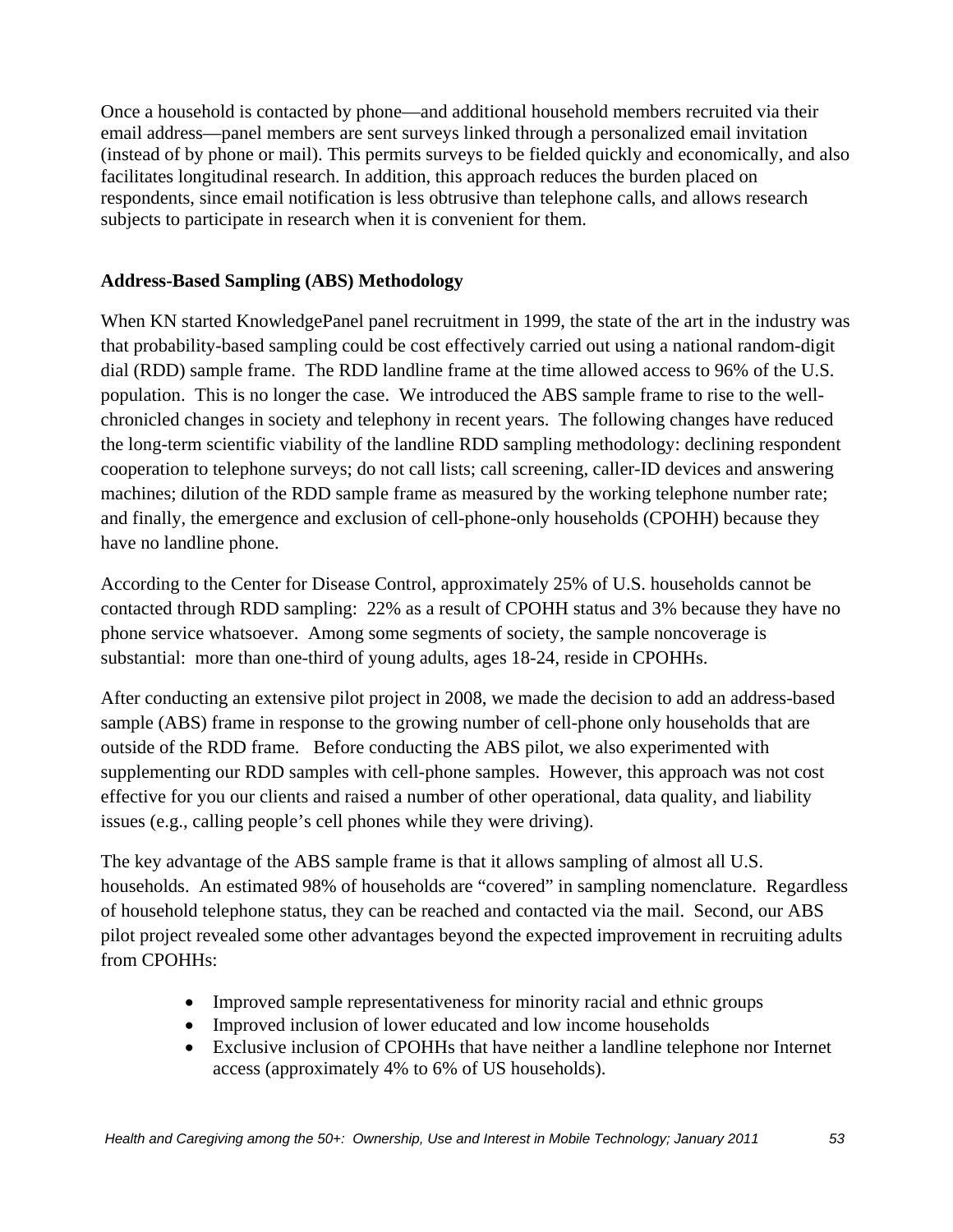ABS involves probability-based sampling of addresses from the U.S. Postal Service's Delivery Sequence File. Randomly sampled addresses are invited to join KnowledgePanel through a series of mailings and in some cases telephone follow-up calls to non-responders when a telephone number can be matched to the sampled address. Invited households can join the panel by one of several means:

- by completing and mailing back a paper form in a postage-paid envelope;
- by calling a toll-free hotline maintained by Knowledge Networks; or
- by going to a designated KN web-site and completing an online recruitment form.

After initially accepting the invitation to join the panel, respondents are then "profiled" online answering key demographic questions about themselves. This profile is maintained using the same procedures established for the RDD-recruited research subjects. Respondents not having an Internet connection are provided a laptop computer and free Internet service. Respondents sampled from ABS frame, like those from the RDD frame are provided the same privacy terms and confidentiality protections that we have developed over the years and have been reviewed by dozens of Institutional Review Boards.

Large-scale ABS sampling for our KnowledgePanel recruitment began in April, 2009. As a result, KnowledgePanel will be improving its sample coverage of CPOHHs and young adults.

Because we will have recruited panelists from two different sample frames – RDD and ABS – we are taking several technical steps to merge samples sourced from these frames. Our approach preserves the representative structure of the overall panel for the selection of individual client study samples. An advantage of mixing ABS frame panel members in any KnowledgePanel sample is a reduction in the variance of the weights. ABS-sourced sample tends to align more true to the overall population demographic distributions and thus the associated adjustment weights are somewhat more uniform and less varied. This variance reduction efficaciously attenuates the sample's design effect and confirms a real advantage for study samples drawn from KnowledgePanel with its dual frame construction.

# **Survey Administration**

For client surveys, samples are drawn at random from among active panel members. Depending on the study, eligibility criteria will be applied or in-field screening of the sample will be carried out. Sample sizes can range widely depending on the objectives and design of the study.

Once assigned to a survey, members receive a notification email letting them know there is a new survey available for them to take. This email notification contains a link that sends them to the survey questionnaire. No login name or password is required. The field period depends on the client's needs, and can range anywhere from a few hours to several weeks.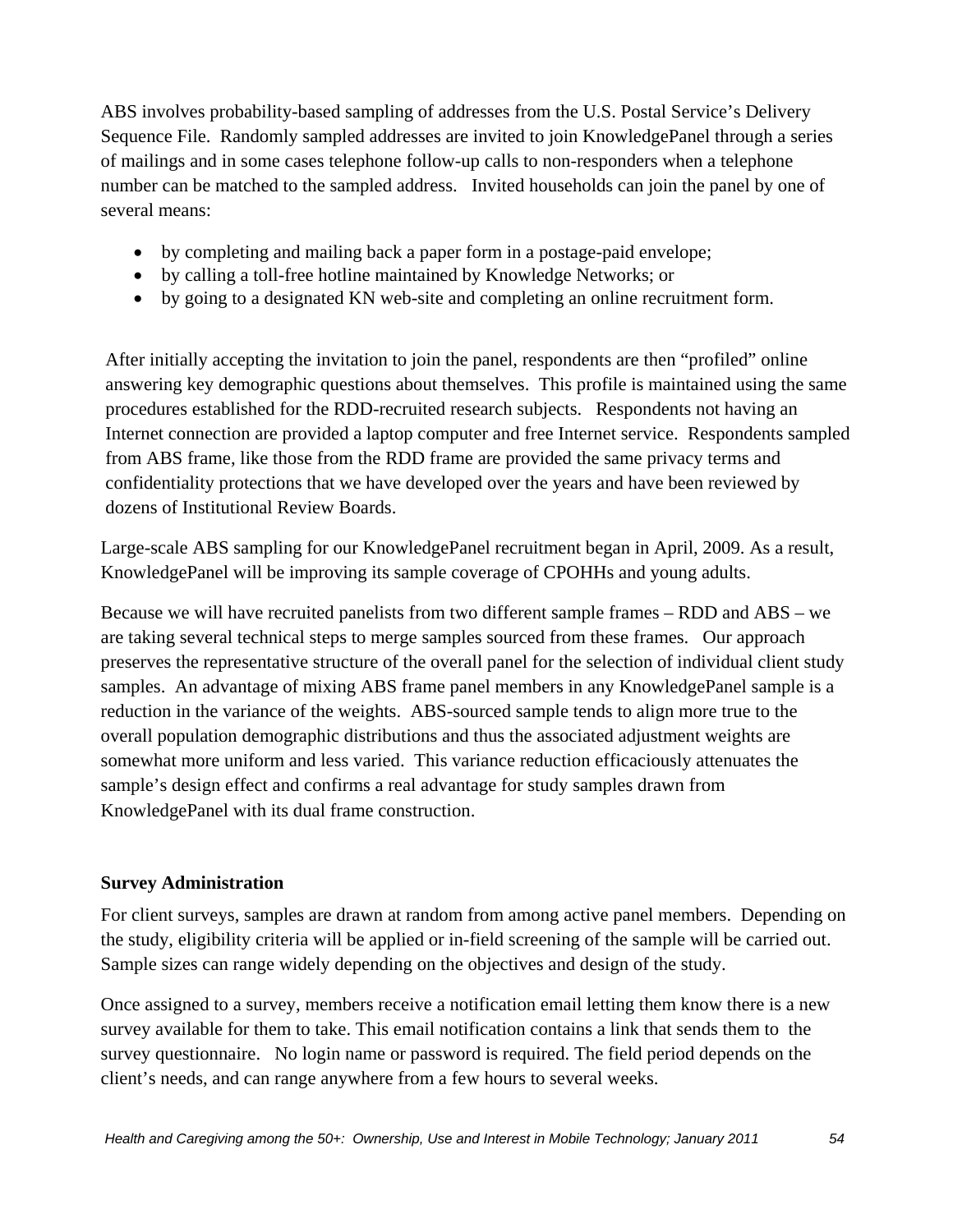After three days, automatic email reminders are sent to all non-responding panel members in the sample. Additional email reminders were sent out throughout the field period, as needed. If email reminders do not generate a sufficient response, an automated telephone reminder call may be initiated. The usual protocol is to wait at least three-four days after the email reminder before calling. To assist panel members with their survey taking, each individual has a personalized "home page" that lists all the surveys that were assigned to that member and have yet to be completed.

Knowledge Networks also operates an ongoing, modest, incentive program to encourage participation and create member loyalty. Members can enter special raffles or can be entered into special sweepstakes with both cash and other prizes to be won.

The typical survey commitment for panel members is one survey per week or four per month with a duration of 10-15 minutes per survey. Some client surveys exceed this time and in the case of longer surveys an additional incentive may be provided.

# **Survey Sampling from KnowledgePanel**

Once Panel Members are recruited and profiled, they become eligible for selection for specific client surveys. In most cases, the specific survey sample represents a simple random sample from the panel, for example, a general population survey. Customized stratified random sampling based on profile data may also be conducted as required by the study design.

The general sampling rule is to assign no more than one survey per week to members. Allowing for rare weekly exceptions, this limits a member's total assignments per month to 4 or 6 surveys. In certain cases, a survey sample calls for pre-screening, that is, members are drawn from a subsample of the panel (such as, females, Republicans, grocery shoppers, etc.). In such cases, care is taken to ensure that all subsequent survey samples drawn that week are selected in such a way as to result in a sample that remains representative of the panel distributions.

For this survey, a nationally representative sample of adults (18 and over) in seven Chicago-area counties was selected.

# **Sample Weighting**

The design for a KnowledgePanel<sup>®</sup> sample begins as an equal probability sample with several enhancements incorporated to improve efficiency. Since any alteration in the selection process is a deviation from a pure equal probability sample design, statistical weighting adjustments are made to the data to offset known selection deviations. These adjustments are incorporated in the sample's **base weight**.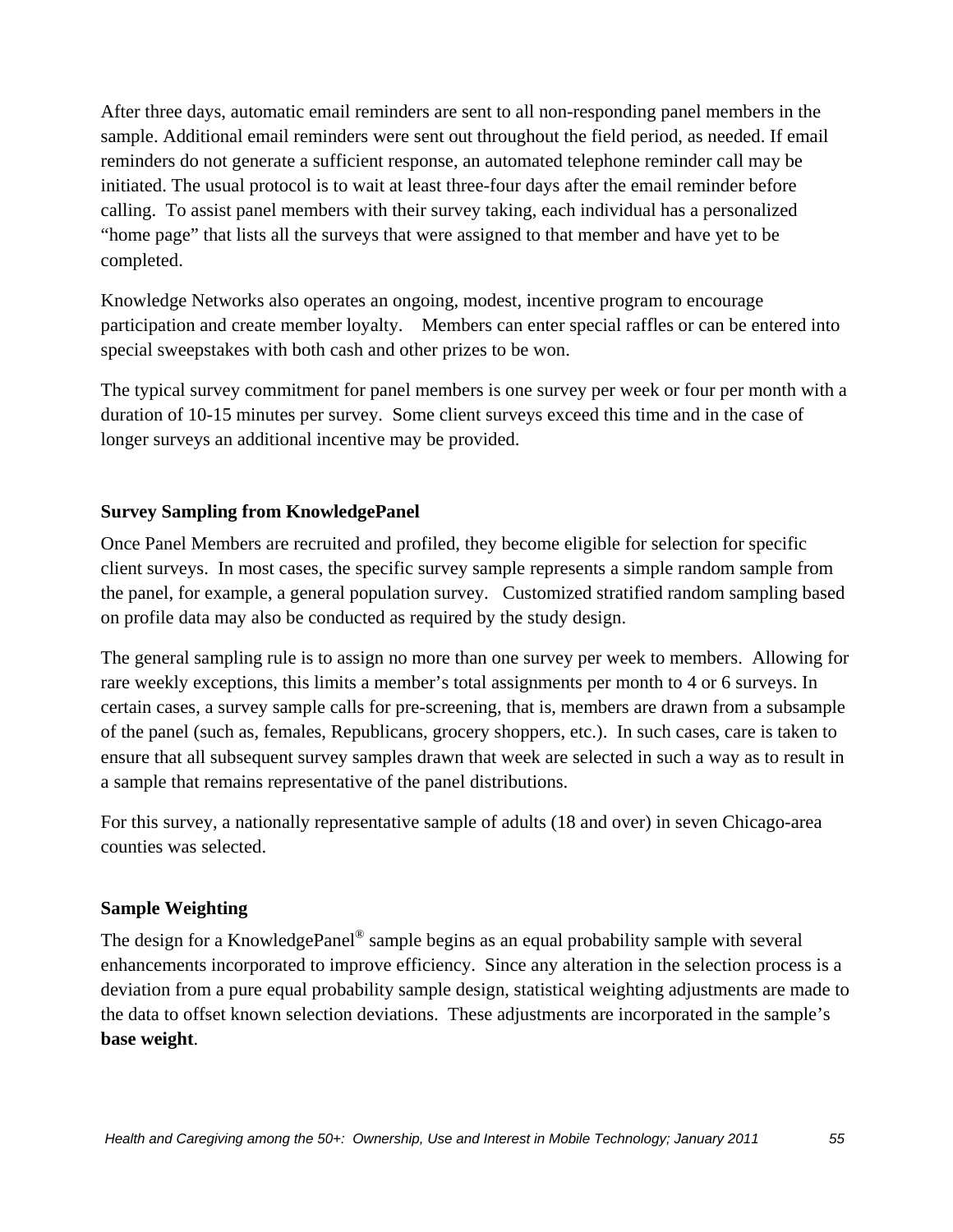There are also several sources of survey error that are an inherent part of any survey process, such as non-coverage and non-response due to panel recruitment methods and to inevitable panel attrition. We address these sources of sampling and non-sampling error using a **panel demographic post-stratification weight** as an additional adjustment.

Lastly, a set of **study-specific post-stratification weights** are constructed for the study data to adjust for the study's sample design and survey non-response.

A description of these types of weights follows.

# **The Base Weight**

In a KnowledgePanel sample there are seven known sources of deviation from an equal probability of selection design. These are corrected in the Base Weight and are described below.

1. Under-sampling of telephone numbers unmatched to a valid mailing address An address match is attempted on all the Random Digit Dial (RDD) generated telephone numbers in the sample after the sample has been purged of business and institutional numbers and screened for non-working numbers. The success rate for address matching is in the 60-70% range. The telephone numbers with valid addresses are sent an advance letter, notifying the household that they will be contacted by phone to join KnowledgePanel. The remaining, unmatched numbers are under-sampled as a recruitment efficiency strategy. Advance letters improve recruitment success rates. Under-sampling stopped between July 2005 and April 2007. It was resumed in May 2007 with a sampling rate of 0.75.

2. RDD selection proportional to the number of telephone landlines reaching the household As part of the field data collection operation, information is collected on the number of separate telephone landlines in each selected household. A multiple line household's selection probability is down weighted by the inverse of its number of landlines.

3. Some minor oversampling of Chicago and Los Angeles due to early pilot surveys Two pilot surveys carried out in Chicago and Los Angeles when the panel was first being built increased the relative size of the sample from these two cities. With natural attrition and growth in size, the impact is disappearing over time. It remains part of our base adjustment weighting because of a small number of extant panel members from that nascent panel cohort.

4. Early oversampling the four largest states and central region states At the time when the panel was first being built, survey demand in the four largest states (California, New York, Florida, and Texas) required over-sampling during January-October 2000. Similarly, the central region states were over-sampled for a brief period. These now diminishing effects still remain in the panel membership and thus require weighting adjustments for these geographic areas.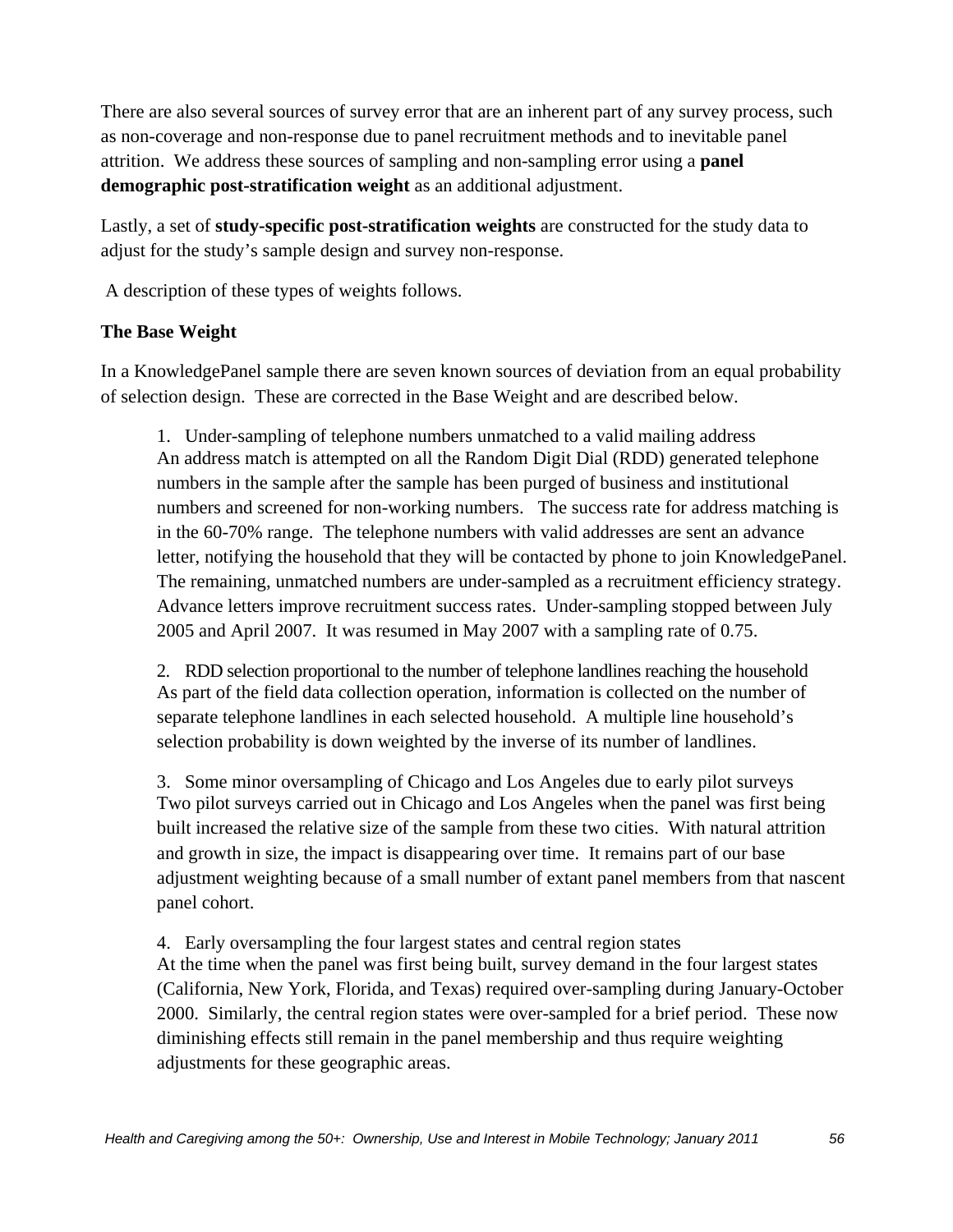5. Under-sampling of households not covered by the  $\text{MSN}^{\circledast}$  TV service network Certain small areas of the U.S. are not serviced by  $\text{MSN}^{\circledR}$ , thus the  $\text{MSN}^{\circledR}$ TV units distributed to non-Internet households prior to January 2009 could not be used for those recruited non-Internet households. Overall, the result is a small residual under-sample in those geographic areas requiring a minor weighting adjustment for those locations. Since January 2010, laptop computers with dial-up access are being distributed to non-Internet households thus eliminating this under-coverage component.

6. RDD oversampling of African-American and Hispanic telephone exchanges As of October 2001, over-sampling of telephone exchanges with a higher density of minority households (specifically African American and Hispanic) was implemented to increase panel membership for those groups. These exchanges were oversampled at approximately twice the rate of other exchanges. This over-sampling is corrected in the base weight.

# 7. Address-based sample phone match adjustment

Towards the end of 2008, Knowledge Networks began recruiting panel members using an address-based sample (ABS) frame in addition to RDD recruitment. Once recruitment through the mail, including follow-up mailings to ABS non-respondents was completed, a telephone recruitment was added. Non-responding ABS households where a landline telephone number could be matched to an address were subsequently called and a telephone recruitment initiated. This effort results in a slight overall disproportionate number of landline households being recruited in a given ABS sample. A base weight adjustment is applied to return the ABS recruitment panel members to the sample's correct national proportion of phone-match and no phone-match households.

# 8. ABS oversample stratification adjustment

In late 2009 the ABS sample began incorporating a geographic stratification design. Census blocks with high density minority communities were oversampled (Stratum 1) and the balance of the census blocks (Stratum 2) were relatively undersampled. The definition of high density, minority community and the relative proportion between strata differed among specific ABS samples. An appropriate base weight adjustment is applied to each sample to correct for this stratified design.

# **The Panel Demographic Post-stratification Weight**

To reduce the effects of any non-response and non-coverage bias in the overall panel membership, a post-stratification adjustment is applied using demographic distributions from the most recent data from the Current Population Survey (CPS). Benchmark distributions for Internet Access among the U.S. population of adults had been obtained from KnowledgePanel recruitment data since this measurement is not collected as part of the monthly CPS. However, as of June 2010, a special CPS supplement (October 2009) collected and reported an Internet access measurement and this replaces the recruitment source and is used as a benchmark for panel weighting.